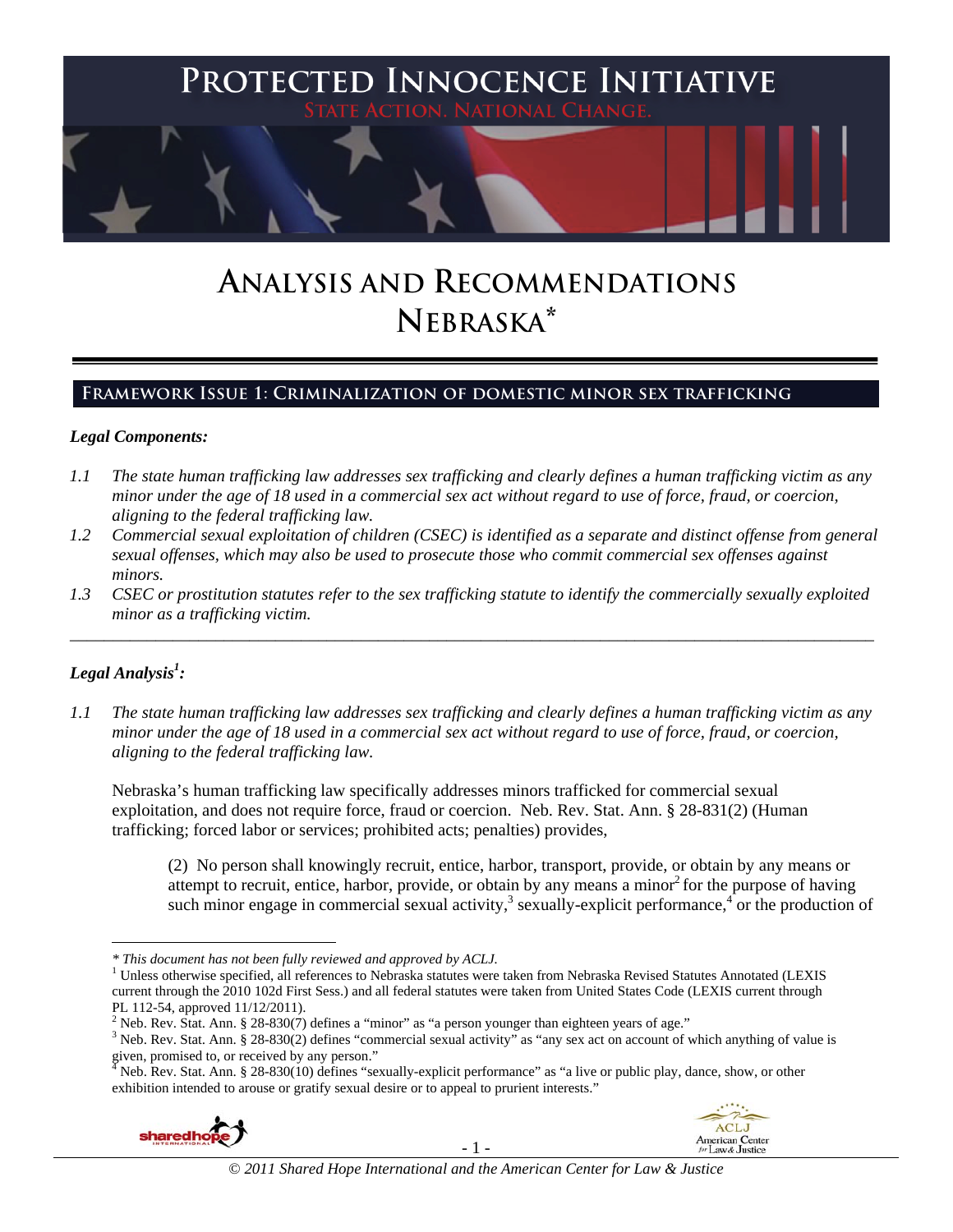pornography, or to cause or attempt to cause a minor to engage in commercial sexual activity, sexuallyexplicit performance, or the production of pornography. A person who violates this subsection shall be punished as follows:

(a) In cases in which the actor<sup>5</sup> uses overt force or the threat of force, the actor is guilty of a Class II felony;

(b) In cases in which the victim has not attained the age of fifteen years and the actor does not use overt force or the threat of force, the actor is guilty of a Class II felony; or

(c) In cases involving a victim between the ages of fifteen and eighteen years, and the actor does not use overt force or threat of force, the actor is guilty of a Class III felony.

A Class II felony is punishable by imprisonment for  $1-50$  years,<sup>6</sup> while Class III felonies are punishable by imprisonment for  $1-20$  years, a fine not to exceed \$25,000, or both.<sup>7</sup> Neb. Rev. Stat. Ann. § 28- $105(1)$ .

*1.2 Commercial sexual exploitation of children (CSEC) is identified as a separate and distinct offense from general sexual offenses, which may also be used to prosecute those who commit commercial sex offenses against minors.*

Nebraska has several statutes specifically criminalizing CSEC, including the following:

1. Neb. Rev. Stat. Ann. § 28-805(1) (Debauching a minor; penalty) provides,

(1) Any person not a minor commits the offense of debauching a minor if he or she shall debauch or deprave the morals of any boy or girl under the age of seventeen years by:

. . . . (b) Soliciting any such boy or girl to visit a house of prostitution or other place where prostitution, debauchery, or other immoral practices are permitted or encouraged, for the purpose of prostitution or sexual penetration . . . .

. . . .

A conviction under Neb. Rev. Stat. Ann. § 28-805(1)this statute is punishable as a Class I misdemeanor by imprisonment up to 1 year, imprisonment and/or a fine not to exceed fine of up to \$1,000, or both. Neb. Rev. Stat. Ann. § § 28-805(2), 28-106(1).

statutes.php?statute=28-105 (last visited Oct. 17, 2011).

<sup>(</sup>a) If the felony committed is in violation of . . . 28-313 [Kidnapping; penalties], . . . 28-319.01 [Sexual assault of a child; first degree; penalty], . . . and at least one of the habitual criminal's prior felony convictions was for a violation of one of the sections listed in this subdivision or of a similar statute in another state or of the United States, the mandatory minimum term shall be twenty-five years and the maximum term not more than sixty years; . . . .





<sup>&</sup>lt;sup>5</sup> Neb. Rev. Stat. Ann. § 28-830(1) defines an "actor" as "a person who solicits, procures, or supervises the services or labor of another person."<br><sup>6</sup> The format of Neb. Rev. Stat. Ann. § 28-105(1) on LEXIS makes it difficult to determine what mandatory minimum penalty

applies to which statute. Therefore, an Internet version of Neb. Rev. Stat. Ann. § 28-105(1) was consulted in making these determinations. NEBRASKA LEGISLATURE, http://nebraskalegislature.gov/laws/

 $^7$  Heightened penalties under Neb. Rev. Stat. Ann. § 29-2221(Habitual criminal; defined; procedure for determination; hearing; penalties; effect of pardon) may apply. Neb. Rev. Stat. Ann. § 29-2221(1) states,

<sup>(1)</sup> Whoever has been twice convicted of a crime, sentenced, and committed to prison, in this or any other state or by the United States or once in this state and once at least in any other state or by the United States, for terms of not less than one year each shall, upon conviction of a felony committed in this state, be deemed to be a habitual criminal and shall be punished by imprisonment in a Department of Correctional Services adult correctional facility for a mandatory minimum term of ten years and a maximum term of not more than sixty years, except that: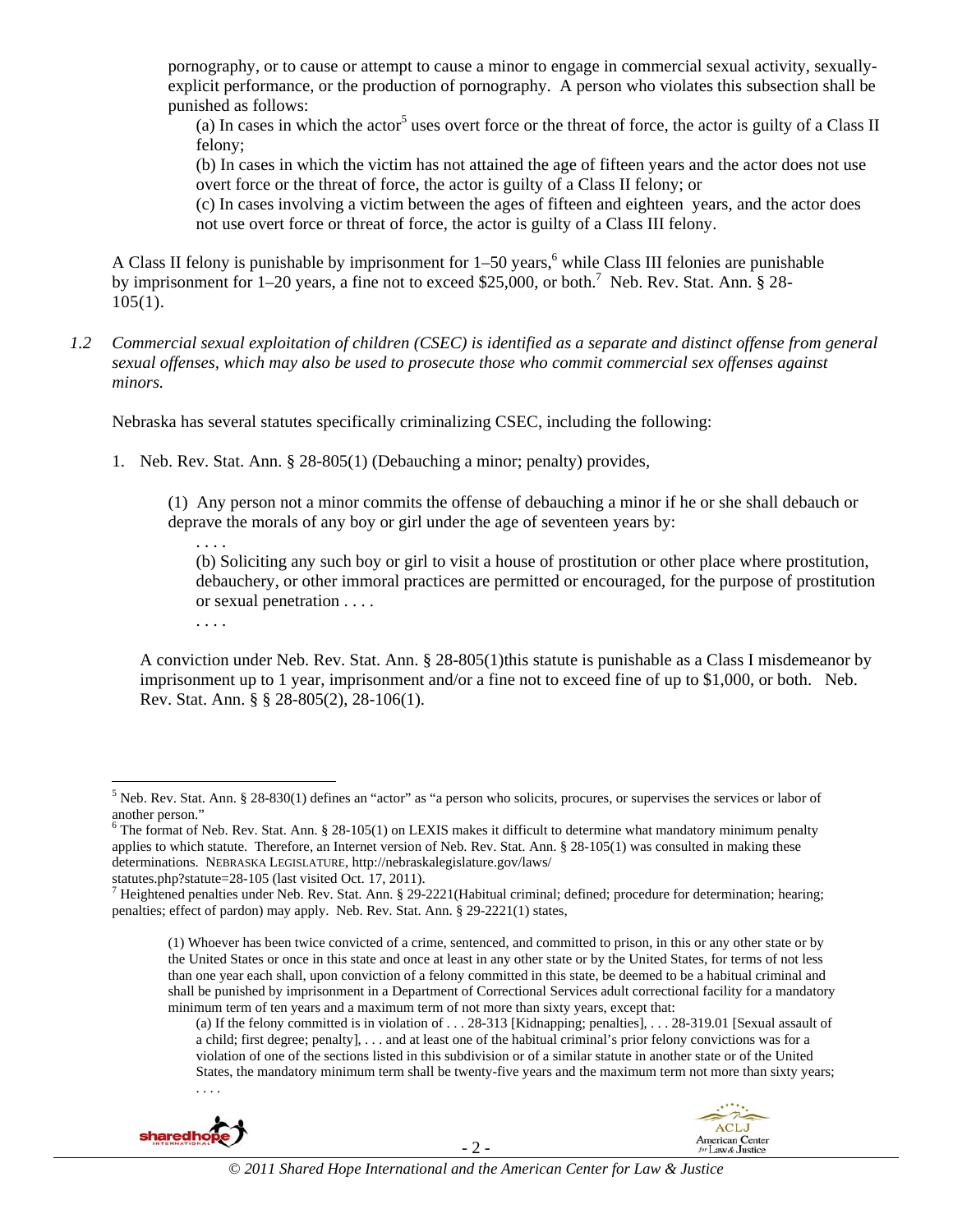2. Neb. Rev. Stat. Ann. § 28-707 (Child abuse; privileges not available; penalties) states,

(1) A person commits child abuse if he or she knowingly, intentionally, or negligently causes or permits a minor child to be:

. . . (d) Placed in a situation to be sexually exploited by allowing, encouraging, or forcing such minor child to solicit for or engage in prostitution, debauchery, public indecency, or obscene or pornographic photography, films, or depictions . . . .

 . . . . (3) Child abuse is a Class I misdemeanor if the offense is committed negligently.

(4) Child abuse is a Class IIIA felony if the offense is committed knowingly and intentionally and does not result in serious bodily injury as defined in section 28-109.<sup>8</sup>

(5) Child abuse is a Class II felony if the offense is committed knowingly and intentionally and results in serious bodily injury as defined in such section.

(6) Child abuse is a Class IB felony if the offense is committed knowingly and intentionally and results in the death of such child.

Pursuant to Neb. Rev. Stat. Ann. § 28-106(1), a Class I misdemeanor is punishable by imprisonment up to 1 year, a fine not to exceed \$1,000, or both. A Class IIIA felony is punishable by imprisonment up to 5 years, a fine not to exceed \$10,000, or both; a Class II felony is punishable by imprisonment for 1–50 years; and a Class IB felony is punishable by imprisonment for 20 years to life. Neb. Rev. Stat. Ann. § 28-105(1).

3. Neb. Rev. Stat. Ann. § 28-1463.03 (Visual depiction of sexually explicit conduct; prohibited acts; affirmative defense) states,

(1) It shall be unlawful for a person to knowingly make, publish, direct, create, provide, or in any manner generate any visual depiction of sexually explicit conduct<sup>9</sup> which has a child as one of its participants or portrayed observers.

. . . .

(3) It shall be unlawful for a person to knowingly employ, force, authorize, induce, or otherwise cause a child to engage in any visual depiction of sexually explicit conduct which has a child as one of its participants or portrayed observers.

(4) It shall be unlawful for a parent, stepparent, legal guardian, or any person with custody and control of a child, knowing the content thereof, to consent to such child engaging in any visual depiction of sexually explicit conduct which has a child as one of its participants or portrayed observers. . . . .

A violation of this statute by a person 18 years of age or younger is punishable as a Class III felony by imprisonment for 1–20 years, a fine not to exceed \$25,000, or both, while a violation by a person 19 years of age or older is punishable as a Class ID felony by imprisonment for 3–50 years. Neb. Rev. Stat. Ann. §§ 28-1463.04(1),(2), 28-105(1). A conviction under this statute is a punishable as a Class IC felony by imprisonment for 5–50 years, however, if a person has a prior conviction under this statute or a number of other specific statutes.<sup>10</sup> Neb. Rev. Stat. Ann. §§ 28-1463.04(3), 28-105(1).

<sup>(</sup>a) Real or simulated intercourse, whether genital-genital, oral-genital, anal-genital, or oral-anal between persons of the same or opposite sex or between a human and an animal or with an artificial genital; (b) real or simulated masturbation; (c) real or simulated sadomasochistic abuse; (d) erotic fondling; (e) erotic nudity; or (f) real or simulated defecation or urination for the purpose of sexual gratification or sexual stimulation of one or more of the persons involved.<br><sup>10</sup> Pursuant to Neb. Rev. Stat. Ann. § 28-1463.04(3),





 <sup>8</sup> Neb. Rev. Stat. Ann. § 28-109(20) (Terms, defined) defines "serious bodily injury" as "bodily injury which involves a substantial risk of death, or which involves substantial risk of serious permanent disfigurement, or protracted loss or impairment of the function of any part or organ of the body."

<sup>&</sup>lt;sup>9</sup> Neb. Rev. Stat. Ann. § 28-1463.02(5) (Terms, defined) defines "sexually explicit conduct" as,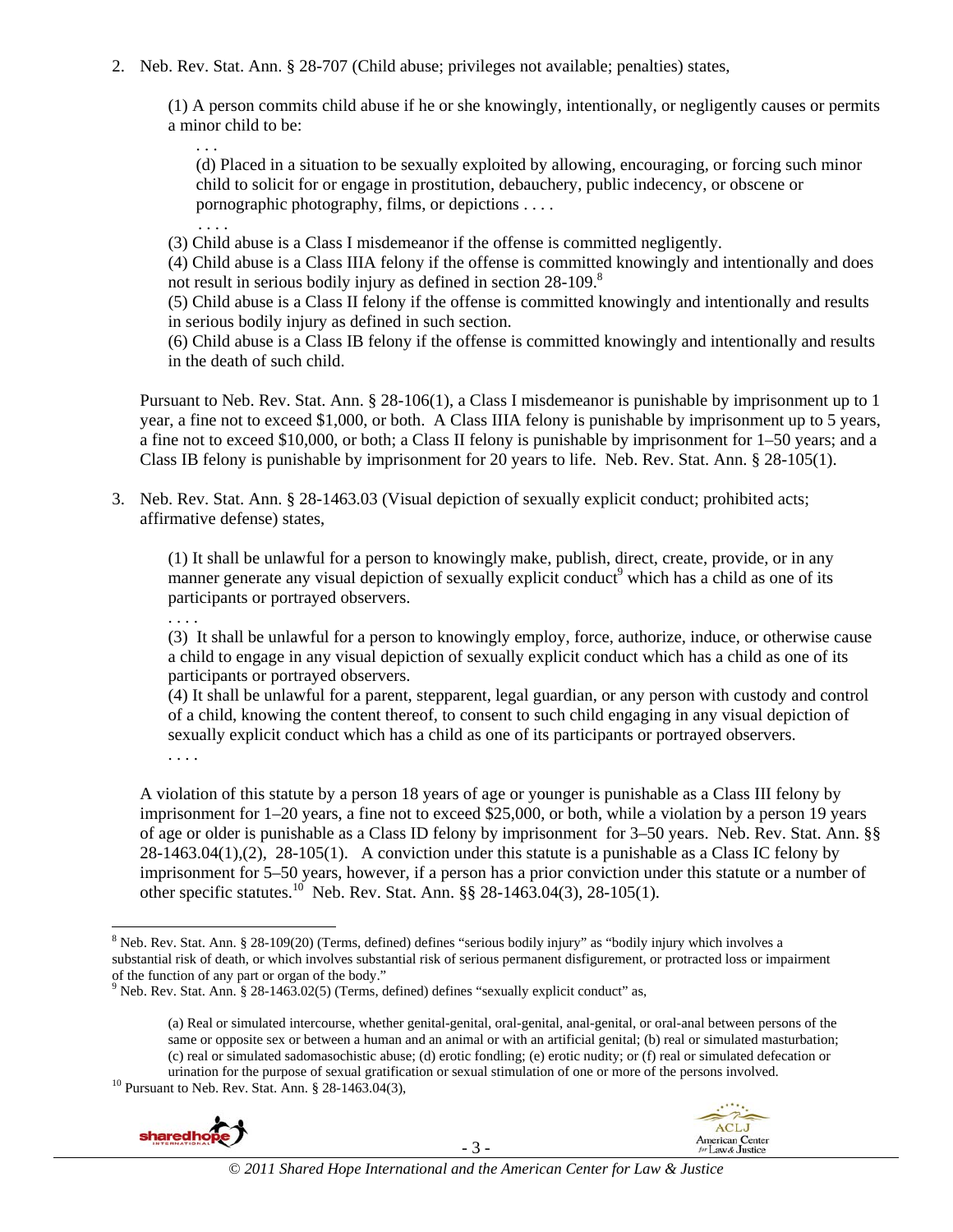Several other laws, while not expressly commercial in nature, may also be applicable in cases involving the commercial sexual exploitation of a child. Some of those statutes are as follows:

- 1. Neb. Rev. Stat. Ann. § 28-805(1)(a) (Debauching a minor; penalty) provides, "(1) Any person not a minor commits the offense of debauching a minor if he or she shall debauch or deprave the morals of any boy or girl under the age of seventeen years by: (a) Lewdly inducing such boy or girl carnally to know any other person . . . .<sup>11</sup> A conviction under Neb. Rev. Stat. Ann. § 28-805(1) is punishable as a Class I misdemeanor by imprisonment up to 1 year, imprisonment and/or a fine not to exceed fine of up to \$1,000, or both. Neb. Rev. Stat. Ann. § § 28-805(2), 28-106(1).
- 2. Neb. Rev. Stat. Ann. § 28-833 (Enticement by electronic communication device; penalty) provides,

(1) A person commits the offense of enticement by electronic communication<sup>12</sup> device if he or she is nineteen years of age or over and knowingly and intentionally utilizes an electronic communication device to contact a child under sixteen years of age or a peace officer who is believed by such person to be a child under sixteen years of age and in so doing:

(a) Uses or transmits any indecent, lewd, lascivious, or obscene language, writing, or sound;

(b) Transmits or otherwise disseminates any visual depiction of sexually explicit conduct as defined in section 28-1463.02 [Terms, defined]; $^{13}$  or

(c) Offers or solicits any indecent, lewd, or lascivious act.

A conviction under this statute is punishable as a Class IV felony by imprisonment up to 5 years, a fine not to exceed \$10,000, or both. Neb. Rev. Stat. Ann. §§ 28-833(2), 28-105(1).

- 3. Neb. Rev. Stat. Ann. § 28-319.01(1) (Sexual assault of a child; first degree; penalty) states,
	- (1) A person commits sexual assault of a child in the first degree:

(a) When he or she subjects another person under twelve years of age to sexual penetration<sup>14</sup> and the actor is at least nineteen years of age or older; or

(b) When he or she subjects another person who is at least twelve years of age but less than sixteen years of age to sexual penetration and the actor is twenty-five years of age or older.

A first conviction under this statute is punishable as a Class IB felony by imprisonment for 15 years to life. Neb. Rev. Stat. Ann.  $\S$ § 28-319.01(2), 28-105(1). The penalty is enhanced to 25 years to life

<u> Andrewski politika (za obrazu pod predsjednika u predsjednika u predsjednika u predsjednika (za obrazu pod p</u>

Any person who violates section 28-1463.03 and has previously been convicted of a violation of section 28-1463.03 or section 28-308 [Assault in the first degree), 28-309 [Assault in the second degree], 28-310 [Strangulation], 28-311 [Criminal child enticement], 28-313 [Kidnapping], 28-314 [False imprisonment in the first degree], 28-315 [False imprisonment in the second degree], 28-319 [Sexual assault; first degree], 28-319.01 [Sexual assault on a child; first degree], 28-320.01 [Sexual assault on a child; second or third degree], 28-813 [Obscene literature or material; prepares; distributes; promotes; penalty], 28-833 [Enticement by electronic communication device; penalty], or 28-1463.05 [Visual depiction of sexually explicit acts related to possession; violation; penalty] or subsection (1) or (2) of section

<sup>[</sup>S]exual intercourse in its ordinary meaning, cunnilingus, fellatio, anal intercourse, or any intrusion, however slight, of any part of the actor's or victim's body or any object manipulated by the actor into the genital or anal openings of the victim's body which can be reasonably construed as being for nonmedical or nonhealth purposes. Sexual penetration shall not require emission of semen.



<sup>28-320 [</sup>Sexual assault; second or third degree; penalty] shall be guilty of a Class IC felony for each offense.<br><sup>11</sup> See State v. Parmer, 313 NW 2d 237, 240 (Sup. Ct. 1981) ("We therefore construe 'any other person' to mea than the victim.")

<sup>&</sup>lt;sup>12</sup> For purposes of Neb. Rev. Stat. Ann. § 28-833, "electronic communication" is defined as "any device which, in its ordinary and intended use, transmits by electronic means writings, sounds, visual images, or data of any nature to another electronic communication device." Neb. Rev. Stat. Ann. § 28-833(4).<br><sup>13</sup> *See supra* note 9.<br><sup>14</sup> Neb. Rev. Stat. Ann. § 28-318(6) (Terms, defined) defines "sexual penetration" as,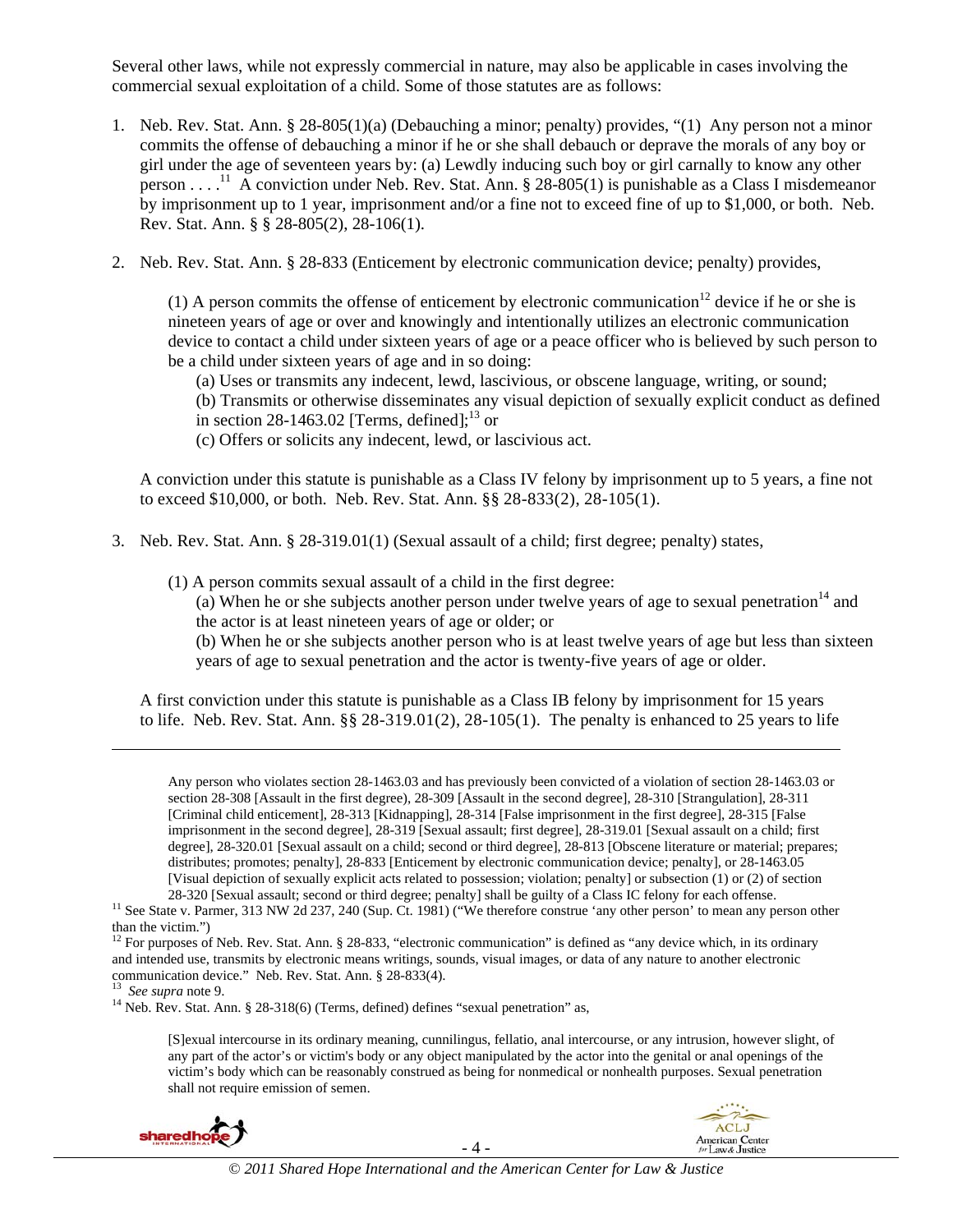imprisonment, however, if an offender has a prior conviction under this statute or a number of other specific statutes.<sup>15</sup> Neb. Rev. Stat. Ann. §§ 28-319.01(3), 28-105(1).

4. Neb. Rev. Stat. Ann. § 28-320.01 (Sexual assault of a child; second or third degree; penalties) states,

(1) A person commits sexual assault of a child in the second or third degree if he or she subjects another person fourteen years of age or younger to sexual contact<sup>16</sup> and the actor is at least nineteen years of age or older.

(2) Sexual assault of a child is in the second degree if the actor causes serious personal injury to the victim. Sexual assault of a child in the second degree is a Class II felony for the first offense. (3) Sexual assault of a child is in the third degree if the actor does not cause serious personal injury to the victim. Sexual assault of a child in the third degree is a Class IIIA felony for the first offense.

A first conviction for second degree sexual assault of a child is a Class II felony punishable by imprisonment for  $1-50$  years. Neb. Rev. Stat. Ann. §§  $28-320.01(2)$ ,  $28-105(1)$ . A conviction is punishable as a class IC felony by imprisonment for 25–50 years, however, if a person has a prior conviction under this statute or a number of other specific statutes.<sup>17</sup> Neb. Rev. Stat. Ann. §§ 28-320.01(4), 28-105(1). A first conviction for third degree sexual assault of a child is a Class IIIA felony punishable by imprisonment up to 5 years, a fine not to exceed \$10,000, or both. Neb. Rev. Stat. Ann. §§ 28-320.01(3), 28-105(1). A conviction is punishable as a class IC felony punishable by imprisonment for 5–50 years, however, if a person has a prior conviction under this statute or a number of other specific statutes.<sup>18</sup> Neb. Rev. Stat. Ann. §§ 28-320.01(5), 28-105(1).

. . . .

in prison. 16 Neb. Rev. Stat. Ann. § 28-318(5) defines "sexual contact" as,

[T]he intentional touching of the victim's sexual or intimate parts or the intentional touching of the victim's clothing covering the immediate area of the victim's sexual or intimate parts. Sexual contact shall also mean the touching by the victim of the actor's sexual or intimate parts or the clothing covering the immediate area of the actor's sexual or intimate parts when such touching is intentionally caused by the actor. Sexual contact shall include only such conduct which can be reasonably construed as being for the purpose of sexual arousal or gratification of either party. Sexual contact shall also include the touching of a child with the actor's sexual or intimate parts on any part of the child's body for purposes of sexual assault of a child under sections 28-319.01 [Sexual assault of a child; first degree; penalty] and 28-320.01 [Sexual assault of a child; second or third degree; penalties]; 17 Pursuant to Neb. Rev. Stat. Ann. § 28-320.01(4),

 Any person who is found guilty of second degree sexual assault of a child under this section and who has previously been convicted (a) under this section, (b) under section 28-319 of first degree or attempted first degree sexual assault, (c) under section 28-319.01 for first degree or attempted first degree sexual assault of a child, or (d) in any other state or federal court under laws with essentially the same elements as this section, section 28-319, or section 28-319.01 shall be guilty of a Class IC felony and shall be sentenced to a mandatory minimum term of twenty-five years in prison. <sup>18</sup> Pursuant to Neb. Rev. Stat. Ann. § 28-320.01(5),

(5) Any person who is found guilty of third degree sexual assault of a child under this section and who has previously been convicted (a) under this section, (b) under section 28-319 of first degree or attempted first degree sexual assault, (c) under section 28-319.01 for first degree or attempted first degree sexual assault of a child, or (d) in any other state or federal court under laws with essentially the same elements as this section, section 28-319, or 28-319.01 shall be guilty of a Class IC felony.



 <sup>15</sup> Neb. Rev. Stat. Ann.  $\S$  28-319.01(3) provides,

<sup>(3)</sup> Any person who is found guilty of sexual assault of a child in the first degree under this section and who has previously been convicted (a) under this section, (b) under section 28-319 of first degree or attempted first degree sexual assault, (c) under section 28-320.01 before July 14, 2006, of sexual assault of a child or attempted sexual assault of a child, (d) under section 28-320.01 on or after July 14, 2006, of sexual assault of a child in the second or third degree or attempted sexual assault of a child in the second or third degree, or (e) in any other state or federal court under laws with essentially the same elements as this section, section 28-319, or section 28-320.01 as it existed before, on, or after July 14, 2006, shall be guilty of a Class IB felony with a mandatory minimum sentence of twenty-five years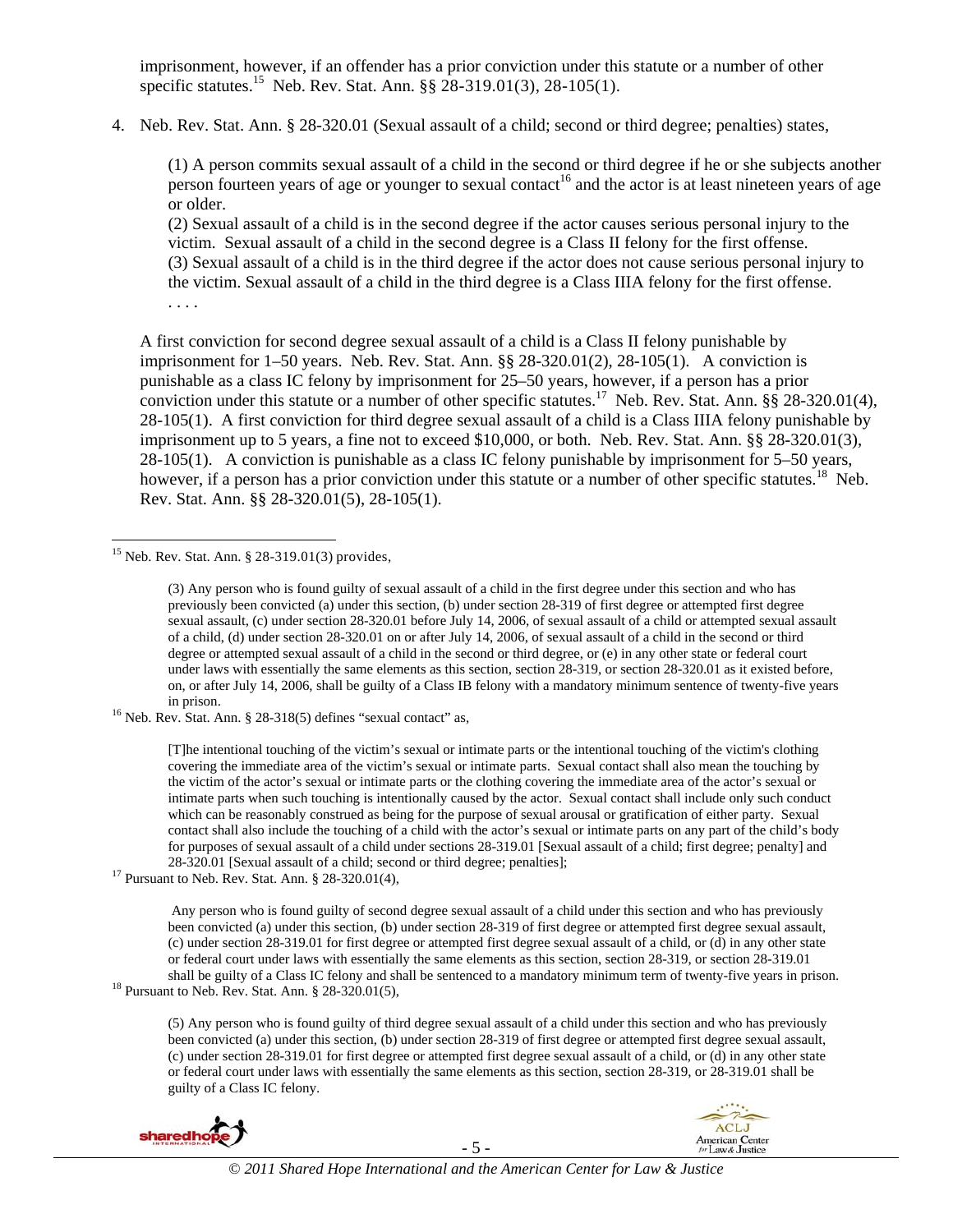5. Neb. Rev. Stat. Ann. § 28-320.02 (1)(Sexual assault; use of electronic communication device; prohibited acts; penalties) provides,

No person shall knowingly solicit, coax, entice, or lure (a) a child sixteen years of age or younger or (b) a peace officer who is believed by such person to be a child sixteen years of age or younger, by means of an electronic communication device as that term is defined in section 28-833,19 to engage in an act which would be in violation of section 28-319 [Sexual assault; first degree; penalty], 28-319.01 [Sexual assault of a child; first degree; penalty], or 28-320.01 [Sexual assault of a child; second or third degree; penalties] or subsection (1) or (2) of section 28-320 [Sexual assault; second or third degree; penalty]... $^{20}$ 

A conviction under this statute is punishable as a Class ID felony by imprisonment for 3–50 years. Neb. Rev. Stat. Ann. §§ 28-320.02(2), 28-105(1). A conviction is punishable as a Class IC felony by imprisonment for 5–50 years, however, if a person has a prior conviction under this or other specific statutes.<sup>21</sup> Neb. Rev. Stat. Ann. §§ 28-320.02(2), 28-105(1).

*1.3 CSEC or prostitution statutes refer to the sex trafficking statute to identify the commercially sexually exploited minor as a trafficking victim.*

Nebraska's CSEC statutes do not refer to Neb. Rev. Stat. Ann. § 28-831(2) (Human trafficking; forced labor or services; prohibited acts; penalties).

1.3.1 Recommendation: Amend Nebraska's CSEC laws to refer to Neb. Rev. Stat. Ann. § 28-831(2) (Human trafficking; forced labor or services; prohibited acts; penalties) for cases of commercial sexual exploitation of a child to clarify the status of these victims as human trafficking victims.

If a person who violates this section has previously been convicted of a violation of this section or section 28-308 [Assault in the first degree), 28-309 [Assault in the second degree], 28-310 [Strangulation], 28-311 [Criminal child enticement], 28-313 [Kidnapping], 28-314 [False imprisonment in the first degree], 28-315 [False imprisonment in the second degree], 28-319 [Sexual assault; first degree], 28-319.01 [Sexual assault on a child; first degree], 28-320.01 [Sexual assault on a child; second or third degree], 28-813 [Obscene literature or material; prepares; distributes; promotes; penalty], 28-833 [Enticement by electronic communication device; penalty], or 28-1463.05 [Visual depiction of sexually explicit acts related to possession; violation; penalty] or subsection (1) or (2) of section 28-320 [Sexual assault; second or third degree; penalty], the person is guilty of a Class IC felony.



<sup>&</sup>lt;sup>19</sup> *See supra* note 12.<br><sup>20</sup> Neb. Rev. Stat. Ann. § 28-320.02(1) also states, "A person shall not be convicted of both a violation of this subsection and a violation of section 28-319, 28-319.01, or 28-320.01 or subsection (1) or (2) of section 28-320 if the violations arise out of the same set of facts or pattern of conduct and the individual solicited, coaxed, enticed, or lured under this subsection is also the victim of the sexual assault under section 28-319, 28-319.01, or 28-320.01 or subsection (1) or (2) of section 28-320."<br><sup>21</sup> Neb. Rev. Stat. Ann. § 28-320.02(2) states,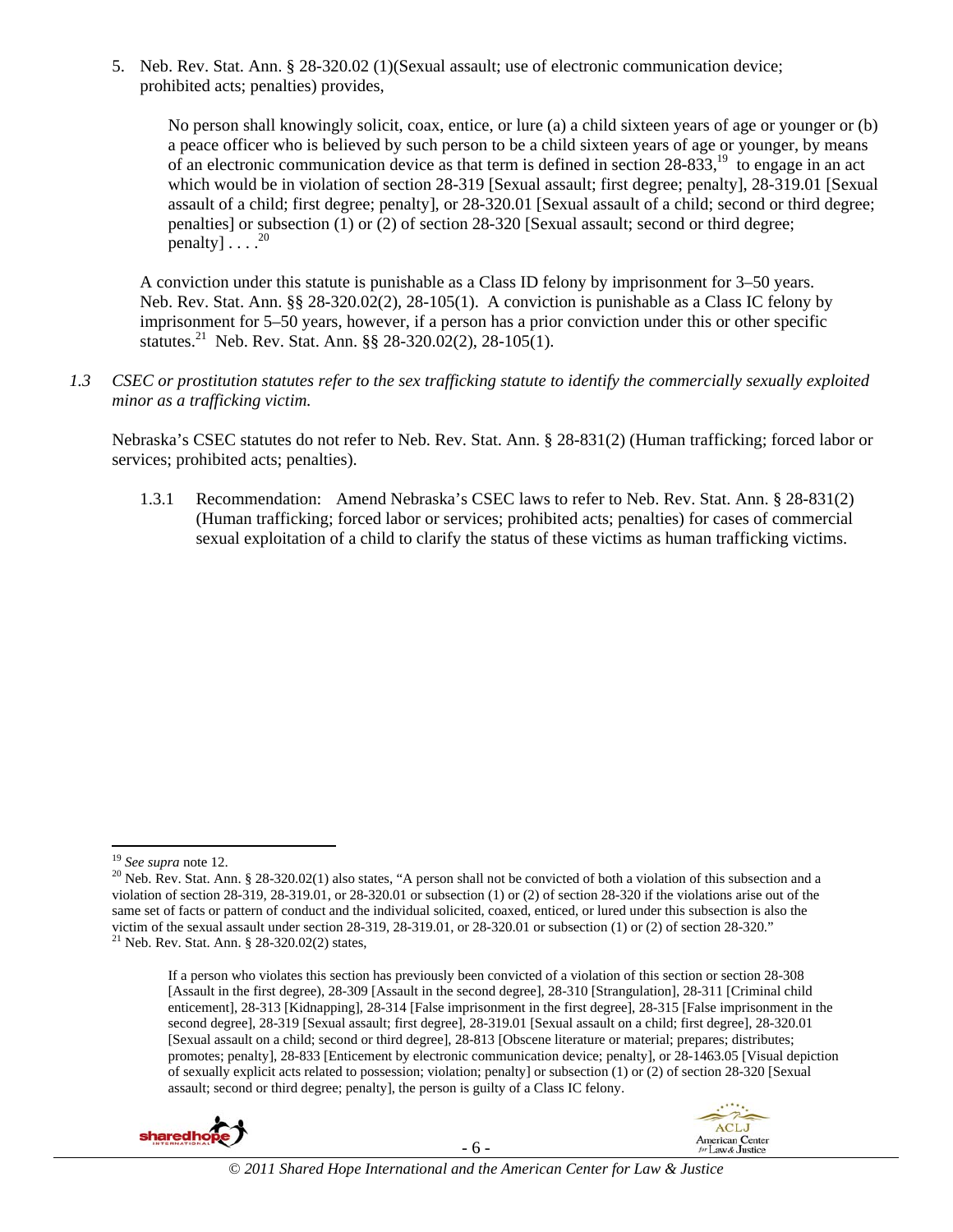# **Framework Issue 2: Criminal Provisions Addressing Demand**

#### *Legal Components:*

- *2.1 The state sex trafficking law can be applied to buyers of commercial sex acts with a victim of domestic minor sex trafficking.*
- *2.2 Buyers of commercial sex acts with a minor can be prosecuted under CSEC laws.*
- *2.3 Solicitation of prostitution laws differentiate between buying sex acts with an adult and buying sex acts with a minor under 18.*
- *2.4 Penalties for buyers of commercial sex acts with minors are as high as federal penalties.*
- *2.5 Using the Internet to lure, entice, or purchase, or attempt to lure, entice, or purchase commercial sex acts with a minor is a separate crime or results in an enhanced penalty for buyers.*
- *2.6 No age mistake is permitted for a buyer of commercial sex with any minor under 18.*
- *2.7 Base penalties for buying sex acts with a minor are sufficiently high for all minors under 18 and not reduced for older minors.*
- *2.8 Financial penalties for buyers of commercial sex acts with minors are sufficiently high to make it difficult for buyers to hide the crime.*
- *2.9 Buying and possessing child pornography carries penalties as high as similar federal offenses.*
- *2.10 Convicted buyers of commercial sex acts with minors and child pornography are required to register as sex offenders*.

\_\_\_\_\_\_\_\_\_\_\_\_\_\_\_\_\_\_\_\_\_\_\_\_\_\_\_\_\_\_\_\_\_\_\_\_\_\_\_\_\_\_\_\_\_\_\_\_\_\_\_\_\_\_\_\_\_\_\_\_\_\_\_\_\_\_\_\_\_\_\_\_\_\_\_\_\_\_\_\_\_\_\_\_\_\_\_\_\_\_\_\_\_\_

# *Legal Analysis:*

*2.1 The state sex trafficking law can be applied to buyers of commercial sex acts with a victim of domestic minor sex trafficking.*

Neb. Rev. Stat. Ann. § 28-831(2) (Human trafficking; forced labor or services; prohibited acts; penalties) states in part, "No person shall knowingly recruit, entice, harbor, transport, provide, or obtain by any means or attempt to recruit, entice, harbor, provide, or obtain by any means a minor . . . to cause or attempt to cause a minor to engage in commercial sexual activity . . . ." which may be applicable to buyers of sex with minors.

*2.2 Buyers of commercial sex acts with a minor can be prosecuted under CSEC laws.* 

Only one of Nebraska's CSEC laws may apply to buyers of sex with minors. Neb. Rev. Stat. Ann. § 28- 707(1)(d) (Child abuse; privileges not available; penalties) may be used to prosecute a buyer who commits child abuse "by allowing, encouraging, or forcing such minor child to . . . engage in prostitution . . . ." A violation of this statute is a Class I misdemeanor if "committed negligently," a Class IIIA felony if "committed knowingly and intentionally and does not result in serious bodily injury," a Class II felony if "committed knowingly and intentionally and results in serious bodily injury," or a Class IB felony if "committed knowingly and intentionally and results in the death of such child." Neb. Rev. Stat. Ann. § 28-707(1)(3)–(6). A Class I misdemeanor is punishable by imprisonment up to 1 year, a fine not to exceed \$1,000, or both. Neb. Rev. Stat. Ann. § 28-106(1). A Class IIIA felony is punishable by imprisonment up to 5 years, a fine not to exceed \$10,000, or both. Neb. Rev. Stat. Ann. § 28-105(1). A Class II felony is punishable by imprisonment for 1–50 years, while a Class IB felony is punishable by imprisonment for 20 years to life. Neb. Rev. Stat. Ann. § 28- 105(1).

While not limited in application to the solicitation of minors, Nebraska's age-neutral solicitation law, Neb. Rev. Stat. Ann. § 28-801.01(1) (Solicitation of prostitution), is the statute most likely to be used to prosecute buyers of sex with minors. Neb. Rev. Stat. Ann. § 28-801.01(1) states, "Any person who solicits another person not his

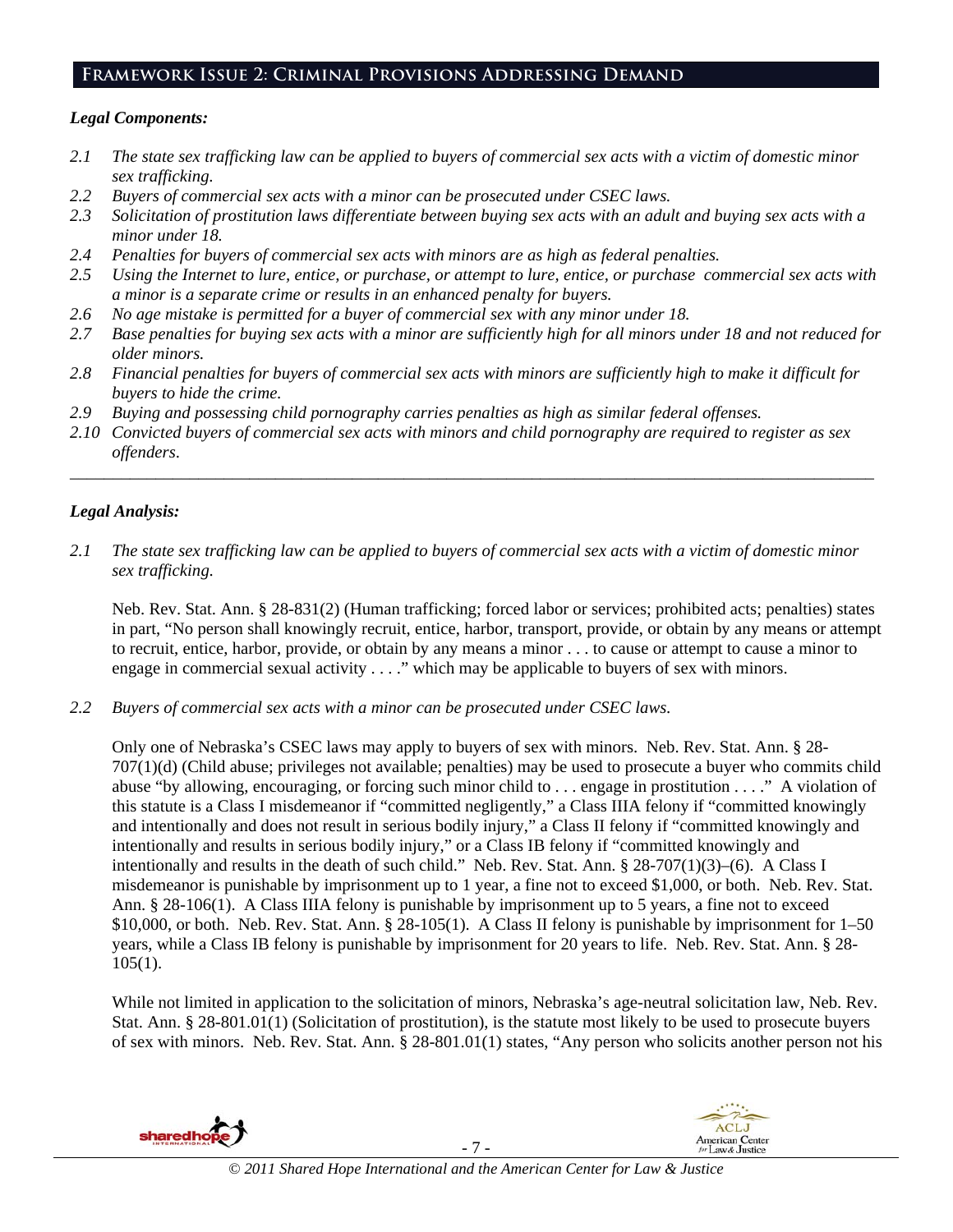or her spouse to perform any act of sexual contact<sup>22</sup> or sexual penetration,<sup>23</sup> as those terms are defined in section 28-318, in exchange for money or other thing of value, commits solicitation of prostitution." A first conviction under this statute is punishable as a Class I misdemeanor by imprisonment up to 1 year and a fine of \$250–  $$1,000;^{24}$  a subsequent conviction, however, is a Class IV felony punishable by imprisonment up to 5 years and a fine of \$500–\$10,000.<sup>25</sup> Neb. Rev. Stat. Ann. § 28-801.01(2)(a)–(b), 28-106(1), 28-105(1).

Several sexual offenses also could be used to prosecute certain buyers of commercial sex acts with a minor.<sup>26</sup> These statutes, however, do not specifically criminalize the commercial sexual exploitation of a child and do not refer to Neb. Rev. Stat. Ann. § 28-831(2) (Human trafficking; forced labor or services; prohibited acts; penalties).

*2.3 Solicitation of prostitution laws differentiate between buying sex acts with an adult and buying sex acts with a minor under 18.* 

Nebraska's main solicitation law does not differentiate between buying sex with an adult and buying sex with a minor. Neb. Rev. Stat. Ann. § 28-801.01(1) (Solicitation of prostitution; penalty) provides, "Any person who solicits another person who is not his spouse to perform any act of sexual contact or sexual penetration . . . in exchange for money or other thing of value, commits solicitation of prostitution." A first conviction under this statute is punishable as a Class I misdemeanor, regardless if the victim is an adult or a minor, by imprisonment up to 1 year and a fine of \$250–\$1,000.<sup>27</sup> Neb. Rev. Stat. Ann. §§ 28-801.01(2)(a), 28-106(1). A subsequent conviction, however, is a Class IV felony punishable by imprisonment up to 5 years and a fine of \$500– \$10,000.28 Neb. Rev. Stat. Ann. §§ 28-801.01(2)(b), 28-105(1).

- 2.3.1 Recommendation: Make buying or attempting to buy sex with a minor a separate crime from solicitation of an adult for prostitution. In addition, amend Neb. Rev. Stat. Ann. § 28-801.01 (Solicitation of prostitution) to refer to Neb. Rev. Stat. Ann. § 28-831(2) (Human trafficking; forced labor or services; prohibited acts; penalties) for purposes of classifying a minor victimized through prostitution as a trafficking victim.
- *2.4 Penalties for buyers of commercial sex acts with minors are as high as federal penalties.*

If a victim is under 15 years of age or the offender "uses overt force or the threat of force," a conviction under Neb. Rev. Stat. Ann. § 28-831(2) (Human trafficking; forced labor or services; prohibited acts; penalties) is punishable as a Class II felony by imprisonment for 1–50 years. Neb. Rev. Stat. Ann. §§ 28-831(2)(a)–(b), 28- 105(1). If the victim is 15 years of age or older and the buyer did not use force or the threat of force, however, a conviction is punishable as a Class III felony by imprisonment for 1–20 years, a fine not to exceed \$25,000, or both. Neb. Rev. Stat. Ann. §§ 28-831(2)(c), 28-105(1).



- 8 -



 $22$  See supra note 16.

<sup>22</sup> *See supra* note 16. <sup>23</sup> *See supra* note 14. 24 Neb. Rev. Stat. Ann. § 28-801.01(2)(a) also provides,

If the court places such person on probation, such order of probation shall include, as one of its conditions, the payment of a fine of not less than two hundred fifty dollars and such person shall satisfactorily attend and complete an appropriate mental health and substance abuse assessment conducted by a licensed mental health professional or substance abuse professional authorized to complete such assessment. 25 Neb. Rev. Stat. Ann. § 28-801.01(2)(b) similarly states,

If the court places such person on probation, such order of probation shall include, as one of its conditions, the payment of a fine of not less than five hundred dollars and such person shall satisfactorily attend and complete an appropriate mental health and substance abuse assessment conducted by a licensed mental health

professional or substance abuse professional authorized to complete such assessment.<br><sup>26</sup> See supra Section 1.2 for a full description of the sexual offense laws that may be used to prosecute some buyers.<br><sup>27</sup> See supra no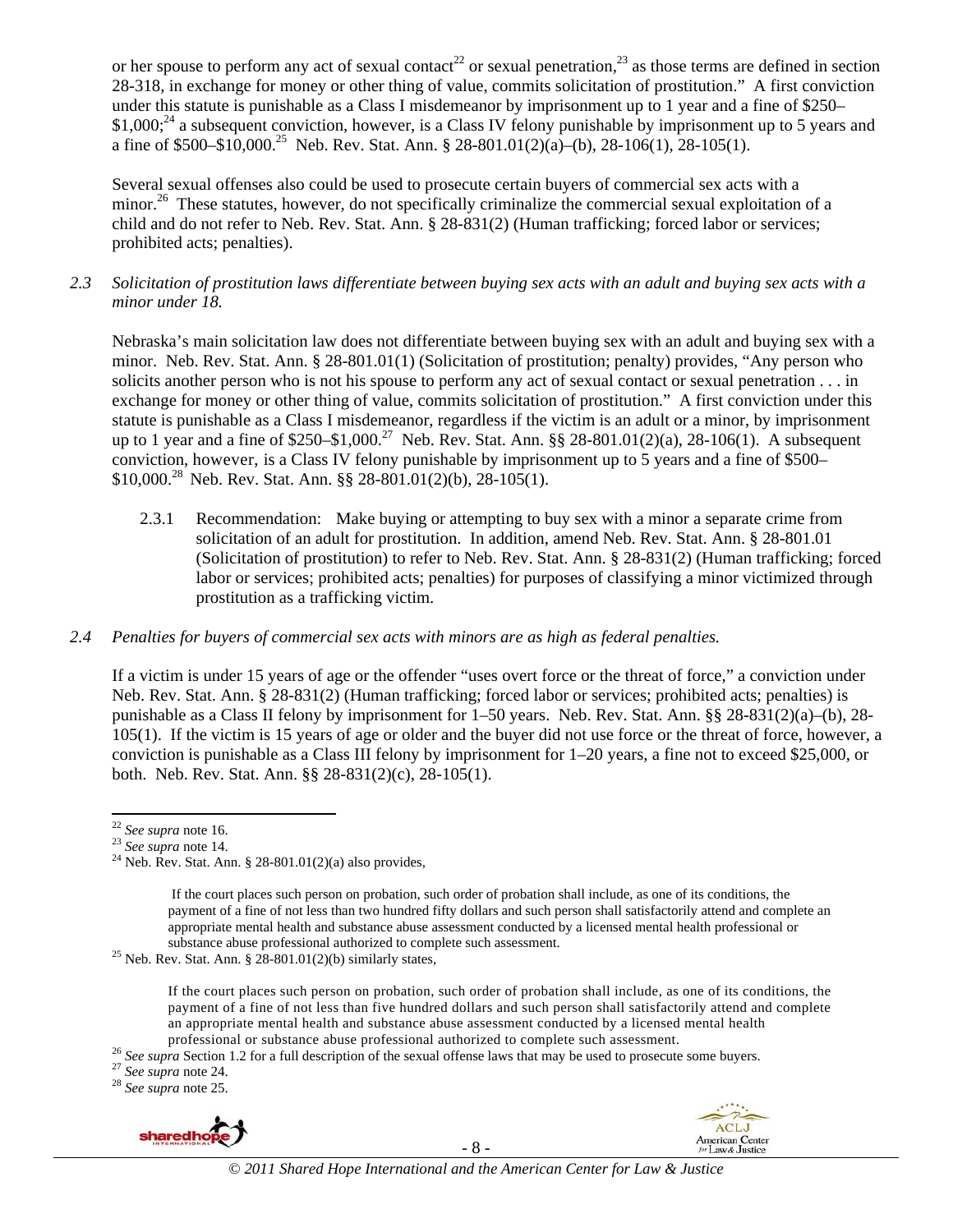However, if not identified as trafficking, a buyer convicted under Nebraska's general solicitation law, Neb. Rev. Stat. Ann. § 28-801.01 (Solicitation of prostitution; penalty), is punishable as a Class I misdemeanor by imprisonment up to 1 year and a fine of  $$250–$1,000;<sup>29</sup>$  a subsequent conviction, however, is a Class IV felony punishable by imprisonment up to 5 years and a fine of \$500–\$10,000.<sup>30</sup> Neb. Rev. Stat. Ann. § 28-801.01(2)(a), (2)(b), 28-106(1), 28-105(1).

Lastly, a violation of Neb. Rev. Stat. Ann. § 28-707(1)(d) (Child abuse; privileges not available; penalties) is punishable as a Class I misdemeanor if "committed negligently," a Class IIIA felony if "committed knowingly and intentionally and does not result in serious bodily injury," a Class II felony if "committed knowingly and intentionally and results in serious bodily injury," or a Class IB felony if "committed knowingly and intentionally and results in the death of such child." Neb. Rev. Stat. Ann. § 28-707(1)(3)–(6). A Class I misdemeanor is punishable by imprisonment up to 1 year, a fine not to exceed \$1,000, or both. Neb. Rev. Stat. Ann. § 28-106(1). A Class IIIA felony is punishable by imprisonment up to 5 years, a fine not to exceed \$10,000, or both. Neb. Rev. Stat. Ann. § 28-105(1). A Class II felony is punishable by imprisonment for 1–50 years, while a Class IB felony is punishable by imprisonment for 20 years to life. Neb. Rev. Stat. Ann. § 28-  $105(1)$ .

In contrast, if the victim is under the age of 14, a conviction under the Trafficking Victims Protection Act  $(TVPA)<sup>31</sup>$  for child sex trafficking is punishable by 15 years to life imprisonment and a fine not to exceed \$250,000. 18 U.S.C. §§ 1591(b)(1), 3559(a)(1), 3571(b)(3). If the victim is between the ages of 14–17, a conviction is punishable by 10 years to life imprisonment and a fine not to exceed \$250,000. 18 U.S.C. §§ 1591(b)(2), 3559(a)(1), 3571(b)(3). A conviction is punishable by mandatory life imprisonment however, if the buyer has a prior conviction for a federal sex offense<sup>32</sup> against a minor. To the extent buyers can be prosecuted under other federal CSEC laws,  $33$  a conviction is punishable by penalties ranging from a fine not to exceed \$250,000 to life imprisonment and a fine not to exceed \$250,000.<sup>34</sup>

2.4.1 Recommendation: Amend Neb. Rev. Stat. Ann. § 28-831(2) (Human trafficking; forced labor or services; prohibited acts; penalties) to mandate a longer sentence closer to federal standards and more substantial fines consistent with fines for federal trafficking offenses.

<sup>34 18</sup> U.S.C. §§ 2251A(b) (conviction punishable by imprisonment for 30 years to life and a fine), 2251(e) (conviction punishable by imprisonment for 15–30 years and a fine), 2423(a) (conviction punishable by imprisonment for 10 years to life and a fine),  $2422(a)$  (conviction punishable by a fine, imprisonment up to 20 years, or both),  $2252(a)(2)$ , (4) (stating that a conviction under subsection (a)(2) is punishable by imprisonment for  $5-20$  years and a fine, while a conviction under subsection (a)(4) is punishable by imprisonment up to 10 years, a fine, or both.); *see also* 18 U.S.C §§ 3559(a)(1) (classifying all of the above listed offenses as felonies), 3571(b)(3) (providing a fine up to \$250,000 for any felony conviction).





<sup>&</sup>lt;sup>29</sup> *See supra* note 24.<br><sup>30</sup> *See supra* note 25.<br><sup>31</sup> Trafficking Victims Protection Act (TVPA) of 2000, Pub. L. No. 106-386, 114 Stat. 1464, 1466 (codified in scattered sections of 18 and 22 U.S.C.).

 $32$  Pursuant to 18 U.S.C. § 3559(e)(2), "federal sex offense" is defined as

an offense under section 1591 [18 USCS § 1591] (relating to sex trafficking of children), 2241 [18 USCS § 2241] (relating to aggravated sexual abuse),  $2242$  [18 USCS § 2242] (relating to sexual abuse),  $2244(a)(1)$  [18 USCS §  $2244(a)(1)$  (relating to abusive sexual contact),  $2245$  [18 USCS § 2245] (relating to sexual abuse resulting in death), 2251 [18 USCS § 2251] (relating to sexual exploitation of children), 2251A [18 USCS § 2251A] (relating to selling or buying of children), 2422(b) [18 USCS § 2422(b)] (relating to coercion and enticement of a minor into prostitution), or

<sup>2423(</sup>a) [18 USCS § 2423(a)] (relating to transportation of minors).<br><sup>33</sup> 18 U.S.C. §§ 2251A(b) (Selling or buying of children), 2251(a) (Sexual exploitation of children), 2423(a) (Transportation of a minor with intent for minor to engage in criminal sexual activity), 2422(a) (Coercion and enticement), 2252(a)(2), (a)(4) (Certain activities relating to material involving the sexual exploitation of minors).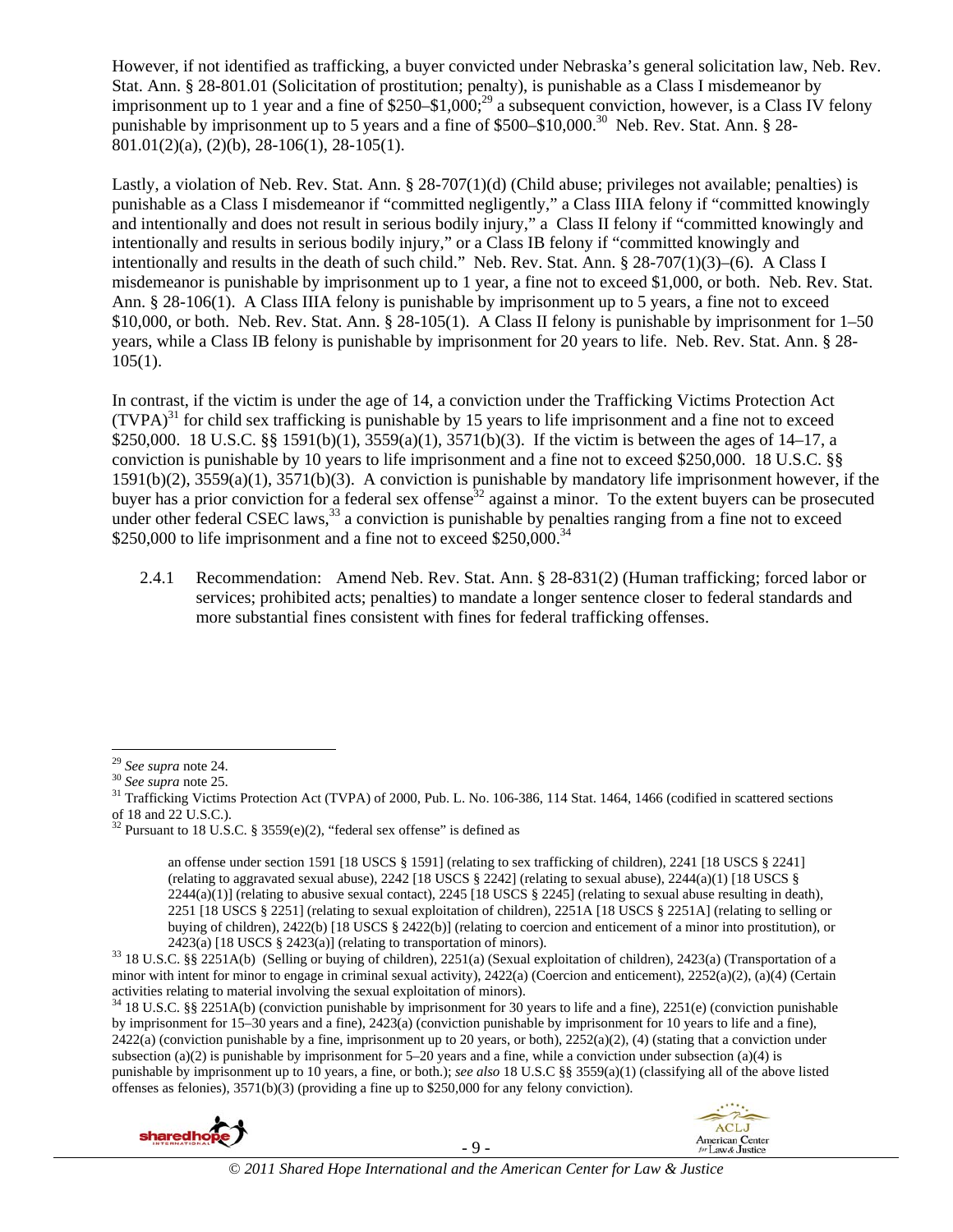*2.5 Using the Internet to lure, entice, or purchase, or attempt to lure, entice, or purchase commercial sex acts with a minor is a separate crime or results in an enhanced penalty for buyers.* 

Although neither is expressly commercial in nature, two of Nebraska's laws criminalize the use of the Internet to lure, entice, or recruit a child to engage in sexual conduct.

Neb. Rev. Stat. Ann. § 28-833 (Enticement by electronic communication device; penalty) provides,

(1) A person commits the offense of enticement by electronic communication<sup>35</sup> device if he or she is nineteen years of age or over and knowingly and intentionally utilizes an electronic communication device to contact a child under sixteen years of age or a peace officer who is believed by such person to be a child under sixteen years of age and in so doing:

(c) Offers or solicits any indecent, lewd, or lascivious act.

. . . .

A conviction under this statute is punishable as a Class IV felony by imprisonment up to 5 years, a fine not to exceed \$10,000, or both. Neb. Rev. Stat. Ann. §§ 28-833(2), 28-105(1).

Additionally, Neb. Rev. Stat. Ann. § 28-320.02(1) (Sexual assault; use of electronic communication device; prohibited acts; penalties) provides,

(1) No person shall knowingly solicit, coax, entice, or lure (a) a child sixteen years of age or younger or (b) a peace officer who is believed by such person to be a child sixteen years of age or younger, by means of an electronic communication device as that term is defined in section 28-833, to engage in an act which would be in violation of section 28-319 [Sexual assault; first degree; penalty], 28-319.01 [Sexual assault of a child; first degree; penalty], or 28-320.01 [Sexual assault of a child; second or third degree; penalties] or subsection (1) or (2) of section 28-320 [Sexual assault; second or third degree; penalty] . . . .

A conviction under this statute is punishable as a Class ID felony by imprisonment for 3–50 years. Neb. Rev. Stat. Ann. §§ 28-320.02(2), 28-105(1). A conviction is punishable as a Class IC felony by imprisonment for 5–50 years, however, if a person has a prior conviction under this or other specific statutes.36 Neb. Rev. Stat. Ann. §§ 28-320.02(2), 28-105(1).

- 2.5.1 Recommendation: Amend Neb. Rev. Stat. Ann. § 28-320.02 (Sexual assault; use of electronic communication device; prohibited acts; penalties) and § 28-833 (Enticement by electronic communication device; penalty) to expressly make it illegal for a person to use the Internet to solicit a minor under the age of 18 for commercial sexual activity.
- *2.6 No age mistake defense is permitted for a buyer of commercial sex acts with any minor under 18.*

Neb. Rev. Stat. Ann. § 28-831(2) (Human trafficking; forced labor or services; prohibited acts; penalties), § 28-707(1)(d) (Child abuse; privileges not available; penalties), and § 28-1463.03 (Visual depiction of sexually explicit conduct; prohibited acts; affirmative defense), do not expressly prohibit an offender from asserting a mistake of age defense.

Because the conduct under Neb. Rev. Stat. Ann. § 28-801.01(1) (Solicitation of prostitution) is illegal regardless of the age of the person solicited, a mistake of age defense is irrelevant to buyers prosecuted under this statute.







 *<sup>35</sup> See supra* note 12. 36 *See supra* note 21.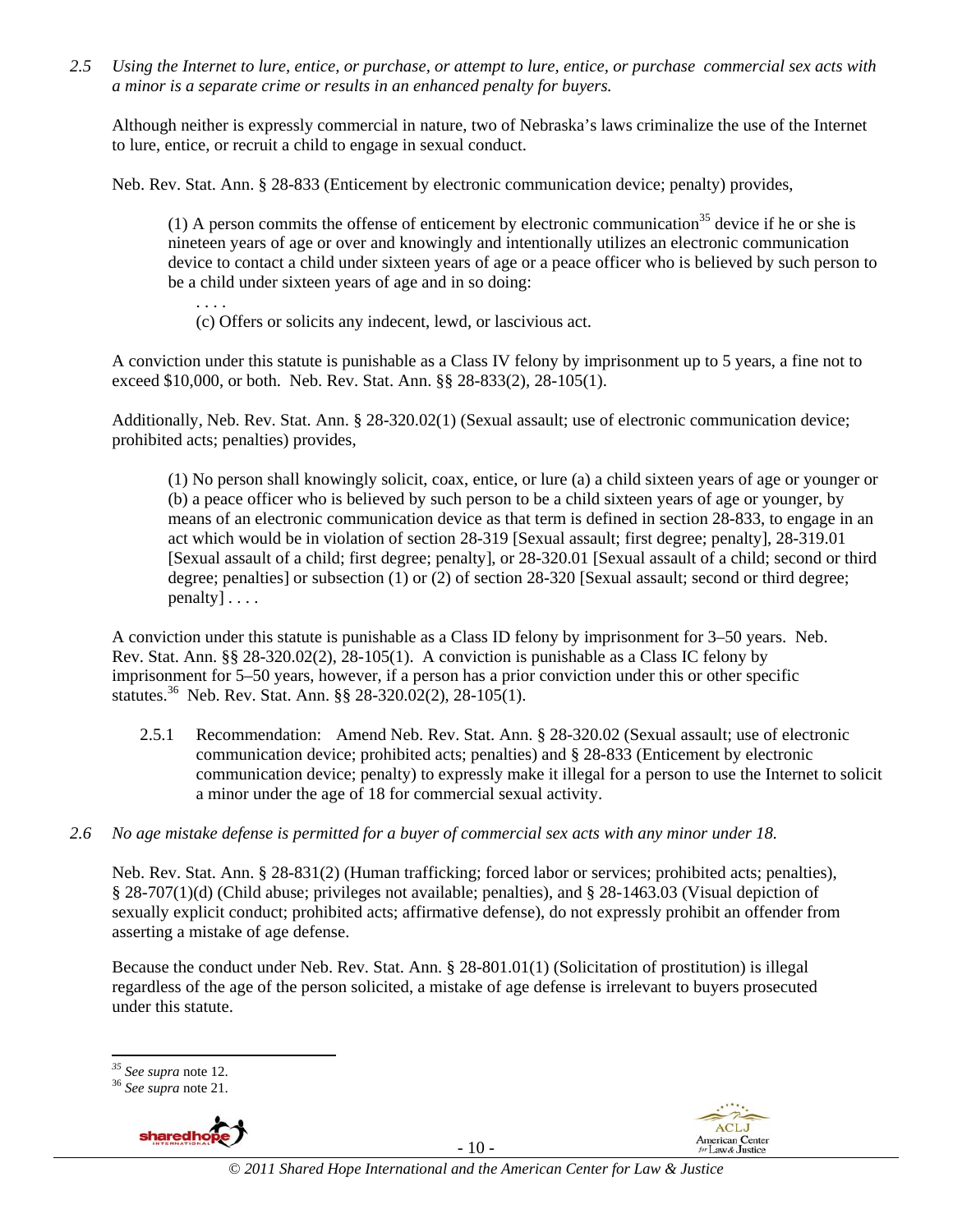2.6.1 Recommendation: Amend Neb. Rev. Stat. Ann. § 28-831(2) (Human trafficking; forced labor or services; prohibited acts; penalties), § 28-707(1)(d) (Child abuse; privileges not available; penalties) and § 28-1463.03 (Visual depiction of sexually explicit conduct; prohibited acts; affirmative defense) to expressly prohibit an offender from asserting a mistake of age defense.

### *2.7 Base penalties for buying sex acts with a minor are sufficiently high for all minors under 18 and not reduced for older minors.*

Neb. Rev. Stat. Ann. § 28-831(2) (Human trafficking; forced labor or services; prohibited acts; penalties) staggers its penalties and bases them, in part, on the age of the victim. If a victim is under 15 years of age or the offender "uses overt force or the threat of force," a conviction is punishable as a Class II felony by imprisonment for 1–50 years. Neb. Rev. Stat. Ann. §§ 28-831(2)(a)–(b), 28-105(1). If the victim is 15 years of age or older and the buyer did not use force or the threat of force, however, a conviction is punishable as a Class III felony by imprisonment for 1–20 years, a fine not to exceed \$25,000, or both. Neb. Rev. Stat. Ann. §§ 28- 831(2)(c), 28-105(1).

Neb. Rev. Stat. Ann. § 28-707(1)(d) (Child abuse; privileges not available; penalties) applies when the victim is a "minor child," a term which is not defined, but presumably applies to all minors under 18. Penalties under this statute are staggered not by age but by knowledge of the defendant; ranging from 1 year, 5 years1–50 years, or 20 years to life. Neb. Rev. Stat. Ann. § 28-106(1), 105(1). Neb. Rev. Stat. Ann. § 28-1463.03 (Visual depiction of sexually explicit conduct; prohibited acts; affirmative defense) staggers penalties based, in part, on the age of the victim. If the child is a "participant" in the child pornography, the same penalties apply regardless of the age of the minor, but if the child is a "portrayed observer," a penalty under this statute can only be applied if the victim is under 16 years of age.<sup>37</sup> Penalties start at 1–20 years when perpetrated by a person 18 or younger 3–50 years for others. Neb. Rev. Stat. Ann. §§ 28-1463.04(1),(2), 28-105(1).

Neb. Rev. Stat. Ann. § 28-833 (Enticement by electronic communication device; penalty) only applies if the child-victim is under 16 years of age, providing a penalty of up to 5 years imprisonment. Neb. Rev. Stat. Ann. § 28-833(2), 28-105(1).

- 2.7.1 Recommendation: Amend Neb. Rev. Stat. Ann. § 28-831(2)(C) (Human trafficking; forced labor or services; prohibited acts; penalties), § 28-707(1)(d) (Child abuse; privileges not available; penalties), § 28-1463.03 (Visual depiction of sexually explicit conduct; prohibited acts; affirmative defense), and § 28-833(1) (Enticement by electronic communication device; penalty) to punish perpetrators of offenses against victims of all ages under 18 equally.
- *2.8 Financial penalties for buyers of commercial sex acts with minors are sufficiently high to make it difficult for buyers to hide the crime.*

To the extent a buyer may be prosecuted under Neb. Rev. Stat. Ann. § 28-831(2) (Human trafficking; forced labor or services; prohibited acts; penalties), a buyer will not be required to pay a fine if the victim is under 15 years old or the buyer "use[d] overt force or the threat of force." Neb. Rev. Stat. Ann. §§ 28-831(2)(a)–(b), 28- 105(1). A buyer will be subject to a possible fine not to exceed \$25,000, however, if the victim is 15 years of age or older and the buyer did not use force or the threat of force. Neb. Rev. Stat. Ann. §§ 28-831(2)(c), 28-  $105(1)$ .

If not identified as trafficking, a buyer's first conviction under Nebraska's general solicitation law, Neb. Rev. Stat. Ann. § 28-801.01 (Solicitation of prostitution; penalty), requires a fine of \$250–\$1,000.<sup>38</sup> Neb. Rev. Stat.

 $37$  Neb. Rev. Stat. Ann. § 28-1463.02(1) (Terms, defined) defines "child" as "in the case of a participant, . . . any person under the age of eighteen years and, in the case of a portrayed observer, . . . any person under the age of sixteen years."



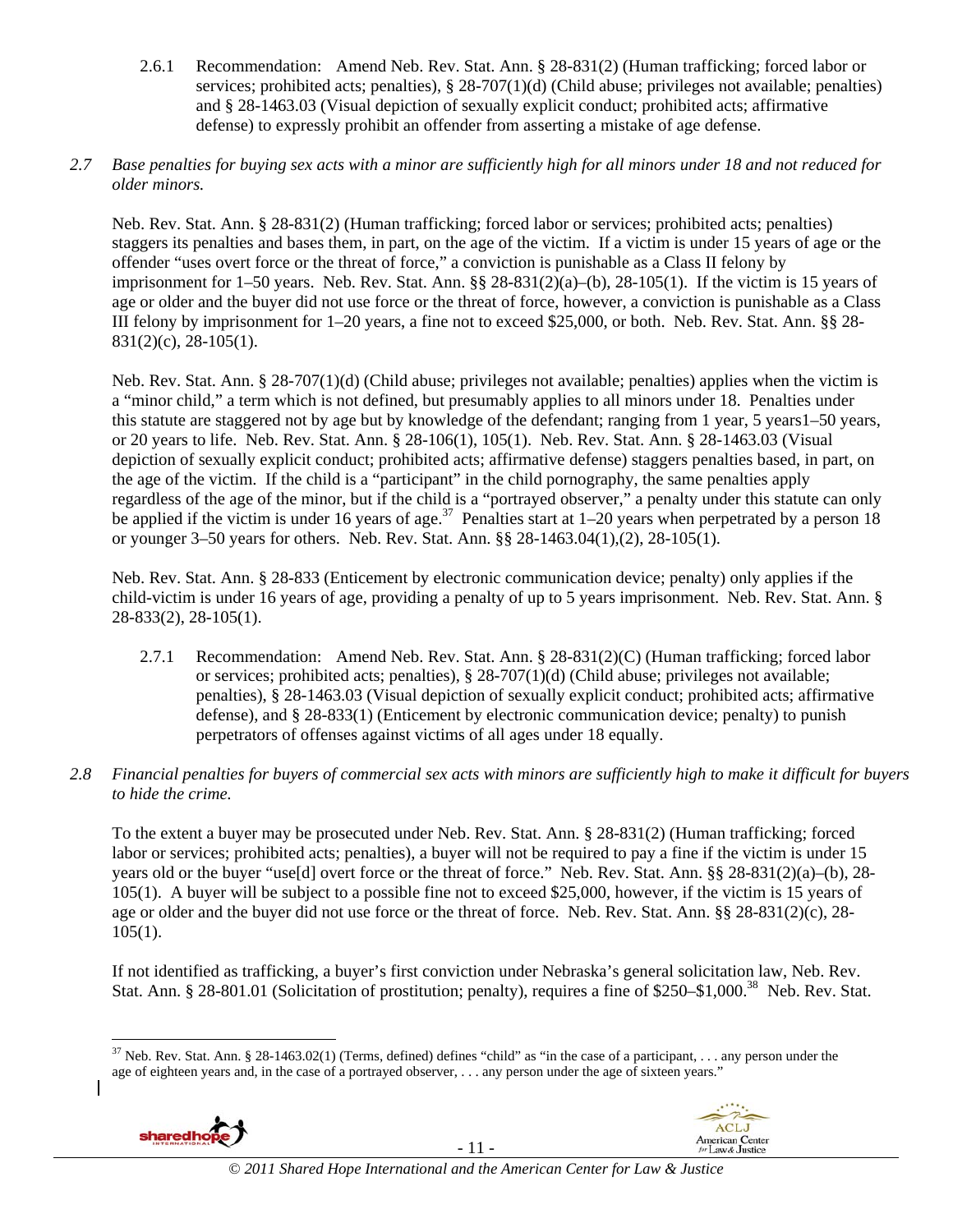Ann. §§ 28-801.01(2)(a), 28-106(1). Subsequent convictions, however, are subject to a fine of \$500–\$10,000.<sup>39</sup> Neb. Rev. Stat. Ann. §§ 28-801.01(2)(a), (b), 28-105(1). A buyer convicted under Neb. Rev. Stat. Ann. § 28- 805(1)(b) (Debauching a minor; penalty) is subject to a possible fine not to exceed \$1,000. Neb. Rev. Stat. Ann. §§ 28-805(2), 28-106(1).

A buyer convicted under Neb. Rev. Stat. Ann. § 28-707(1)(d) (Child abuse; privileges not available; penalties) is subject to a possible fine not to exceed \$1,000 if the offense was "committed negligently," a possible fine not to exceed \$10,000 if the offense was "committed knowingly and intentionally and does not result in serious bodily injury," while an offense "committed knowingly and intentionally and results in serious bodily injury" or in the death of the child is not subject to any fine. Neb. Rev. Stat. Ann.  $\S$ § 28-707(1)(3)–(6), 28-106(1), 28- $105(1)$ .

Buyers also may be required to pay restitution. Neb. Rev. Stat. Ann. § 29-2280 (Restitution; order; when) states,

A sentencing court may order the defendant to make restitution for the actual physical injury or property damage or loss sustained by the victim as a direct result of the offense for which the defendant has been convicted. With the consent of the parties, the court may order restitution for the actual physical injury or property damage or loss sustained by the victim of an uncharged offense or an offense dismissed pursuant to plea negotiations. . . .

The court determines the amount of restitution "based on the actual damages sustained by the victim." Neb. Rev. Stat. Ann. § 29-2281. Additionally, Neb. Rev. Stat. Ann. § 29-2282 (Property damage; bodily injury; death; relief authorized) states, "If the offense results in bodily injury, the court may require payment of necessary medical care, including, but not limited to, physical or psychological treatment and therapy, and payment for income lost due to such bodily injury."

While other criminal laws in Nebraska authorize the seizure of contraband,<sup>40</sup> no similar asset forfeiture provisions apply to violations of Neb. Rev. Stat. Ann. § 28-831(2) (Human trafficking; forced labor or services; prohibited acts; penalties) or other Nebraska CSEC laws.

- 2.8.1 Recommendation: Enact a law requiring buyers who violate Neb. Rev. Stat. Ann. § 28-831(2) (Human trafficking; forced labor or services; prohibited acts; penalties) or other Nebraska CSEC laws to forfeit property used in commission of the crime.
- *2.9 Buying and possessing child pornography carries penalties as high as similar federal offenses.*

Nebraska law prohibits both the possession and purchasing of child pornography. Neb. Rev. Stat. Ann. § 28- 1463.03(2) (Visual depiction of sexually explicit conduct; prohibited acts; affirmative defense) makes it illegal for "a person knowingly to purchase rent . . . trade, or provide to any person any visual depiction of sexually explicit conduct which has a child as one of its participants or portrayed observers." A violation under this statute by a person 18 years of age or younger is punishable as a Class III felony by imprisonment for 1–20 years, a fine not to exceed \$25,000, or both, while a violation by a person 19 years of age or older is punishable as a Class ID felony by imprisonment for 3–50 years. Neb. Rev. Stat. Ann. §§ 28-1463.04(1), (2), 28-105(1). A conviction under this statute is a punishable as a Class IC felony by imprisonment for 5–50 years, however, if

<sup>40</sup> *See, e.g.*, Neb. Rev. Stat. Ann. § 29-440(1)(a) (Domestic assault; weapons; seizure and disposition) (authorizing the seizure of "weapons that are alleged to have been involved or threatened to be used" in a domestic assault); Neb. Rev. Stat. Ann. § 37- 809(3) (Violations; penalties; conservation or peace officer; powers and duties; regulations) (authorizing seizure of "business records, wildlife, wild plants, or other contraband taken, used, or possessed in connection with any violation of the Nongame and Endangered Species Conservation Act").



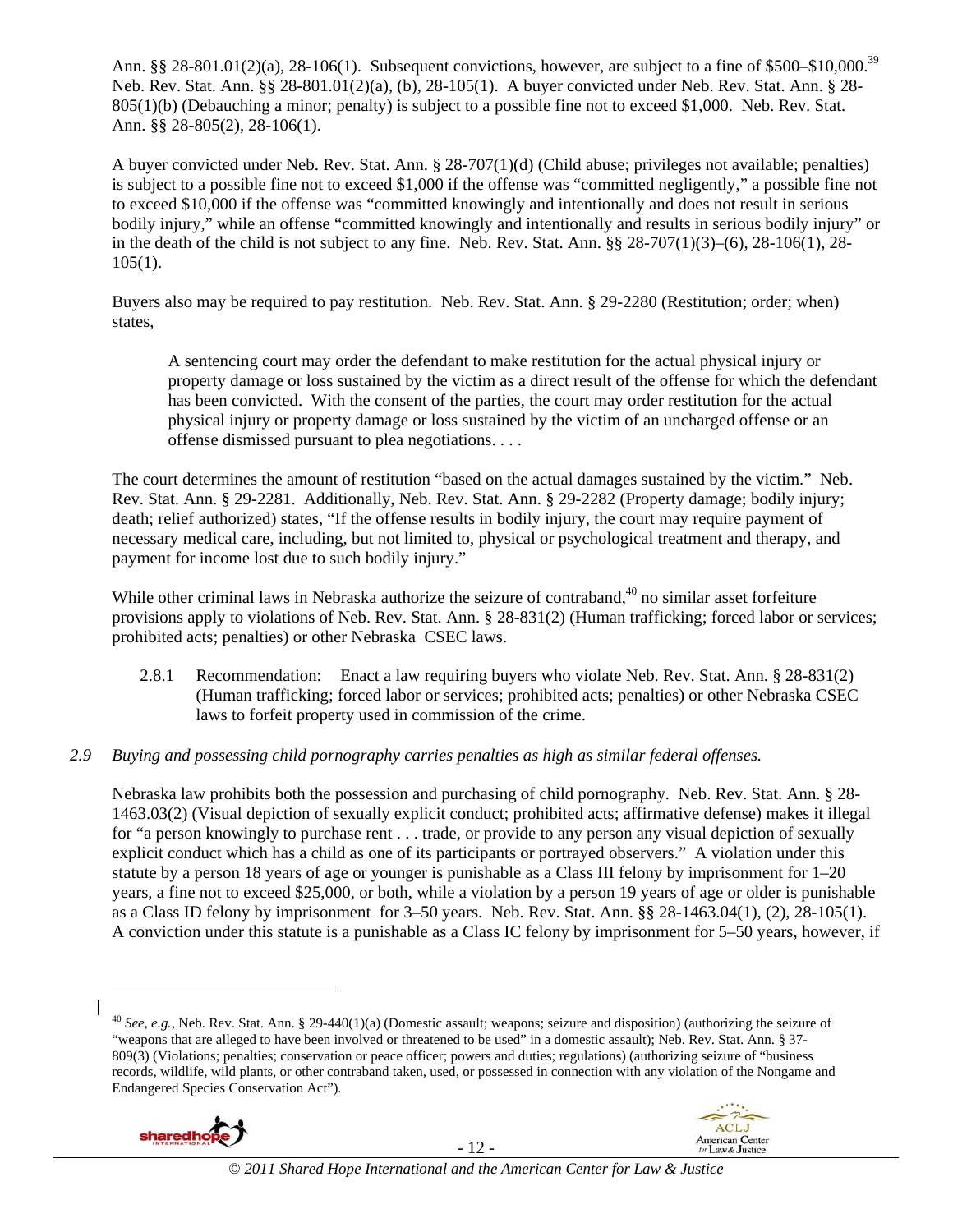a person has a prior conviction under this statute or a number of other specific statutes.<sup>41</sup> Neb. Rev. Stat. Ann. §§ 28-1463.04(3), 28-105(1).

Neb. Rev. Stat. Ann. § 28-813.01(1) (Sexually explicit conduct; visual depiction; unlawful; penalty; affirmative defense) makes it illegal for a person "to knowingly possess any visual depiction of sexually explicit conduct, as defined in section  $28-1463.02$ ,<sup>42</sup> which has a child, as defined in such section,<sup>43</sup> as one of its participants or portrayed observers." If the offender is under 19 year old, a first conviction under this statute is punishable as a Class IV felony by imprisonment up to 5 years, a fine not to exceed \$10,000, or both. Neb. Rev. Stat. Ann. §§ 28-813.01(2)(a), 28-105(1). If the offender is 19 years of age or older, a first conviction is punishable as a Class III felony by imprisonment for 1–20 years, a fine up to \$25,000, or both. Neb. Rev. Stat. Ann. §§ 28-813.01(2)(b), 28-105(1). In instances where the offender has a prior conviction under this statute or other specific criminal statutes,<sup>44</sup> a conviction is punishable as a Class IC felony by imprisonment for 5–50 years.

In contrast, a federal conviction for possession of child pornography<sup>45</sup> is generally punishable by imprisonment for 5–20 years and a fine not to exceed  $$250,000.<sup>46</sup>$  Subsequent convictions, however, are punishable by imprisonment up to 40 years and a fine not to exceed  $$250,000.<sup>47</sup>$ 

#### *2.10 Convicted buyers of commercial sex acts with minors and child pornography are required to register as sex offenders*.

Neb. Rev. Stat. Ann. § 29-4004(1) (Registration; location; sheriff; duties; Nebraska State Patrol; duties; name-change order; treatment) (Operative Jan. 1, 2012)<sup>48</sup> states, "Any person subject to the Sex Offender

Any person who violates this section and has previously been convicted of a violation of this section or section 28-308 [Assault in the first degree), 28-309 [Assault in the second degree], 28-310 [Strangulation], 28-311 [Criminal child enticement], 28-313 [Kidnapping], 28-314 [False imprisonment in the first degree], 28-315 [False imprisonment in the second degree], 28-319 [Sexual assault; first degree], 28-319.01 [Sexual assault on a child; first degree], 28-320.01 [Sexual assault on a child; second or third degree], 28-813 [Obscene literature or material; prepares; distributes; promotes; penalty], 28-833 [Enticement by electronic communication device; penalty], 28-1463.03 [Visual depiction of sexually explicit conduct; prohibited acts; affirmative defense], or 28-1463.05 [Visual depiction of sexually explicit acts related to possession; violation; penalty] or subsection (1) or (2) of section 28-320 [Sexual assault; second or third

degree; penalty] shall be guilty of a Class IC felony for each offense.<br><sup>45</sup> 18 U.S.C. §§ 2252(a)(2), (a)(4) (Certain activities relating to material involving the sexual exploitation of minors), 2252A(a)(2)–(3) (Certain activities relating to material constituting or containing child pornography), 1466A(a), (b) (Obscene visual representations of the sexual abuse of children).

<sup>46</sup> 18 U.S.C. §§ 2252(b) (stating that a conviction under subsection (a)(2) is punishable by imprisonment for 5–20 years and a fine, while a conviction under subsection (a)(4) is punishable by imprisonment up to 10 years, a fine, or both),  $2252A(b)(1)$  (a conviction is punishable by imprisonment for  $5-20$  years and a fine),  $1466A(a)$ , (b) (stating that a conviction under subsection (a) is "subject to the penalties provided in section  $2252A(b)(1)$ ," imprisonment for 5–20 years and a fine, while a conviction under subsection (b) is "subject to the penalties provided in section 2252A(b)(2)," imprisonment up to 10 years, a fine, or both); *see also* 18 U.S.C §§ 3559(a)(1) (classifying all of the above listed offenses as felonies), 3571(b)(3) (providing a fine up to \$250,000 for any felony conviction).

<sup>47</sup> 18 U.S.C. §§ 2252(b) (stating if a person has a prior conviction under subsection (a)(2), or a list of other statutes, a conviction is punishable by a fine and imprisonment for 15–40 years, but if a person has a prior conviction under subsection (a)(4), or a list of other statutes, a conviction is punishable by a fine and imprisonment for 10–20 years), 2252A(b)(1) (stating if a person has a prior conviction under subsection (a)(2), (a)(3), or a list of other statutes, a conviction is punishable by a fine and imprisonment for 15–40 years), 1466A(a), (b) (stating that the penalty scheme for section 2252A(b) applies); *see also* 18 U.S.C §§ 3559(a)(1) (classifying all of the above listed offenses as felonies),  $3571(b)(3)$  (providing a fine up to \$250,000 for any felony conviction).<br><sup>48</sup> The current version of Neb. Rev. Stat. Ann. § 29-4004 has been amended by 2010 Neb. Because these amendments do not affect the substance of this discussion, the later version was used.



- 13 -



<sup>&</sup>lt;sup>41</sup> *See supra* note 10.<br><sup>42</sup> *See supra* note 9.<br><sup>43</sup> "Child, in the case of a participant, means any person under the age of eighteen years and, in the case of a portrayed observer, means any person under the age of sixteen years." Neb. Rev. Stat. Ann. §  $28-1463.02(1)$ .<br><sup>44</sup> Pursuant to Neb. Rev. Stat. Ann. § 28-813.01(2)(c),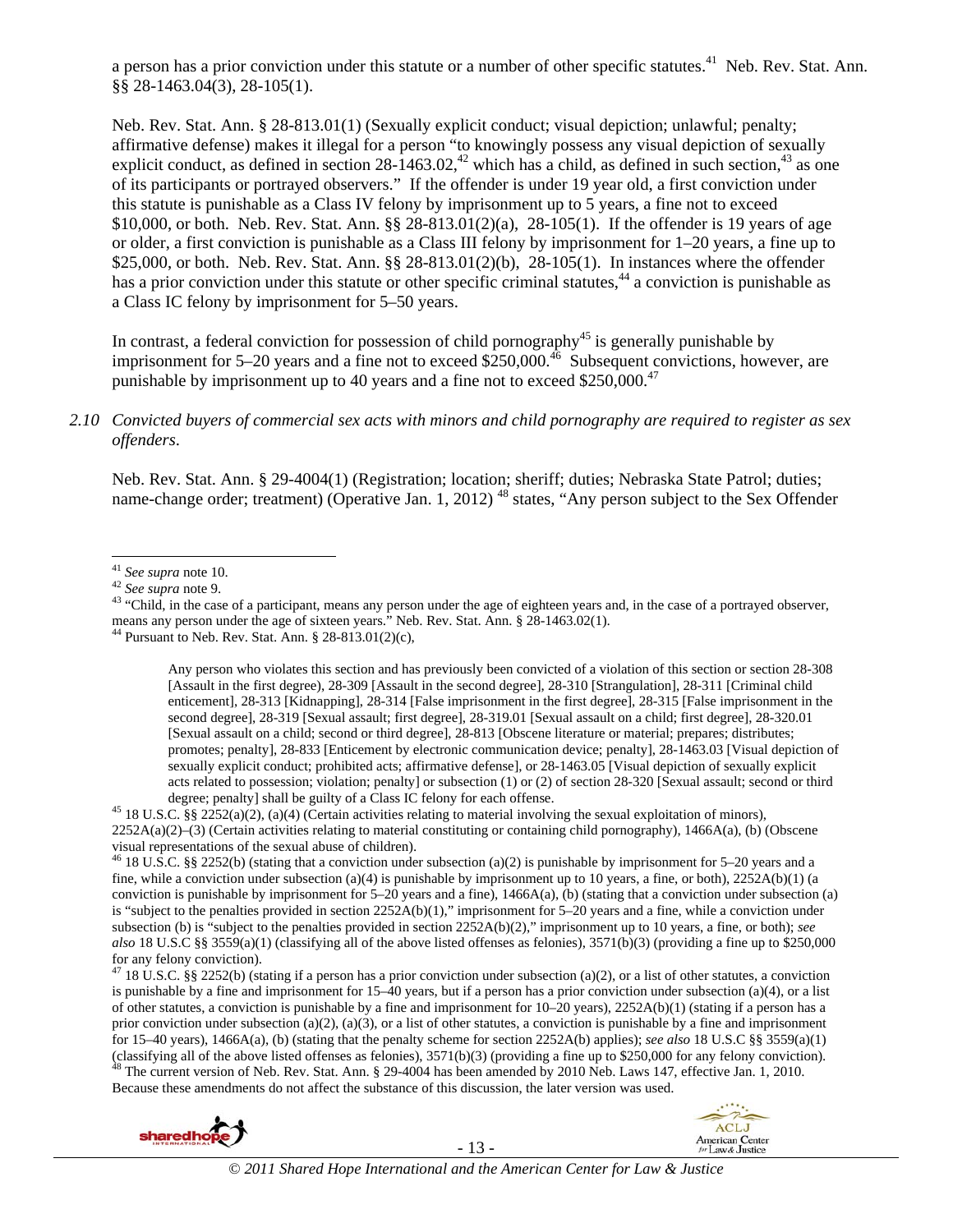Registration Act<sup>49</sup> shall register within three working days after becoming subject to the act . . . ." Neb. Rev. Stat. Ann. § 29-4003(1) (Applicability of act) provides,

(1)(a) The Sex Offender Registration Act applies to any person who on or after January 1, 1997:

(i) Has ever pled guilty to, pled nolo contendere to, or been found guilty of any of the following: . . .

(I) Visual depiction of sexually explicit conduct of a child pursuant to section 28-1463.03 or 28-1463.05;

(J) Knowingly possessing any visual depiction of sexually explicit conduct which has a child as one of its participants or portrayed observers pursuant to section 28-813.01;

. . . (L) Child enticement by means of an electronic communication device pursuant to section 28- 320.02;

(M) Debauching a minor pursuant to section 28-805; or

(N) Attempt, solicitation, aiding or abetting, being an accessory, or conspiracy to commit an offense listed in subdivisions  $(1)(a)(i)(A)$  through  $(1)(a)(i)(M)$  of this section;

(b) In addition to the registrable offenses under subdivision  $(1)(a)$  of this section, the Sex Offender Registration Act applies to any person who on or after January 1, 2010:

 $(i)$ (A) Except as provided in subdivision  $(1)(b)(i)$ (B) of this section, has ever pled guilty to, pled nolo contendere to, or been found guilty of any of the following:

(XV) Child abuse pursuant to subdivision  $(1)(d)$  or (e) of section 28-707;

(XVI) Enticement by electronic communication device pursuant to section 28-833; or (XVII) Attempt, solicitation, aiding or abetting, being an accessory, or conspiracy to commit an

offense listed in subdivisions  $(1)(b)(i)(A)(I)$  through  $(1)(b)(i)(A)(XVI)$  of this section.

. . . .

. . .

. . . .

Buyers convicted under Neb. Rev. Stat. Ann. § 28-831(2) (Human trafficking; forced labor or services; prohibited acts; penalties) or Neb. Rev. Stat. Ann. § 28-801.01(1) (Solicitation of prostitution), however, are not required to register as a sex offender under Nebraska law.

2.10.1 Recommendation: Amend Neb. Rev. Stat. Ann. § 29-4003(1) (Applicability of act) to make the Sex Offender Registration Act applicable to buyers convicted under Neb. Rev. Stat. Ann. § 28-831 (Human trafficking; forced labor or services; prohibited acts; penalties), or Neb. Rev. Stat. Ann. § 28-801.01 (Solicitation of prostitution) in instances where the person trafficked, abused, or solicited is a minor under the age of 18.

#### 49 Neb. Rev. Stat. Ann. §§ 29-4001–4014.



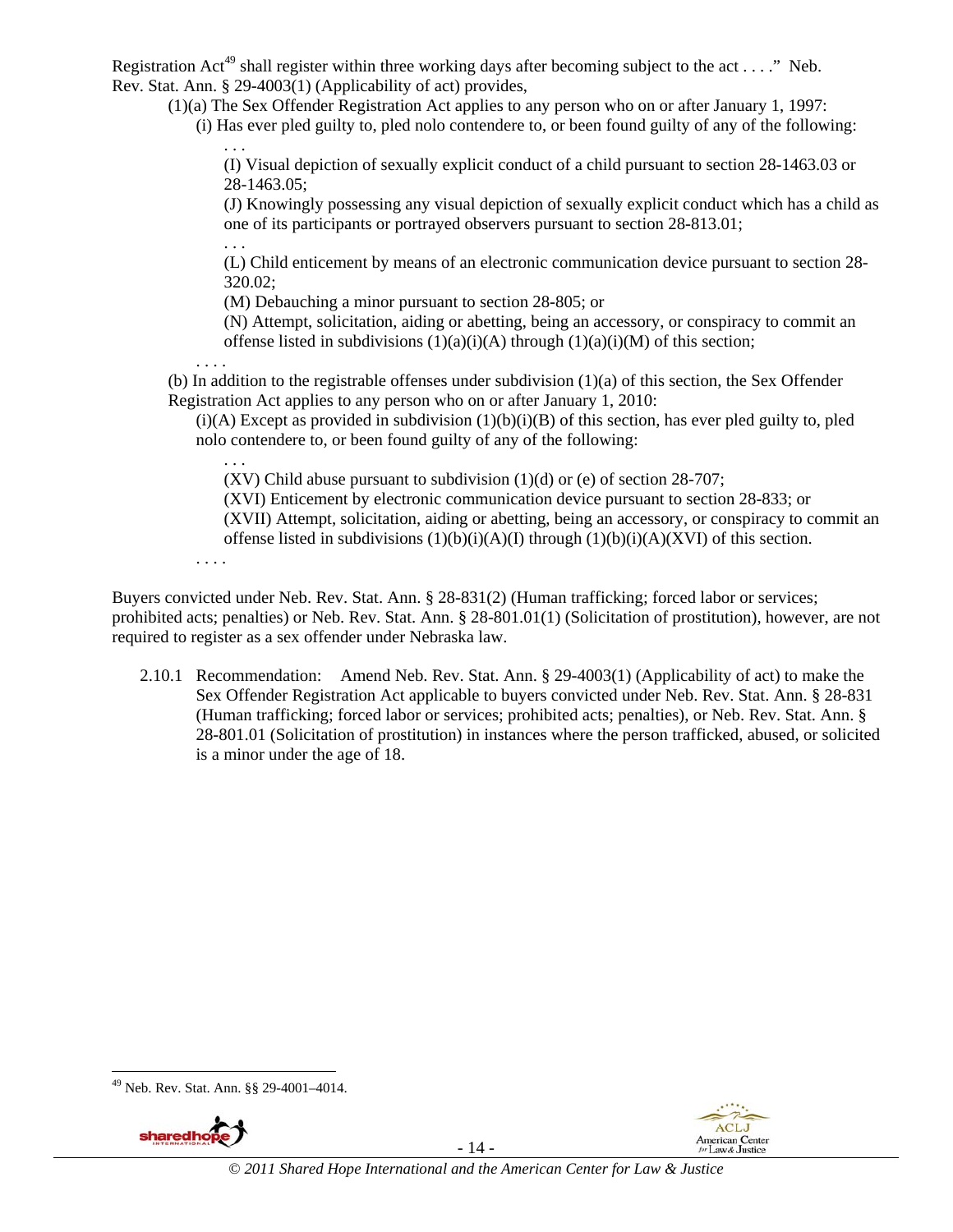# **Framework Issue 3: Criminal provisions for traffickers**

#### *Legal Components:*

- *3.1 Penalties for trafficking a child for sexual exploitation are as high as federal penalties.*
- *3.2 Creating and distributing child pornography carries penalties as high as similar federal offenses.*
- *3.3 Using the Internet to lure, entice, recruit, or sell commercial sex acts with a minor is a separate crime or results in an enhanced penalty for traffickers.*
- *3.4 Financial penalties for traffickers, including asset forfeiture, are sufficiently high.*
- *3.5 Convicted traffickers are required to register as sex offenders.*
- *3.6 Laws relating to termination of parental rights for certain offenses include sex trafficking or CSEC offenses in order to remove the children of traffickers from their control and potential exploitation.*

*\_\_\_\_\_\_\_\_\_\_\_\_\_\_\_\_\_\_\_\_\_\_\_\_\_\_\_\_\_\_\_\_\_\_\_\_\_\_\_\_\_\_\_\_\_\_\_\_\_\_\_\_\_\_\_\_\_\_\_\_\_\_\_\_\_\_\_\_\_\_\_\_\_\_\_\_\_\_\_\_\_\_\_\_\_\_\_\_\_\_\_\_\_\_* 

#### *Legal Analysis:*

*3.1 Penalties for trafficking a child for sexual exploitation are as high as federal penalties.* 

If a victim is under 15 years of age or the offender "uses overt force or the threat of force," a trafficker convicted under Neb. Rev. Stat. Ann. § 28-831(2) (Human trafficking; forced labor or services; prohibited acts; penalties) is guilty of a Class II felony punishable by imprisonment for 1–50 years. Neb. Rev. Stat. Ann. §§ 28- 831(2)(a)–(b), 28-105(1). If the victim is 15 years of age or older and the trafficker did not use force or the threat of force, however, a conviction is punishable as a Class III felony by imprisonment for 1–20 years, a fine not to exceed \$25,000, or both. Neb. Rev. Stat. Ann. §§ 28-831(2)(c), 28-105(1).

Traffickers also may be convicted Neb. Rev. Stat. Ann. § 28-707(1)(d) (Child abuse; privileges not available; penalties)50 may be used to prosecute a trafficker who commits child abuse by placing a child "in a situation to be sexually exploited by allowing, encouraging, or forcing such minor child to . . . engage in prostitution." A violation of this statute is a Class I misdemeanor if "committed negligently," a Class IIIA felony if "committed knowingly and intentionally and does not result in serious bodily injury," a Class II felony if "committed knowingly and intentionally and results in serious bodily injury," or a Class IB felony if "committed knowingly and intentionally and results in the death of such child." Neb. Rev. Stat. Ann. § 28-707(1)(3)–(6). A Class I misdemeanor is punishable by imprisonment up to 1 year, a fine not to exceed \$1,000, or both. Neb. Rev. Stat. Ann. § 28-106(1). A Class IIIA felony is punishable by imprisonment up to 5 years, a fine not to exceed \$10,000, or both. Neb. Rev. Stat. Ann. § 28-105(1). A Class II felony is punishable by imprisonment for 1–50 years, while a Class IB felony is punishable by imprisonment for 20 years to life. Neb. Rev. Stat. Ann. § 28- 105(1). Lastly, a trafficker may be conviction under Neb. Rev. Stat. Ann. § 28-805(1)(b) (Debauching a minor; penalty), which is punishable as a Class I misdemeanor by imprisonment up to 1 year, a fine not to exceed \$1,000, or both. Neb. Rev. Stat. Ann. §§ 28-805(2), 28-106(1).

Additionally, traffickers may be prosecuted under Nebraska's Public Protection Act.<sup>51</sup> Specifically, Neb. Rev. Stat. Ann. § 28-1355 (Pattern of racketeering activity or collection of an unlawful debt; prohibited acts) provides,

(1) It shall be unlawful for any person<sup>52</sup> who has received any proceeds that such person knew were derived, directly or indirectly, from a pattern of racketeering activity<sup>53</sup> or through collection of an



- 15 -



<sup>&</sup>lt;sup>50</sup> *See supra* Section 1.2 for the provisions of Neb. Rev. Stat. Ann. § 28-707(1)(d). <sup>51</sup> Neb. Rev. Stat. Ann. §§ 28-1352 to 1356.

<sup>&</sup>lt;sup>51</sup> Neb. Rev. Stat. Ann. §§ 28-1352 to 1356.<br><sup>52</sup> "Person means any individual or entity, as defined in section 21-2014, holding or capable of holding a legal, equitable, or beneficial interest in property." Neb. Rev. Stat. Ann. § 28-1354(3). 53 Pursuant to Neb. Rev. Stat. Ann. § 28-1354(2),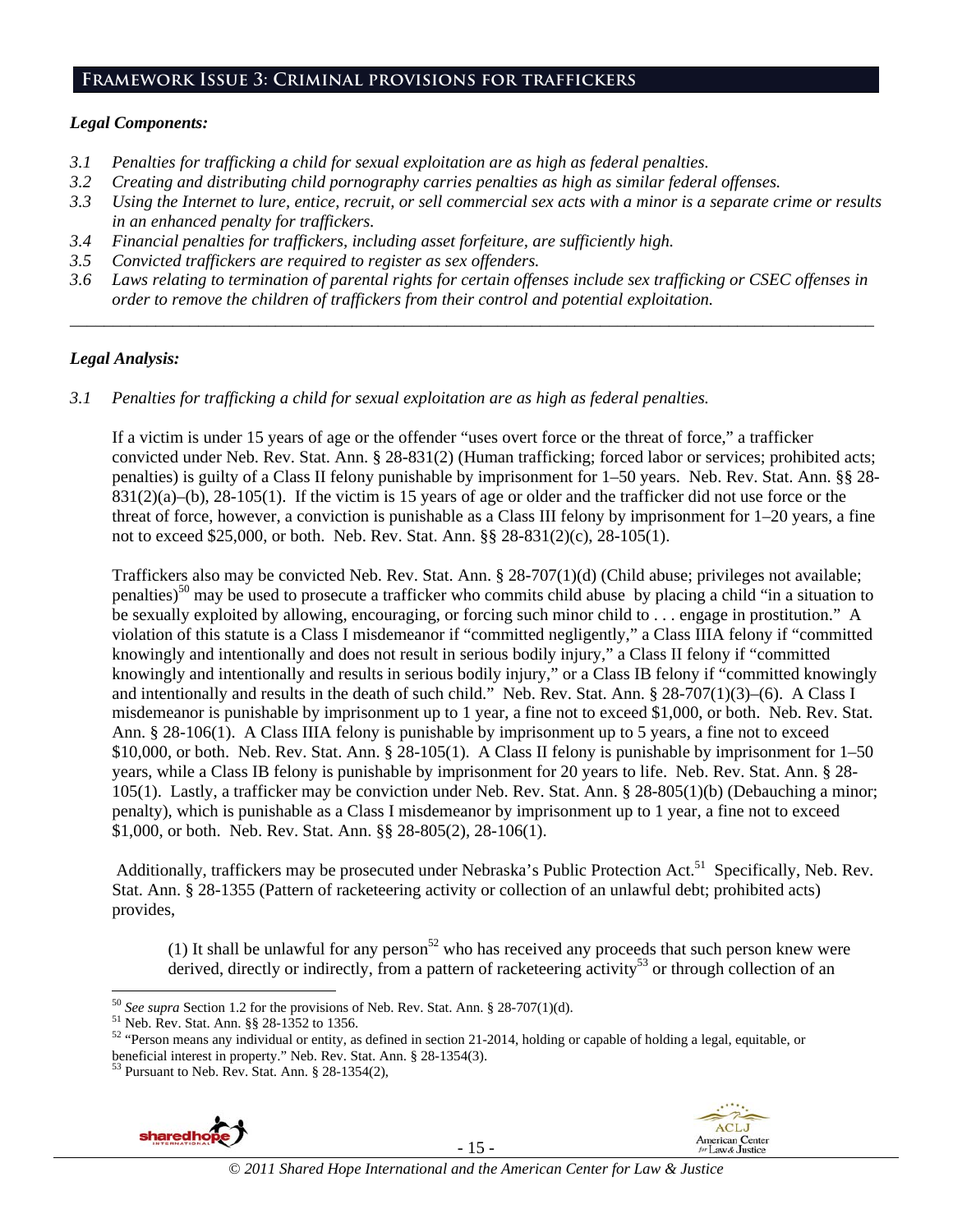unlawful debt to use or invest, whether directly or indirectly, any part of such proceeds, or the proceeds derived from the investment or use thereof, in the acquisition of any right, interest, or equity in real property or in the establishment or operation of any enterprise.<sup>54</sup> ...

 $(2)$  It shall be unlawful for any person through a pattern of racketeering activity or through collection of an unlawful debt to acquire or maintain, directly or indirectly, any interest in or control of any enterprise or real property.

(3) It shall be unlawful for any person employed by or associated with any enterprise to conduct or participate in, directly or indirectly, the conduct of such enterprise's affairs through a pattern of racketeering activity or collection of unlawful debt.

(4) It shall be unlawful for any person to conspire or attempt to violate any of the provisions of subsection  $(1)$ ,  $(2)$ , or  $(3)$  of this section.

Pursuant to Neb. Rev. Stat. Ann. § 28-1354(5)(j) (Terms, defined),

Racketeering activity includes the commission of, criminal attempt to commit, conspiracy to commit, aiding and abetting in the commission of, aiding in the consummation of, acting as an accessory to the commission of, or the solicitation, coercion, or intimidation of another to commit or aid in the commission of any of the following:

(j) Offenses relating to public health and morals which include: Prostitution under section 28-801; pandering under section 28-802; keeping a place of prostitution under section 28-804; human trafficking or forced labor or services under section 28-831; a violation of section 28-1005; and any act relating to the visual depiction of sexually explicit conduct prohibited in the Child Pornography Prevention Act:<sup>55</sup>

. . . .

. . .

A conviction under Neb. Rev. Stat. Ann. § 28-1355 is punishable as a Class III felony by imprisonment for 1– 20 years, the greater of a fine not to exceed \$25,000 or, in the case of pecuniary value to the defendant, or personal injury or property loss to the victim, up to "three times the gross value gained or three times the gross loss caused," or both imprisonment and fine. Neb. Rev. Stat. Ann. §§ 28-1356(1)–(2), 28-105(1). Although Neb. Rev. Stat. Ann. § 28-1356(1) additionally states that "if the violation is based upon racketeering activity which is punishable as a Class I, IA, or IB felony," a conviction is punishable as a Class IB felony, convictions for the offenses related to the commercial sexual exploitation of a minor included within the definition of "racketeering activity" are not punishable as Class I, IA, or IB felonies.

Lastly, Neb. Rev. Stat. Ann. § 28-1351(1) (Unlawful membership recruitment into an organization or association; penalty) makes it a crime if a person,

[K]nowingly and intentionally coerces, intimidates, threatens, or inflicts bodily harm upon another person in order to entice that other person to join or prevent that other person from leaving any organization, group, enterprise, or association whose members, individually or collectively, engage in or have engaged in any of the following criminal acts for the benefit of, at the direction of, or on behalf of the organization, group, enterprise, or association or any of its members:

Pattern of racketeering activity means a cumulative loss for one or more victims or gains for the enterprise of not less than one thousand five hundred dollars resulting from at least two acts of racketeering activity, one of which occurred after August 30, 2009, and the last of which occurred within ten years, excluding any period of imprisonment, after the

commission of a prior act of racketeering activity. 54 "Enterprise means any individual, sole proprietorship, partnership, corporation, trust, association, or any legal entity, union, or group of individuals associated in fact although not a legal entity, and shall include illicit as well as licit enterprises as well as other entities." Neb. Rev. Stat. Ann. § 28-1354(1).

<u> 1989 - Johann Stein, marwolaethau a bhannaich an t-an an t-an an t-an an t-an an t-an an t-an an t-an an t-a</u>

55 Neb. Rev. Stat. Ann. §§ 28-1463.01 to 1463.05. This includes offenses under Neb. Rev. Stat. Ann. § 28-1463.03 (Visual depiction of sexually explicit conduct; prohibited acts; affirmative defense) or Neb. Rev. Stat. Ann. § 28-1463.05 (Visual depiction of sexually explicit acts related to possession; violation; penalty).



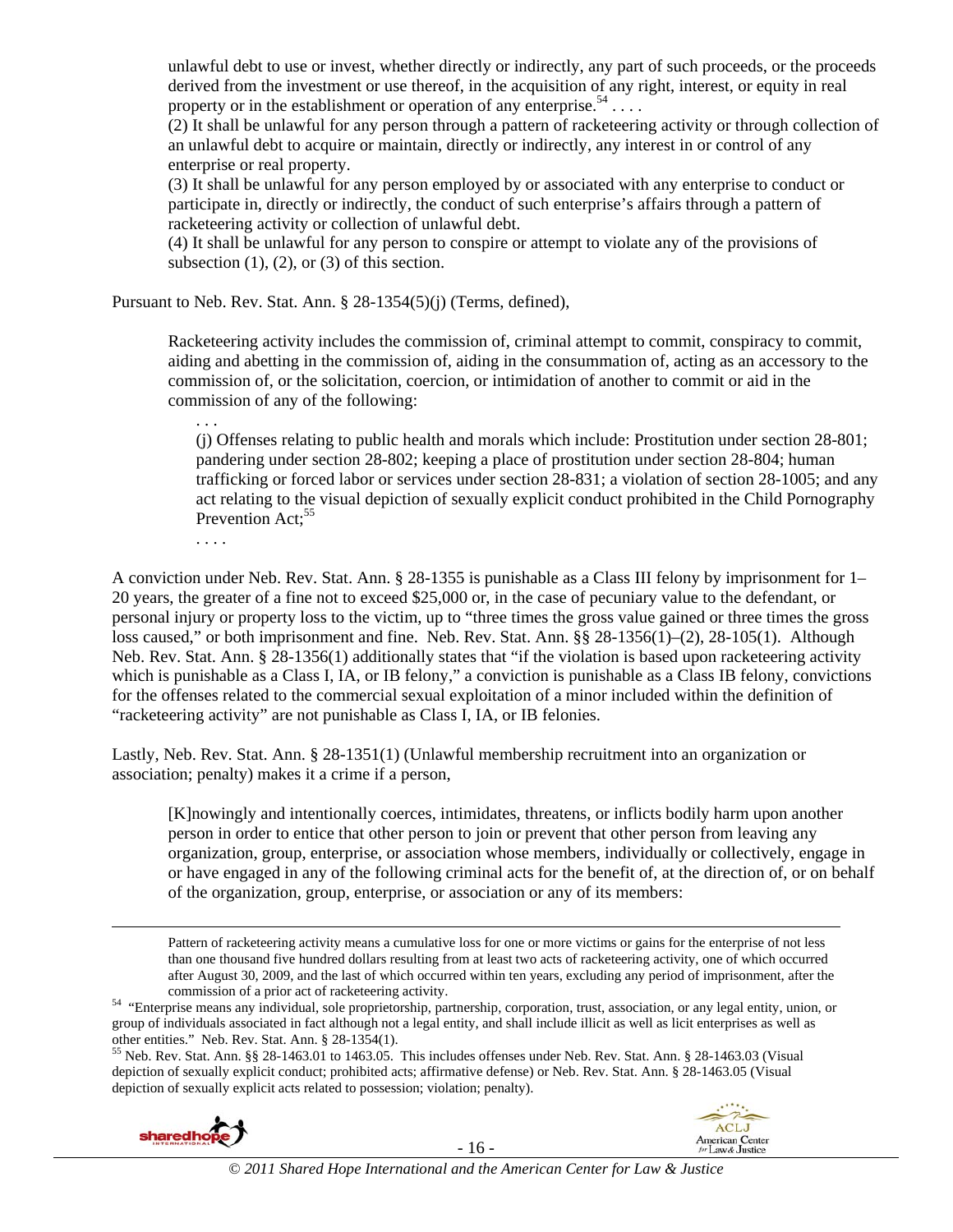. . . (r) Pandering under section 28-802 [Pandering; penalty]; . . . .

A conviction under this statute is punishable as a Class IV felony by imprisonment up to 5 years, a fine not to exceed \$10,000, or both. Neb. Rev. Stat. Ann. §§ 28-1351(2), 28-105(1).

In contrast, if the victim is under the age of 14, a conviction under the Trafficking Victims Protection Act  $(TVPA)<sup>56</sup>$  for child sex trafficking is punishable by 15 years to life imprisonment and a fine not to exceed \$250,000. 18 U.S.C. §§ 1591(b)(1), 3559(a)(1), 3571(b)(3). If the victim is between the ages of 14–17, a conviction is punishable by 10 years to life imprisonment and a fine not to exceed \$250,000. 18 U.S.C. §§ 1591(b)(2), 3559(a)(1), 3571(b)(3). A conviction is punishable by mandatory life imprisonment, however, if the trafficker has a prior conviction for a federal sex offense<sup>57</sup> against a minor.

- 3.1.1 Recommendation: Raise the penalties associated with trafficking crimes to align with federal guidelines for trafficking and CSEC violations.
- *3.2 Creating and distributing child pornography carries penalties as high as similar federal offenses.*

Nebraska prohibits both the creation and distribution of child pornography. Neb. Rev. Stat. Ann. § 28-1463.03 (Visual depiction of sexually explicit conduct; prohibited acts; affirmative defense) states,

(1) It shall be unlawful for a person to knowingly make, publish, direct, create, provide, or in any manner generate any visual depiction of sexually explicit conduct<sup>58</sup> which has a child<sup>59</sup> as one of its participants or portrayed observers.

 $(2)$  It shall be unlawful for a person knowingly to ... sell, deliver, distribute, display for sale, advertise, trade, or provide to any person any visual depiction of sexually explicit conduct which has a child as one of its participants or portrayed observers.

(3) It shall be unlawful for a person to knowingly employ, force, authorize, induce, or otherwise cause a child to engage in any visual depiction of sexually explicit conduct which has a child as one of its participants or portrayed observers.

(4) It shall be unlawful for a parent, stepparent, legal guardian, or any person with custody and control of a child, knowing the content thereof, to consent to such child engaging in any visual depiction of sexually explicit conduct which has a child as one of its participants or portrayed observers.

A violation of this statute by a person 18 years of age or younger is punishable as a Class III felony by imprisonment for 1–20 years, a fine not to exceed \$25,000, or both, while a violation by a person 19 years of age or older is punishable as a Class ID felony by imprisonment for 3–50 years. Neb. Rev. Stat. Ann. §§ 28- 1463.04(1), (2), 28-105(1). A conviction under this statute is a punishable as a Class IC felony by imprisonment for 5–50 years, however, if a person has a prior conviction under this statute or a number of other specific statutes.<sup>60</sup> Neb. Rev. Stat. Ann. §§ 28-1463.04(3), 28-105(1).

. . . .



**ACLI American Center** 

 56 Trafficking Victims Protection Act (TVPA) of 2000, Pub. L. No. 106-386, 114 Stat. 1464, 1466 (codified in scattered sections of 18 and 22 U.S.C.).<br><sup>57</sup> See supra note 32.

<sup>57</sup> *See supra* note 32. 58 *See supra* note 9. 59 *See supra* note 37. 60 *See supra* note 10.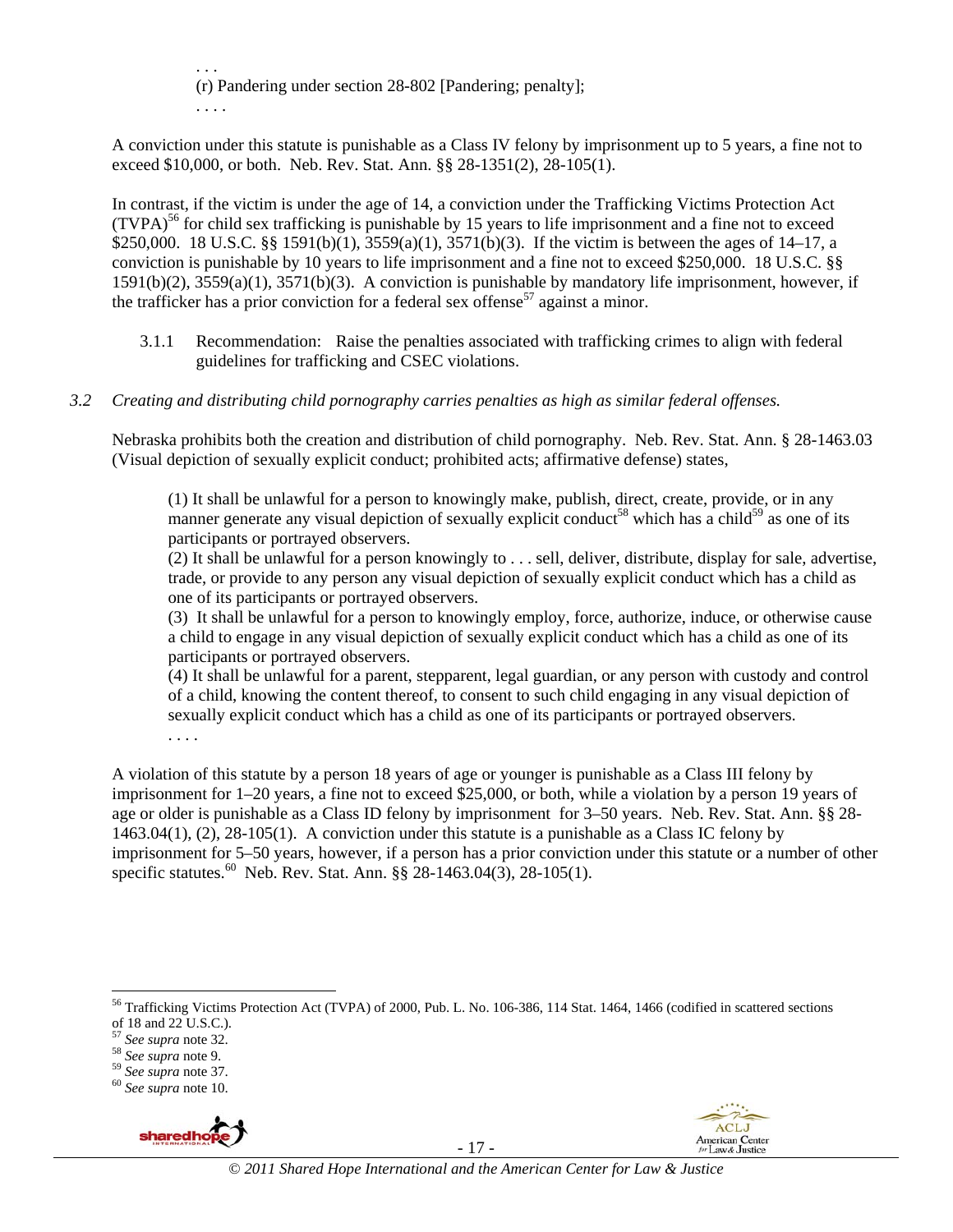In contrast, if the victim is under the age of 14, a conviction under the TVPA for child sex trafficking is punishable by 15 years to life imprisonment and a fine not to exceed \$250,000. 18 U.S.C. §§ 1591(b)(1),  $3559(a)(1)$ ,  $3571(b)(3)$ . If the victim is between the ages of  $14-17$ , a conviction is punishable by 10 years to life imprisonment and a fine not to exceed \$250,000. 18 U.S.C. §§ 1591(b)(2), 3559(a)(1), 3571(b)(3). A conviction is punishable by mandatory life imprisonment, however, if the trafficker has a prior conviction for a federal sex offense<sup>61</sup> against a minor. Additionally, a federal conviction for distribution of child pornography<sup>62</sup> is generally punishable by imprisonment for  $5-20$  years and a fine not to exceed \$250,000.<sup>63</sup> Subsequent convictions, however, are punishable by imprisonment up to 40 years and a fine not to exceed \$250,000.<sup>64</sup>

- 3.2.1 Recommendation: Raise the penalties for offenses under Neb. Rev. Stat. Ann. § 28-1463.03 (Visual depiction of sexually explicit conduct; prohibited acts; affirmative defense) to align with federal penalties.
- *3.3 Using the Internet to lure, entice, recruit, or sell commercial sex acts with a minor is a separate crime or results in an enhanced penalty for traffickers.*

While not expressly commercial in nature, Neb. Rev. Stat. Ann. § 28-320.02 (Sexual assault; use of electronic communication device; prohibited acts; penalties) may be used to prosecute a trafficker who uses the Internet to lure, entice, or recruit a child for use in commercial sex acts. Neb. Rev. Stat. Ann. § 28-320.02(1) states,

(1) No person shall knowingly solicit, coax, entice, or lure (a) a child sixteen years of age or younger or (b) a peace officer who is believed by such person to be a child sixteen years of age or younger, by means of an electronic communication device as that term is defined in section  $28-833^{65}$  to engage in an act which would be in violation of section 28-319 [Sexual assault; first degree; penalty], 28-319.01 [Sexual assault of a child; first degree; penalty], or 28-320.01 [Sexual assault of a child; second or third degree; penalties] or subsection (1) or (2) of section 28-320 [Sexual assault; second or third degree; penalty] . . . .

A conviction under this statute is punishable as a Class ID felony by imprisonment for 3–50 years. Neb. Rev. Stat. Ann. §§ 28-320.02(2), 28-105(1). A conviction is punishable as a Class IC felony by imprisonment for 5–50 years, however, if a person has a prior conviction under this or other specific statutes.<sup>66</sup> Neb. Rev. Stat. Ann. §§ 28-320.02(2), 28-105(1).

3.3.1 Recommendation: Amend Neb. Rev. Stat. Ann. § 28-320.02 (Sexual assault; use of electronic communication device; prohibited acts; penalties) to carry heightened penalties for traffickers who use the Internet to lure, entice, recruit or sell commercial sex acts with minors.



- 18 -



<sup>&</sup>lt;sup>61</sup> *See supra* note 32. **62** 18 U.S.C. §§ 2252(a)(1), (a)(2), (a)(3) (Certain activities relating to material involving the sexual exploitation of minors), 2252A(a)(2)–(3) (Certain activities relating to material constituting or containing child pornography), 1466A(a) (Obscene visual representations of the sexual abuse of children).

 $63$  18 U.S.C. §§ 2252(b) (stating that a conviction under subsection (a)(1), (a)(2), or (a)(3) is punishable by imprisonment for 5– 20 years and a fine), 2252A(b)(1) (a conviction is punishable by imprisonment for 5–20 years and a fine), 1466A(a), (b) (stating that a conviction under subsection (a) is "subject to the penalties provided in section 2252A(b)(1)," imprisonment for 5–20 years and a fine, while a conviction under subsection (b) is "subject to the penalties provided in section  $2252A(b)(2)$ ," imprisonment up to 10 years, a fine, or both); *see also* 18 U.S.C §§ 3559(a)(1) (classifying all of the above listed offenses as felonies), 3571(b)(3) (providing a fine up to \$250,000 for any felony conviction).

<sup>18</sup> U.S.C. §§ 2252(b) (stating if a person has a prior conviction under subsection (a)(1), (a)(2), or (a)(3) or a list of other statutes, a conviction is punishable by a fine and imprisonment for 15–40 years), 2252A(b)(1) (stating if a person has a prior conviction under subsection (a)(2), (a)(3), or a list of other statutes, a conviction is punishable by a fine and imprisonment for  $15-$ 40 years), 1466A(a), (b) (stating that the penalty scheme for section 2252A(b) applies); *see also* 18 U.S.C §§ 3559(a)(1) (classifying all of the above listed offenses as felonies), 3571(b)(3) (providing a fine up to \$250,000 for any felony conviction). 65 *See supra* note 12. 66 *See supra* note 21.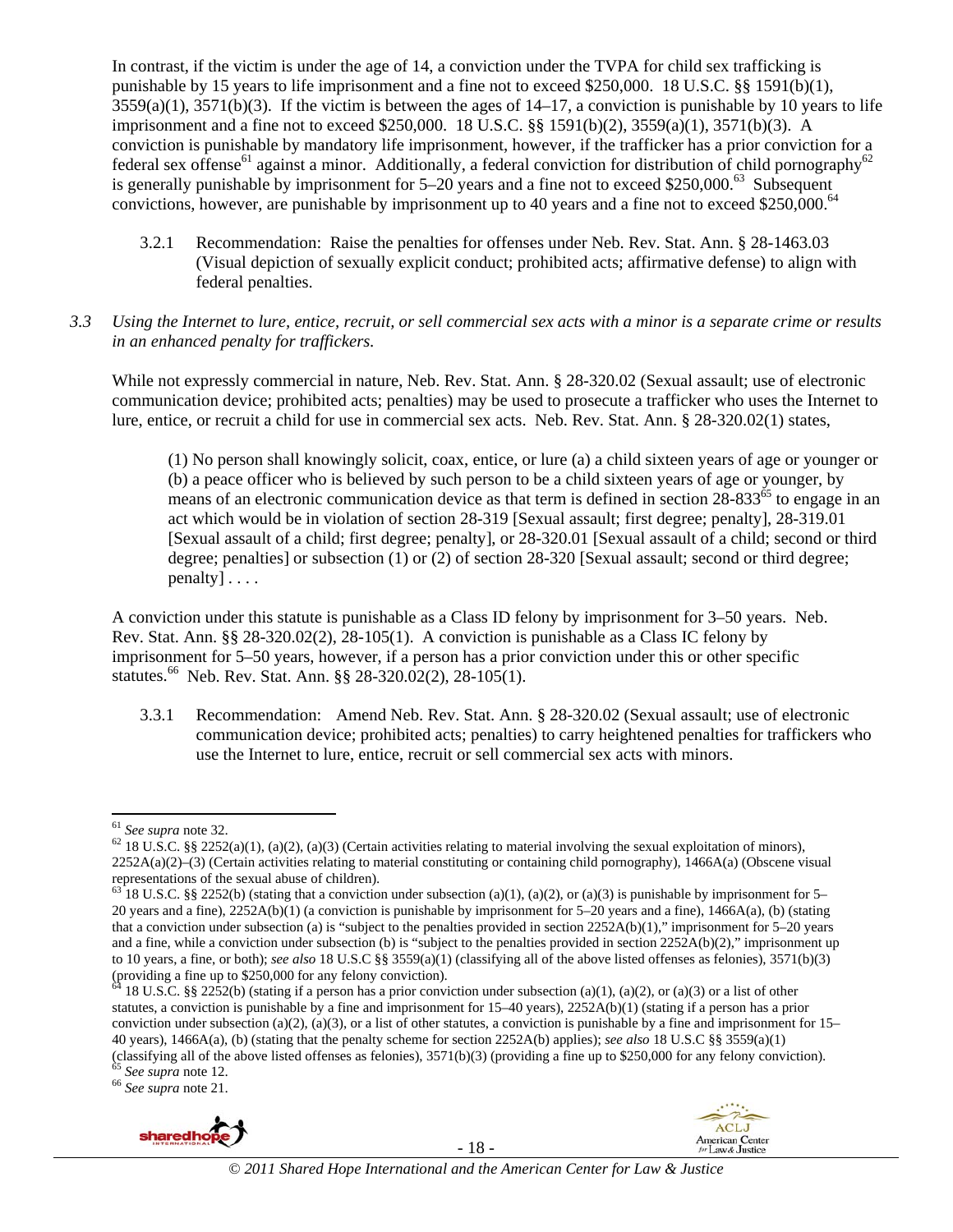# *3.4 Financial penalties for traffickers, including asset forfeiture, are sufficiently high*.

Traffickers may be required to pay fines ranging from \$1,000–\$25,000. Traffickers convicted under Neb. Rev. Stat. Ann. § 28-831(2) (Human trafficking; forced labor or services; prohibited acts; penalties) is subject to a possible fine not to exceed \$25,000, if the victim is between 15–18 years of age and the trafficker did not use force or the threat of force in the commission of the crime. Neb. Rev. Stat. Ann. §§ 28-831(2)(b), 28-105(1). Traffickers convicted under Neb. Rev. Stat. Ann. § 28-805(1)(b) (Debauching a minor; penalty) are subject to a possible fine not to exceed \$1,000. Neb. Rev. Stat. Ann. §§ 28-805(2), 28-106(1). First time convictions under Neb. Rev. Stat. Ann. § 28-322.05(1) (Unlawful use of the Internet by a prohibited sex offender; penalties) are also subject to a possible fine not to exceed \$1,000, but subsequent convictions, however, are subject to a possible fine not to exceed \$10,000. Neb. Rev. Stat. Ann. §§ 28-322.05(2), 28-106(1), 28-105(1). A trafficker convicted under Neb. Rev. Stat. Ann. § 28-707(1)(d) (Child abuse; privileges not available; penalties) is subject to a possible fine not to exceed \$1,000 if the offense was "committed negligently," a possible fine not to exceed \$10,000 if the offense was "committed knowingly and intentionally and does not result in serious bodily injury," or no fine if the offense was "committed knowingly and intentionally and results in serious bodily injury" or in the death of the child. Neb. Rev. Stat. Ann. §§ 28-707(1)(3)–(6), 28-106(1), 28-105(1). Traffickers convicted under Neb. Rev. Stat. Ann. § 28-1351 (Unlawful membership recruitment into an organization or association; penalty) are subject to a possible fine not to exceed \$10,000. Neb. Rev. Stat. Ann. §§ 28-802(2), 28-1351(2), 28-105(2). Lastly, traffickers convicted under Neb. Rev. Stat. Ann. § 28-1355 (Pattern of racketeering activity or collection of an unlawful debt; prohibited acts) are subject to the greater of a fine not to exceed \$25,000 or "three times the gross value gained or three times the gross loss caused . . . ." Neb. Rev. Stat. Ann. §§ 28-1356(1), (2), 28-105(1).

Additionally, traffickers who cause "actual physical injury or property damage or loss" to their victim may have to pay restitution pursuant to Neb. Rev. Stat. Ann.  $\S 29-2280$  (Restitution; order; when).<sup>67</sup> The court determines the amount of restitution "based on the actual damages sustained by the victim." Neb. Rev. Stat. Ann. § 29- 2281. Additionally, Neb. Rev. Stat. Ann. § 29-2282 (Property damage; bodily injury; death; relief authorized) states, "If the offense results in bodily injury, the court may require payment of necessary medical care, including, but not limited to, physical or psychological treatment and therapy, and payment for income lost due to such bodily injury."

While other criminal laws in Nebraska authorize the seizure of contraband,<sup>68</sup> no similar asset forfeiture provisions apply to violations of Neb. Rev. Stat. Ann. § 28-831(2) (Human trafficking; forced labor or services; prohibited acts; penalties) or other Nebraska CSEC laws.

3.4.1 Recommendation: Allow for asset forfeiture in human trafficking and CSEC offenses.

*3.5 Convicted traffickers are required to register as sex offenders.* 

Neb. Rev. Stat. Ann. § 29-4004(1) (Registration; location; sheriff; duties; Nebraska State Patrol; duties; name-change order; treatment) (Operative Jan. 1, 2012)<sup>69</sup> states, "Any person subject to the Sex Offender Registration Act<sup>70</sup> shall register within three working days after becoming subject to the act . . . ." and Neb. Rev. Stat. Ann. § 29-4003(1) (Applicability of act) establishes when an offender becomes subject to the provisions of the Sex Offender Registration Act.<sup>71</sup>

Traffickers convicted under Neb. Rev. Stat. Ann. § 28-805(1)(b) (Debauching a minor; penalty), Neb. Rev. Stat. Ann. § 28-1463.03(2) (Visual depiction of sexually explicit conduct; prohibited acts;

<sup>&</sup>lt;sup>68</sup> See supra note 40.<br><sup>69</sup> See supra note 48.<br><sup>70</sup> See supra note 49.<br><sup>71</sup> See supra Section 2.10 for the provisions of Neb. Rev. Stat. Ann. § 29-4003(1).



- 19 -



 $67$  See supra Section 2.8 for the provisions of Neb. Rev. Stat. Ann. § 29-2280.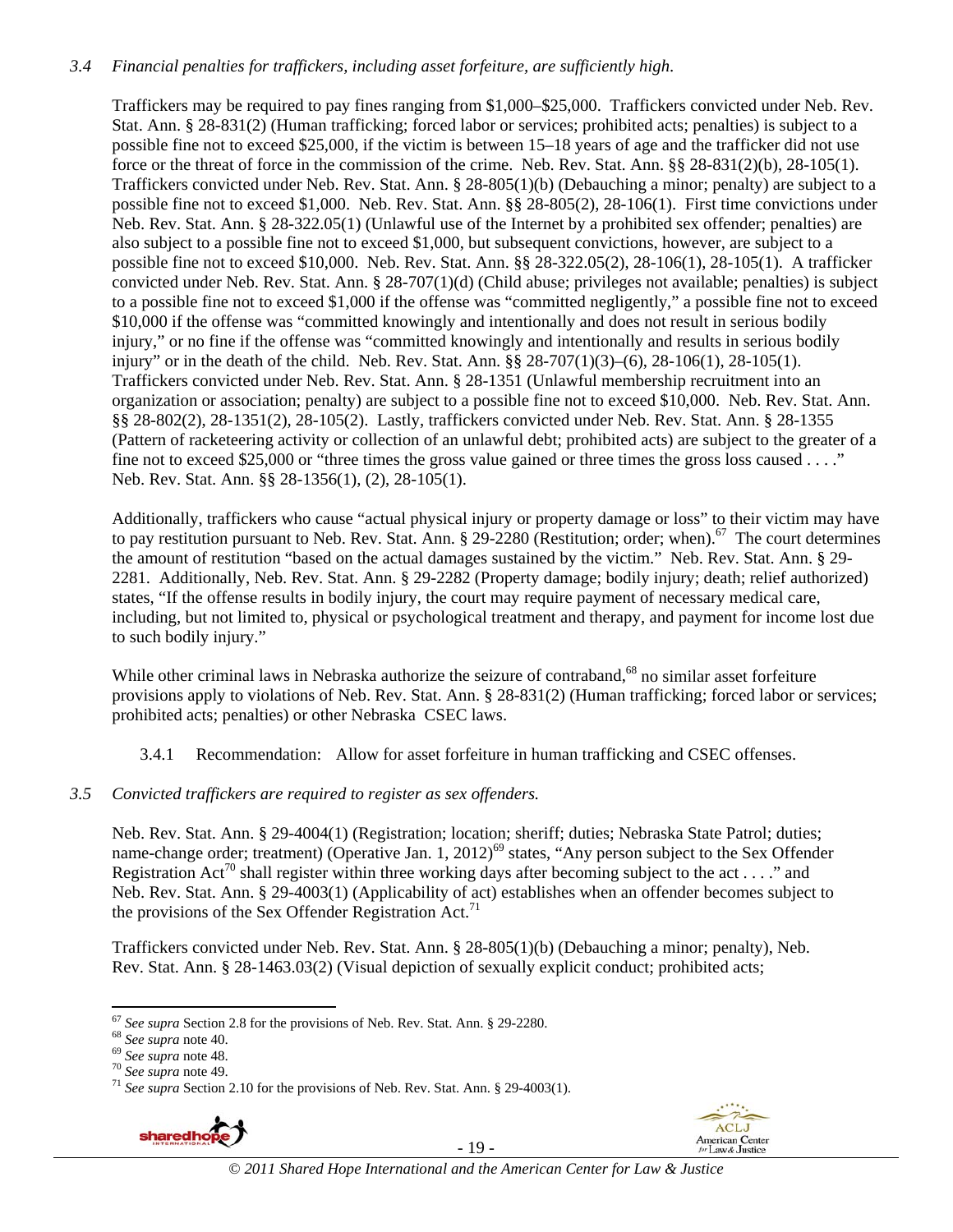affirmative defense), Neb. Rev. Stat. Ann. § 28-320.02 (Sexual assault; use of electronic communication device; prohibited acts; penalties), Neb. Rev. Stat. Ann. § 28-1463.03 (Visual depiction of sexually explicit conduct; prohibited acts; affirmative defense), Neb. Rev. Stat. Ann. § 28-1463.05(1) (Visual depiction of sexually explicit acts related to possession; violation; penalty), Neb. Rev. Stat. Ann. § 28- 707(1)(d) (Child abuse; privileges not available; penalties), or Neb. Rev. Stat. Ann. § 28-802(1) (Pandering; penalty) (where the victim is a minor) are required to register as a sex offender. Neb. Rev. Stat. Ann. § 29-4003. Traffickers convicted under Neb. Rev. Stat. Ann. § 28-831(2) (Human trafficking; forced labor or services; prohibited acts; penalties) or Neb. Rev. Stat. Ann. § 28-804(1) (Keeping a place of prostitution; penalty), however, are not required to register as a sex offender under Nebraska law.

3.5.1 Recommendation: Require sex offender registration for convictions under Neb. Rev. Stat. Ann. § 28-831 (Human trafficking; forced labor or services; prohibited acts; penalties), § 28-801.01 (Solicitation of prostitution), and § 28-804 (Keeping a place of prostitution; penalty) when a minor is involved.

#### *3.6 Laws relating to termination of parental rights for certain offenses include sex trafficking or CSEC offenses in order to remove the children of traffickers from their control and potential exploitation.*

Nebraska laws relating to the termination of parental rights do not include a violation of Neb. Rev. Stat. Ann. § 28-831 (Human trafficking; forced labor or services; prohibited acts; penalties) or any of Nebraska's CSEC laws as grounds for terminating parental rights. However, Neb. Rev. Stat. Ann. § 43-292 (Termination of parental rights; grounds) provides,

The court may terminate all parental rights between the parents or the mother of a juvenile born out of wedlock and such juvenile when the court finds such action to be in the best interests of the juvenile and it appears by the evidence that one or more of the following conditions exist:

. . . (2) The parents have substantially and continuously or repeatedly neglected and refused to give the juvenile or a sibling of the juvenile necessary parental care and protection;

. . .

(9) The parent of the juvenile has subjected the juvenile or another minor child to aggravated circumstances, including, but not limited to, abandonment, torture, chronic abuse, or sexual abuse; (10) The parent has (a) committed murder of another child of the parent, (b) committed voluntary manslaughter of another child of the parent, (c) aided or abetted, attempted, conspired, or solicited to commit murder, or aided or abetted voluntary manslaughter of the juvenile or another child of the parent, or (d) committed a felony assault that resulted in serious bodily injury to the juvenile or another minor child of the parent; or

(11) One parent has been convicted of felony sexual assault of the other parent under section 28- 319.01 [Sexual assault of a child; first degree; penalty] or 28-320.01 [Sexual assault of a child; second or third degree; penalties] or a comparable crime in another state.

3.6.1 Recommendation: Amend Neb. Rev. Stat. Ann. § 43-292(10) (Termination of parental rights; grounds) to include Neb. Rev. Stat. Ann. § 28-831 (Human trafficking; forced labor or services; prohibited acts; penalties) and Nebraska's CSEC laws as grounds for the termination of parental rights.



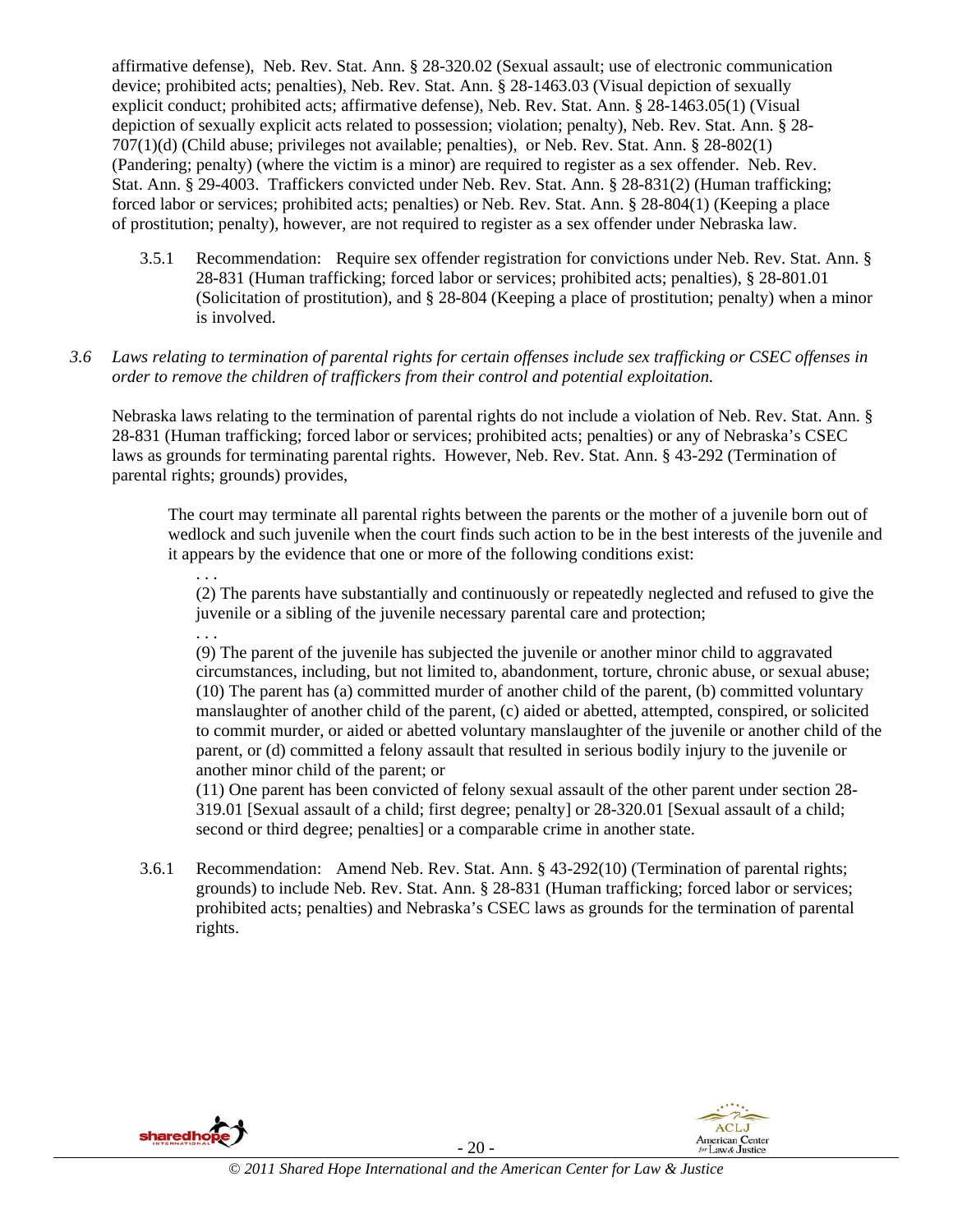#### **Framework Issue 4: Criminal provisions for facilitators**

#### *Legal Components:*

- *4.1 The acts of assisting, enabling, or financially benefitting from child sex trafficking are included as criminal offenses in the state sex trafficking statute.*
- *4.2 Financial penalties, including asset forfeiture laws, are in place for those who benefit financially from or aid and assist in committing domestic minor sex trafficking.*

*\_\_\_\_\_\_\_\_\_\_\_\_\_\_\_\_\_\_\_\_\_\_\_\_\_\_\_\_\_\_\_\_\_\_\_\_\_\_\_\_\_\_\_\_\_\_\_\_\_\_\_\_\_\_\_\_\_\_\_\_\_\_\_\_\_\_\_\_\_\_\_\_\_\_\_\_\_\_\_\_\_\_\_\_\_\_\_\_\_\_\_\_\_\_* 

- *4.3 Promoting and selling child sex tourism is illegal.*
- *4.4 Promoting and selling child pornography is illegal.*

#### *Legal Analysis:*

*4.1 The acts of assisting, enabling, or financially benefitting from child sex trafficking are included as criminal offenses in the state sex trafficking statute*.

Under Neb. Rev. Stat. Ann. § 28-831(2) (Human trafficking; forced labor or services; prohibited acts; penalties) it is illegal for a person to "knowingly recruit, entice, harbor, transport, provide, or obtain" a minor for commercial sexual activity. Although this statute is capable of reaching some facilitators, such as those who "harbor" or "transport" a minor, it may not reach all facilitators who "benefit," "assist," or "aid" in trafficking. To the extent Neb. Rev. Stat. Ann. § 28-831(2) is applicable to facilitators, if a victim is under 15 years of age or the offender "uses overt force or the threat of force," a conviction is punishable as a Class II felony by imprisonment for 1–50 years. Neb. Rev. Stat. Ann. §§ 28-831(2)(a)–(b), 28-105(1). If the victim is 15 years of age or older and the buyer did not use force or the threat of force, however, a conviction is punishable as a Class III felony by imprisonment for 1–20 years, a fine not to exceed \$25,000, or both. Neb. Rev. Stat. Ann. §§ 28- 831(2)(c), 28-105(1).

A facilitator may also be convicted under Neb. Rev. Stat. Ann. § 28-707(1)(d) (Child abuse; privileges not available; penalties).<sup>72</sup> A violation of this statute is a Class I misdemeanor if "committed negligently," a Class IIIA felony if "committed knowingly and intentionally and does not result in serious bodily injury," a Class II felony if "committed knowingly and intentionally and results in serious bodily injury," or a Class IB felony if "committed knowingly and intentionally and results in the death of such child." Neb. Rev. Stat. Ann. § 28- 707(1)(3)–(6). A Class I misdemeanor is punishable by imprisonment up to 1 year, a fine not to exceed \$1,000, or both. Neb. Rev. Stat. Ann. § 28-106(1). A Class IIIA felony is punishable by imprisonment up to 5 years, a fine not to exceed \$10,000, or both. Neb. Rev. Stat. Ann. § 28-105(1). A Class II felony is punishable by imprisonment for 1–50 years, while a Class IB felony is punishable by imprisonment for 20 years to life. Neb. Rev. Stat. Ann. § 28-105(1).

Lastly, Neb. Rev. Stat. Ann. § 28-1355 (Pattern of racketeering activity or collection of an unlawful debt; prohibited acts)<sup>73</sup> may be used to prosecute facilitators found to have engaged in "racketeering activity."<sup>74</sup>

A conviction under Neb. Rev. Stat. Ann. § 28-1355 is punishable as a Class III felony by imprisonment for 1– 20 years, the greater of a fine not to exceed \$25,000 or, in the case of pecuniary value to the defendant, or personal injury or property loss to the victim, up to "three times the gross value gained or three times the gross loss caused," or both imprisonment and fine. Neb. Rev. Stat. Ann. §§ 28-1356(1), (2), 28-105(1). Although Neb. Rev. Stat. Ann. § 28-1356(1) additionally states that "if the violation is based upon racketeering activity which is punishable as a Class I, IA, or IB felony," a conviction is punishable as a Class IB felony, convictions



- 21 -



 $72$  See supra Section 1.2 for the provisions of Neb. Rev. Stat. Ann. § 28-707.

<sup>&</sup>lt;sup>73</sup> See supra Section 3.1 for the provisions of Neb. Rev. Stat. Ann. § 28-1355.<br><sup>74</sup> See supra Section 3.1 for the definition of "racketeering activity."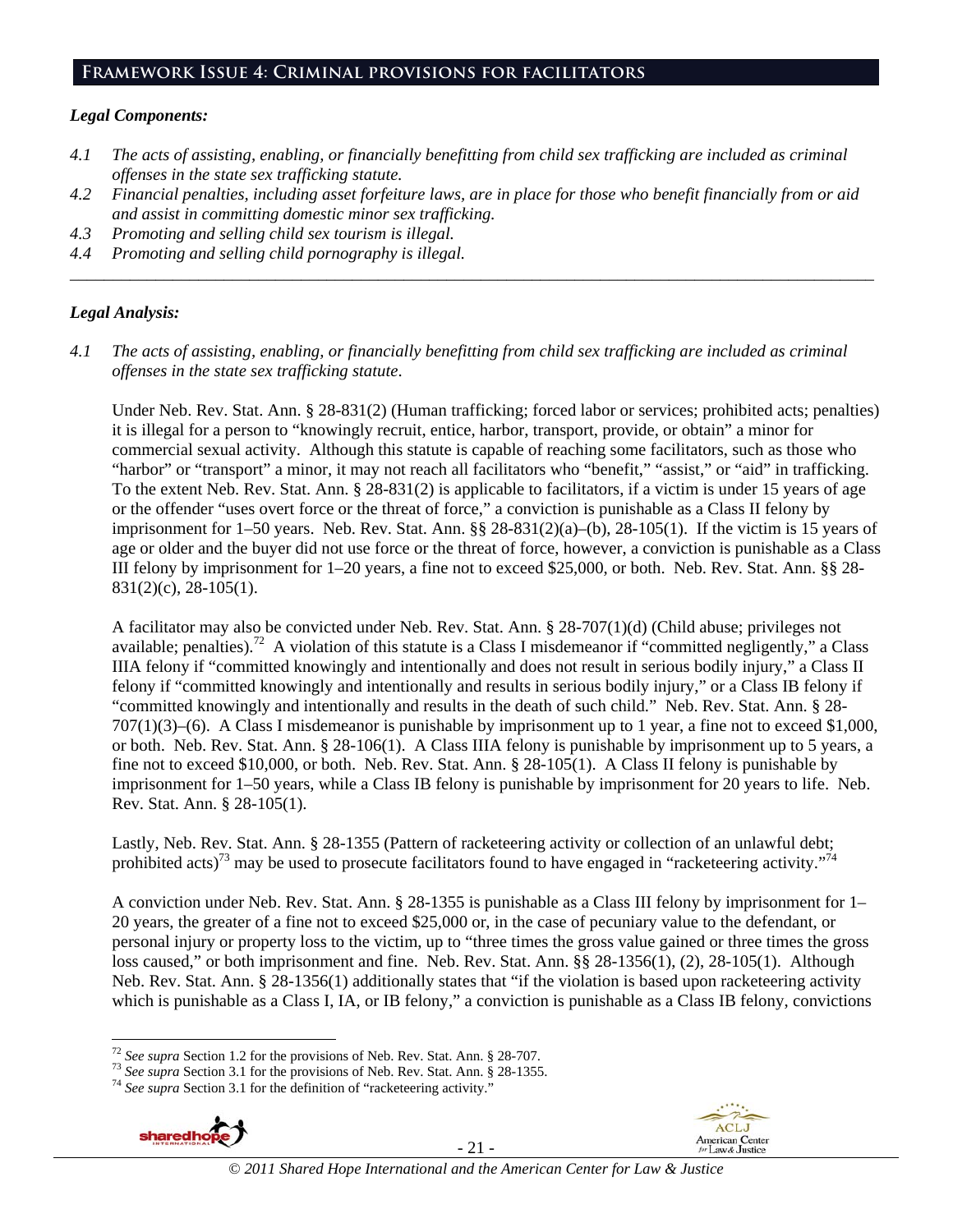for the offenses related to the commercial sexual exploitation of a minor included within the definition of "racketeering activity" are not punishable as Class I, IA, or IB felonies.

4.1.1 Recommendation: Amend Neb. Rev. Stat. Ann. § 28-831 (Human trafficking; forced labor or services; prohibited acts; penalties) to include assisting, enabling, or financially benefitting from domestic minor sex trafficking as actions that violate the statute.

#### *4.2 Financial penalties, including asset forfeiture laws, are in place for those who benefit financially from or aid and assist in committing domestic minor sex trafficking.*

To the extent that Neb. Rev. Stat. Ann. § 28-831(2) (Human trafficking; forced labor or services; prohibited acts; penalties) can be used to prosecute facilitators, a facilitator convicted under Neb. Rev. Stat. Ann. § 28- 831(2) is subject to a possible fine not to exceed \$25,000. Neb. Rev. Stat. Ann. §§ 28-831(2)(c), 28-105(1). A facilitator convicted under Neb. Rev. Stat. Ann. § 28-707(1)(d) (Child abuse; privileges not available; penalties) is subject to a possible fine not to exceed \$1,000 if the offense was "committed negligently," a possible fine not to exceed \$10,000 if the offense was "committed knowingly and intentionally and does not result in serious bodily injury," or no fine if the offense was "committed knowingly and intentionally and results in serious bodily injury" or in the death of the child. Neb. Rev. Stat. Ann. §§ 28-707(1)(3)–(6), 28-106(1), 28-105(1). Neb. Rev. Stat. Ann. §§ 28-804(2), 28-802(2), 28-106(1), 28-105(1). Lastly, facilitators convicted under Neb. Rev. Stat. Ann. § 28-1355 (Pattern of racketeering activity or collection of an unlawful debt; prohibited acts) are subject to the greater of a fine not to exceed \$25,000 or "three times the gross value gained or three times the gross loss caused . . . ." Neb. Rev. Stat. Ann. §§ 28-1356(1), (2), 28-105(1).

Additionally, facilitators who cause "actual physical injury or property damage or loss" to their victim may have to pay restitution pursuant to Neb. Rev. Stat. Ann.  $\S 29-2280$  (Restitution; order; when).<sup>75</sup> The court determines the amount of restitution "based on the actual damages sustained by the victim." Neb. Rev. Stat. Ann. § 29- 2281. Additionally, Neb. Rev. Stat. Ann. § 29-2282 (Property damage; bodily injury; death; relief authorized) states, "If the offense results in bodily injury, the court may require payment of necessary medical care, including, but not limited to, physical or psychological treatment and therapy, and payment for income lost due to such bodily injury."

While other criminal laws in Nebraska authorize the seizure of contraband,<sup>76</sup> no similar seizure or asset forfeiture provisions apply to violations of Neb. Rev. Stat. Ann. § 28-831(2) (Human trafficking; forced labor or services; prohibited acts; penalties) or Nebraska's CSEC laws.

4.2.1 Recommendation: Add financial penalties to Neb. Rev. Stat. Ann. § 28-831(2) (Human trafficking; forced labor or services; prohibited acts; penalties) to financially penalize facilitators convicted of trafficking, and enact asset forfeiture laws related to trafficking in order to reach the facilitator's proceeds from the crimes committed.

#### *4.3 Promoting and selling child sex tourism is illegal*.

There is no Nebraska law that addresses sex tourism.

4.3.1 Recommendation: Enact a law that prohibits selling or offering to sell travel services that include or facilitate travel for the purpose of engaging in commercial sexual exploitation of a minor or prostitution of a minor, if the travel is occurring in Nebraska.



- 22 -



 <sup>75</sup> *See supra* Section 2.8 for the provisions of Neb. Rev. Stat. Ann. § 29-2280. 76 *See supra* note 40.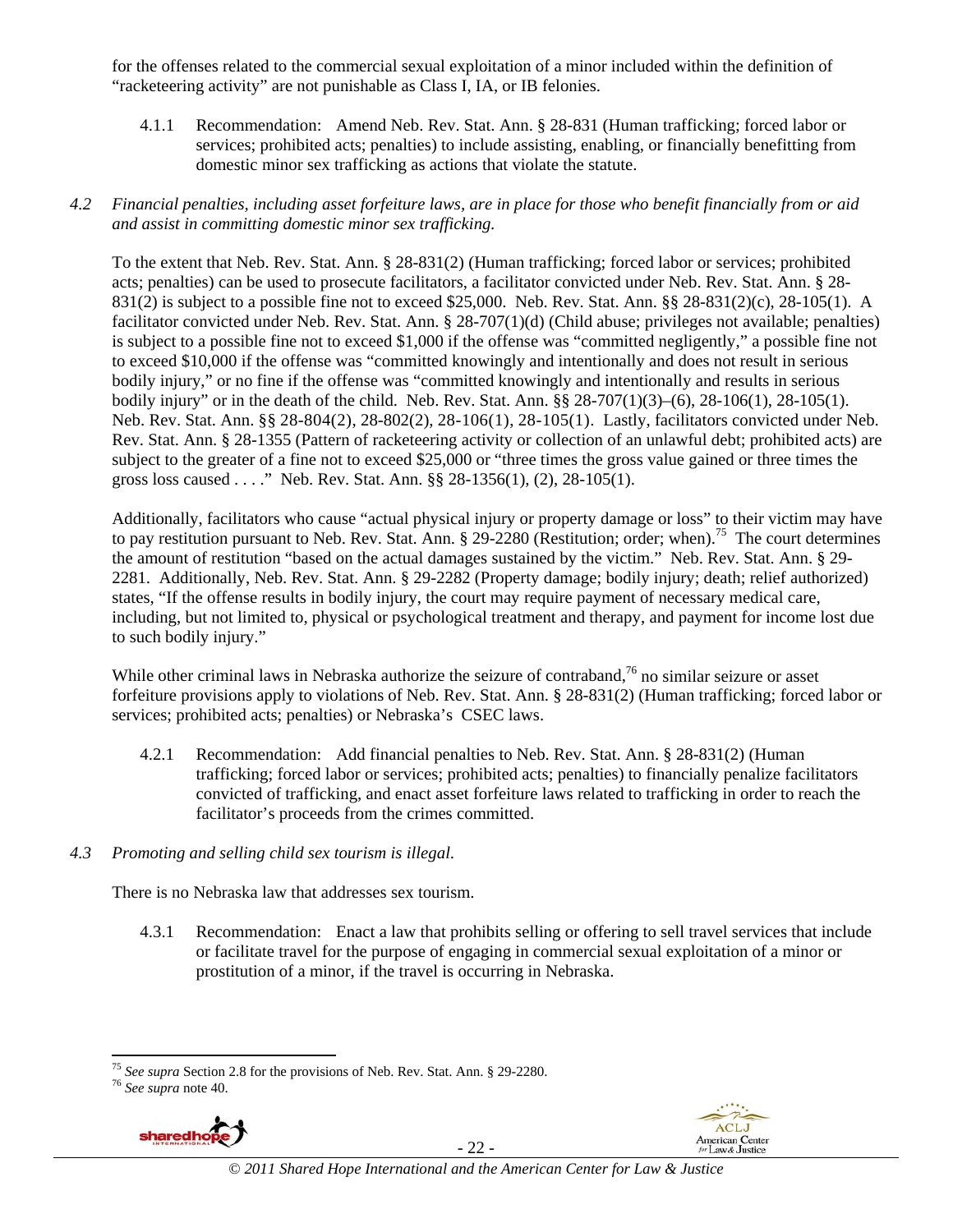# *4.4 Promoting and selling child pornography is illegal*.

Nebraska prohibits both the promotion and distribution of child pornography. Neb. Rev. Stat. Ann. § 28- 1463.03(2) (Visual depiction of sexually explicit conduct; prohibited acts; affirmative defense) states it is "unlawful for a person knowingly to . . . sell, deliver, distribute, display for sale, advertise, trade, or provide to any person any visual depiction of sexually explicit conduct which has a child<sup>77</sup> as one of its participants or portrayed observers." A violation of this statute by a person 18 years of age or younger is punishable as a Class III felony by imprisonment for 1–20 years, a fine not to exceed \$25,000, or both, while a violation by a person 19 years of age or older is punishable as a Class ID felony by imprisonment for 3–50 years. Neb. Rev. Stat. Ann. §§ 28-1463.04(1), (2), 28-105(1). A conviction under this statute is a punishable as a Class IC felony by imprisonment for 5–50 years, however, if a person has a prior conviction under this statute or a number of other specific statutes.78 Neb. Rev. Stat. Ann. §§ 28-1463.04(3), 28-105(1).

Furthermore, Neb. Rev. Stat. Ann. § 28-1463.05(1) (Visual depiction of sexually explicit acts related to possession; violation; penalty) makes it illegal "for a person to knowingly possess with intent to rent, sell, deliver, distribute, trade, or provide to any person any visual depiction of sexually explicit conduct which has a child as one of its participants or portrayed observers." A first conviction under this statute by an offender under 19 years of age is punishable as a Class IIIA felony by imprisonment up to 5 years, a fine not to exceed \$10,000, or both, while a first conviction by an offender 19 years of age or older is punishable as a Class III felony by imprisonment for 1–20 years, a fine not to exceed \$25,000, or both. Neb. Rev. Stat. Ann. §§ 28-1463.05(2)(a)–(b), 28-105(1). In instances where the offender has a prior conviction under this statute or other specific criminal statutes<sup>79</sup> a conviction is punishable as a Class IC felony by imprisonment for 5–50 years. Neb. Rev. Stat. Ann. §§ 28-1463.05(2)(c), 28-105(1).

<sup>77</sup> *See supra* note 37. 78 *See supra* note 10. 79 *See supra* note 10.



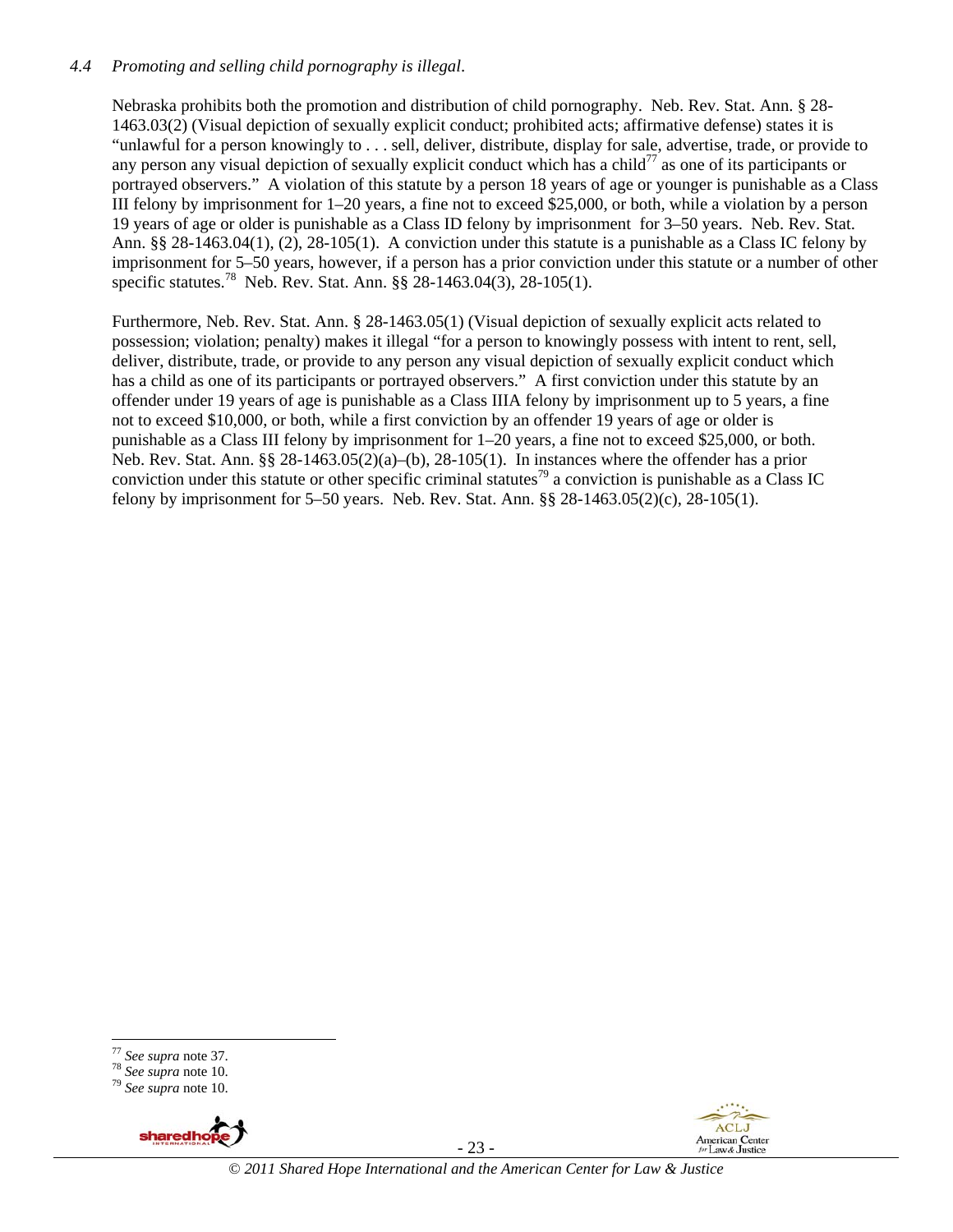# **Framework Issue 5: Protective provisions for the child victims**

#### *Legal Components:*

- *5.1 A victim of domestic minor sex trafficking or CSEC is defined as a victim for purposes of qualifying for crime victims' compensation and other victim benefits.*
- *5.2 The state sex trafficking statute expressly prohibits a defendant from raising consent of the minor to the commercial sex acts as a defense.*
- *5.3 Prostitution laws apply only to adults, making minors under 18 specifically immune from this offense.*
- *5.4 Commercially sexually exploited children are provided with a child protection response, including specialized shelter and services, and are not detained in juvenile detention facilities.*
- *5.5 Commercial sexual exploitation or sex trafficking is identified as a type of abuse and neglect within child protection statutes.*
- *5.6 The definition of "caregiver" (or similar term) in the child welfare statutes is broad enough to include a trafficker who has custody or control of a child in order to bring a trafficked child into the protection of child protective services.*
- *5.7 Crime victims' compensation is specifically available to a child victim of sex trafficking or CSEC without regard to ineligibility factors.*
- *5.8 Victim-friendly procedures and protections are provided in the trial process for minors under 18.*
- *5.9 Expungement or sealing of juvenile arrest or criminal records resulting from arrests or adjudications for prostitution-related offenses committed as a result of, or in the course of, the commercial sexual exploitation of a minor is available within a reasonable time after turning 18.*
- *5.10 Victim restitution and civil remedies are authorized by law for minor victims of sex trafficking or CSEC.*
- *5.11 Statutes of limitations for civil and criminal actions for child sex trafficking or CSEC offenses are eliminated or lengthened sufficiently to allow prosecutors and victims a realistic opportunity to pursue criminal action and legal remedies.*

*\_\_\_\_\_\_\_\_\_\_\_\_\_\_\_\_\_\_\_\_\_\_\_\_\_\_\_\_\_\_\_\_\_\_\_\_\_\_\_\_\_\_\_\_\_\_\_\_\_\_\_\_\_\_\_\_\_\_\_\_\_\_\_\_\_\_\_\_\_\_\_\_\_\_\_\_\_\_\_\_\_\_\_\_\_\_\_\_\_\_\_\_\_* 

#### *Legal Analysis:*

*5.1 A victim of domestic minor sex trafficking or CSEC is defined as a victim for purposes of qualifying for crime victims' compensation and other victim benefits.* 

Neb. Rev. Stat. Ann. § 28-830(11) (Human trafficking; forced labor or services; terms, defined) defines a "trafficking victim" as "a person subjected to any act or acts prohibited by section 28-831 [Human trafficking; forced labor or services; prohibited acts; penalties]."

For purposes of crime victims' compensation, Neb. Rev. Stat. Ann. § 81-1801(7) (Terms, defined) defines "victim" as "a person who is injured or killed as a result of conduct specified in section 81-1818 [Personal injury or death; situations for which compensation is permitted]." Neb. Rev. Stat. Ann. § 81-1818 (Personal injury or death; situations for which compensation is permitted) states,

The committee or hearing officer may order the payment of compensation from the Victim's Compensation Fund for personal injury or death which resulted from:

(1) An attempt on the part of the applicant to prevent the commission of crime, to apprehend a suspected criminal, to aid or attempt to aid a police officer in the performance of his or her duties, or to aid a victim of a crime; or

(2) The commission or attempt on the part of one other than the applicant of an unlawful criminal act committed or attempted in the State of Nebraska.





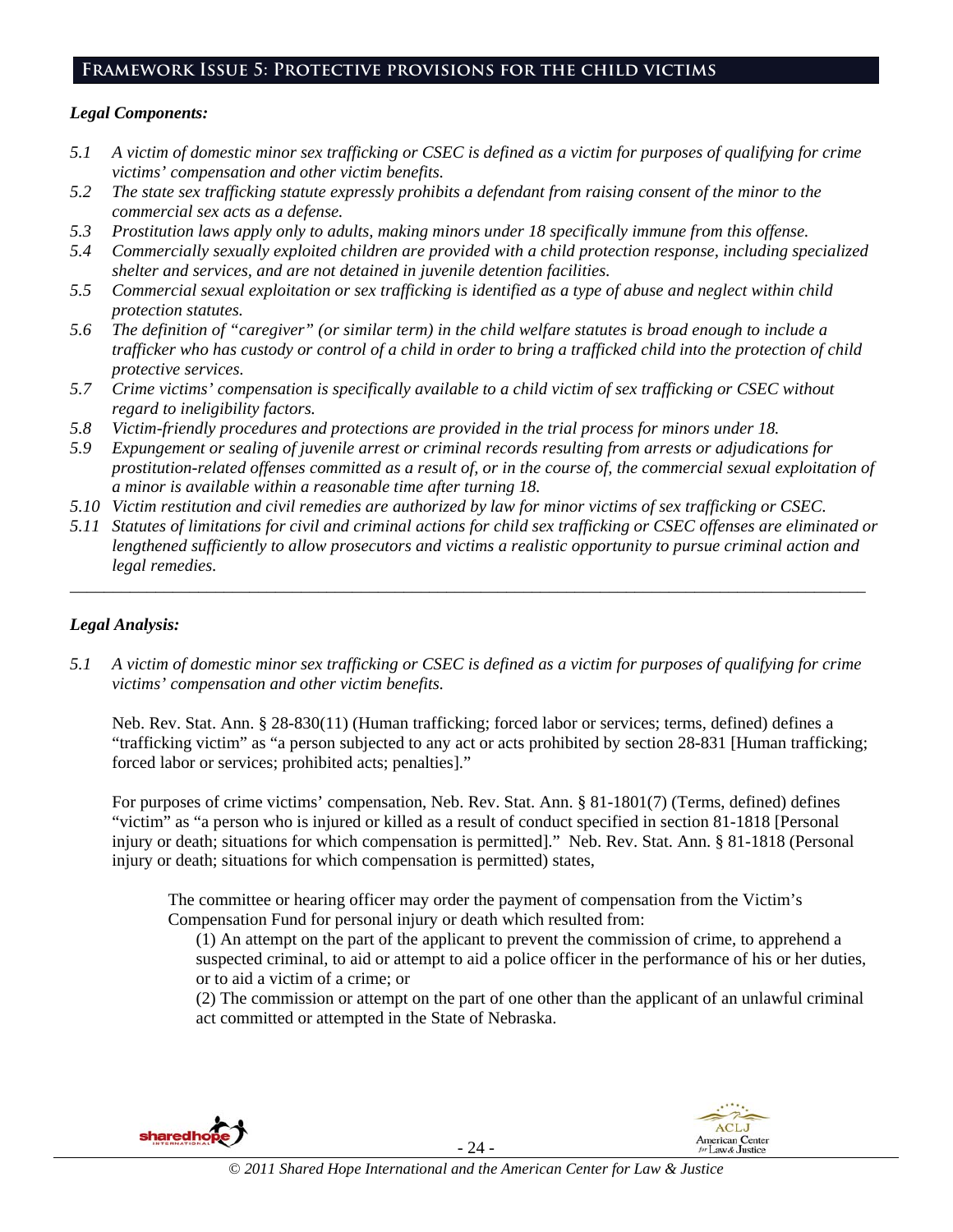- 5.1.1 Recommendation: Amend Neb. Rev. Stat. Ann. § 81-1801(7) to expressly include commercially sexually exploited minors under the age of 18 as victims for purposes of Nebraska Crime Victim's Reparations Act.
- *5.2 The state sex trafficking statute expressly prohibits a defendant from raising consent of the minor to the commercial sex acts as a defense.*

Nothing in Neb. Rev. Stat. Ann. § 28-831(2) (Human trafficking; forced labor or services; prohibited acts; penalties), Neb. Rev. Stat. Ann. § 28-805(1)(b) (Debauching a minor; penalty), Neb. Rev. Stat. Ann. § 28-707 (Child abuse; privileges not available; penalties), or Neb. Rev. Stat. Ann. § 28-322.05(1) (Unlawful use of the Internet by a prohibited sex offender; penalties) expressly prohibits a consent defense in instances where a minor is a victim of a commercial sex act.

Neb. Rev. Stat. Ann. § 28-813.01(3)(b) (Sexually explicit conduct; visual depiction; unlawful; penalty; affirmative defense), however, provides an affirmative defense based on the consent of a minor if the victim is 15–18 years old. Specifically, Neb. Rev. Stat. Ann. § 28-813.01(3)(b) provides,

It shall be an affirmative defense to a charge made pursuant to this section that:

. . . . (b)(i) The defendant was less than nineteen years of age; (ii) the visual depiction of sexually explicit conduct portrays a child who is fifteen years of age or older; (iii) the visual depiction was knowingly and voluntarily generated by the child depicted therein; (iv) the visual depiction was knowingly and voluntarily provided by the child depicted in the visual depiction; (v) the visual depiction contains only one child; (vi) the defendant has not provided or made available the visual depiction to another person except the child depicted who originally sent the visual depiction to the defendant; and (vii) the defendant did not coerce the child in the visual depiction to either create or send the visual depiction.

- 5.2.1 Recommendation: Amend Neb. Rev. Stat. Ann. § 28-831(2) (Human trafficking; forced labor or services; prohibited acts; penalties) and Nebraska's CSEC and child pornography laws to expressly prohibit a consent defense when the victim is a minor under the age of 18.
- *5.3 Prostitution laws apply only to adults, making minors under 18 specifically immune from this offense.*

Neb. Rev. Stat. Ann. § 28-801(1) (Prostitution; penalty) does not expressly apply only to adults. Neb. Rev. Stat. Ann. § 28-801(1) simply provides that "[a]ny person who performs, offers, or agrees to perform any act of sexual contact<sup>80</sup> or sexual penetration, $8^{11}$  as those terms are defined in section 28-318, with any person not his or her spouse, in exchange for money or other thing of value, commits prostitution." First and second<sup>82</sup> convictions under this statute are punishable as Class II misdemeanors by imprisonment up to 6 months, a fine not to exceed \$1,000, or both.<sup>83</sup> Neb. Rev. Stat. Ann. §§ 28- $801(2)$ (a), 28-106(1). Subsequent convictions are punishable as Class I misdemeanors by imprisonment up to 1 year, a fine not to exceed \$1,000, or both.<sup>84</sup> Neb. Rev. Stat. Ann. §§ 28-801(2)(b), 28-106(1).

84 "If the court places such person on probation, such order of probation shall include, as one of its conditions, that such person shall satisfactorily attend and complete an appropriate mental health and substance abuse assessment conducted by a licensed



- 25 -



<sup>&</sup>lt;sup>80</sup> *See supra* note 16.<br><sup>81</sup> *See supra* note 14.<br><sup>82</sup> "For purposes of this subsection, prior conviction means any conviction on or after July 14, 2006, for violation of subsection (1) of this section or any conviction on or after July 14, 2006, for violation of a city or village ordinance relating to prostitution." Neb. Rev. Stat. Ann. § 28-801(2).

<sup>83 &</sup>quot;If the court places such person on probation, such order of probation shall include, as one of its conditions, that such person shall satisfactorily attend and complete an appropriate mental health and substance abuse assessment conducted by a licensed mental health professional or substance abuse professional authorized to complete such assessment . . . ." Neb. Rev. Stat. Ann. § 28-801(2)(a).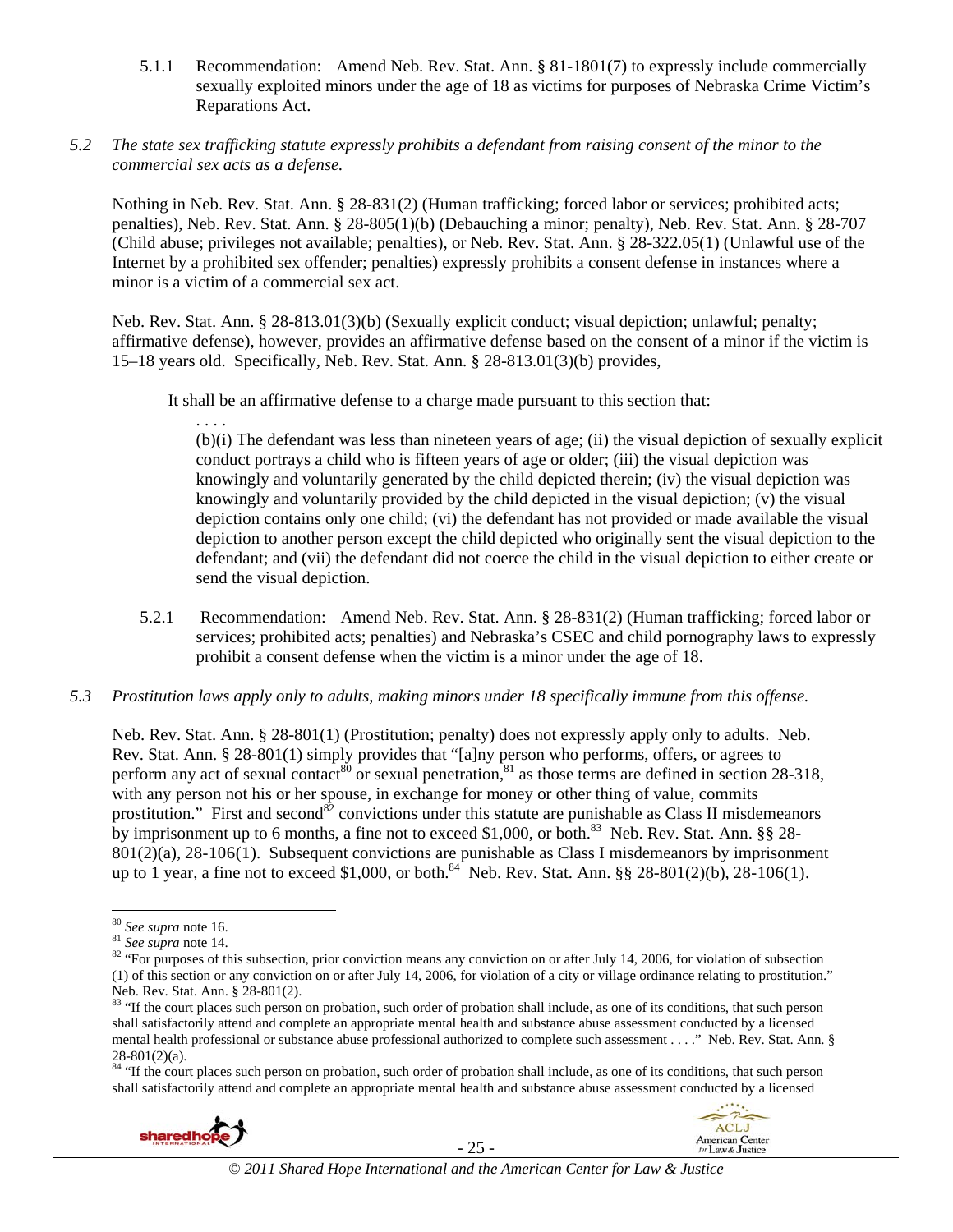5.3.1 Recommendation: Amend Neb. Rev. Stat. Ann. § 28-801(1) (Prostitution; penalty) to apply only to adults and to specify that minors under the age of 18 who are prostituted are not guilty of prostitution but are victims of a crime.

### *5.4 Commercially sexually exploited children are provided with a child protection response, including specialized shelter and services, and are not detained in juvenile detention facilities.*

While no specific protective responses are expressly provided for victims of Neb. Rev. Stat. Ann. § 28-831(2) (Human trafficking; forced labor or services; prohibited acts; penalties) or Nebraska's CSEC laws, some protections are afforded through Neb. Rev. Stat. Ann. § 28-832 (Human trafficking; Attorney General; Department of Health and Human Services; duties), which provides,

(1) The Attorney General, in consultation with the Department of Health and Human Services, shall, no later than one year after July 14, 2006, issue a report outlining how existing victim and witness laws and rules and regulations respond to the needs of trafficking victims and suggesting areas of improvement and modification.

(2) The Department of Health and Human Services, in consultation with the Attorney General, shall, no later than one year after July 14, 2006, issue a report outlining how existing social service programs respond or fail to respond to the needs of trafficking victims and the interplay of such existing programs with federally funded victim service programs and suggesting areas of improvement and modification.

Existing laws related to abuse reporting and responses can protect some victims of domestic minor sex trafficking. Neb. Rev. Stat. Ann. § 28-711(1) (Child subjected to abuse or neglect; report; contents; tollfree number) states that medical professionals, social workers, school employees, and any "other person [who] has reasonable cause to believe that a child has been subjected to child abuse or neglect or observes such child being subjected to conditions or circumstances which reasonably would result in child abuse or neglect . . . shall" report the suspected abuse to law enforcement or the department. Pursuant to Neb. Rev. Stat. Ann. § 28-713(1) (Reports of child abuse or neglect; law enforcement agency; department; duties) it is the duty of law enforcement agencies that receive a child abuse report "to investigate the report, to take immediate steps to protect the child, and to institute legal proceedings if appropriate." Neb. Rev. Stat. Ann. § 43-248 (Temporary custody of juvenile without warrant; when) authorizes a peace officer to take a child into temporary custody without a warrant under any of the following circumstances:

(1) A juvenile<sup>85</sup> has violated a state law or municipal ordinance and the officer has reasonable grounds to believe such juvenile committed such violation;

(2) A juvenile is seriously endangered in his or her surroundings and immediate removal appears to be necessary for the juvenile's protection;

. . .

(4) The officer has reasonable grounds to believe that the juvenile has run away from his or her parent, guardian, or custodian;

. . .

(6) The officer has reasonable grounds to believe the juvenile is truant from school.

Neb. Rev. Stat. Ann. § 43-249 (Temporary custody; not an arrest; exception) explains that a child taken into temporary custody without a warrant will not be considered to have been arrested. Pursuant to Neb. Rev. Stat. Ann. § 43-250(1) (Temporary custody; disposition; custody requirements), after taking a child into temporary custody under Neb. Rev. Stat. Ann. § 43-248(1), (4), or (5), the detaining officers must attempt to notify the child's parent, guardian, custodian, or relative and take the steps set forth in the statute. If a child is taken into custody for being truant from school under Neb. Rev. Stat. Ann. § 43-

 $85$  Neb. Rev. Stat. Ann. § 43-245(7) (Terms; defined) defines "juvenile" as "any person under the age of eighteen."



<sup>&</sup>lt;u> 1989 - Johann Stein, marwolaethau a gweledydd a ganlad y ganlad y ganlad y ganlad y ganlad y ganlad y ganlad</u> mental health professional or substance abuse professional authorized to complete such assessment . . . ." Neb. Rev. Stat. Ann. §  $28-801(2)(b)$ .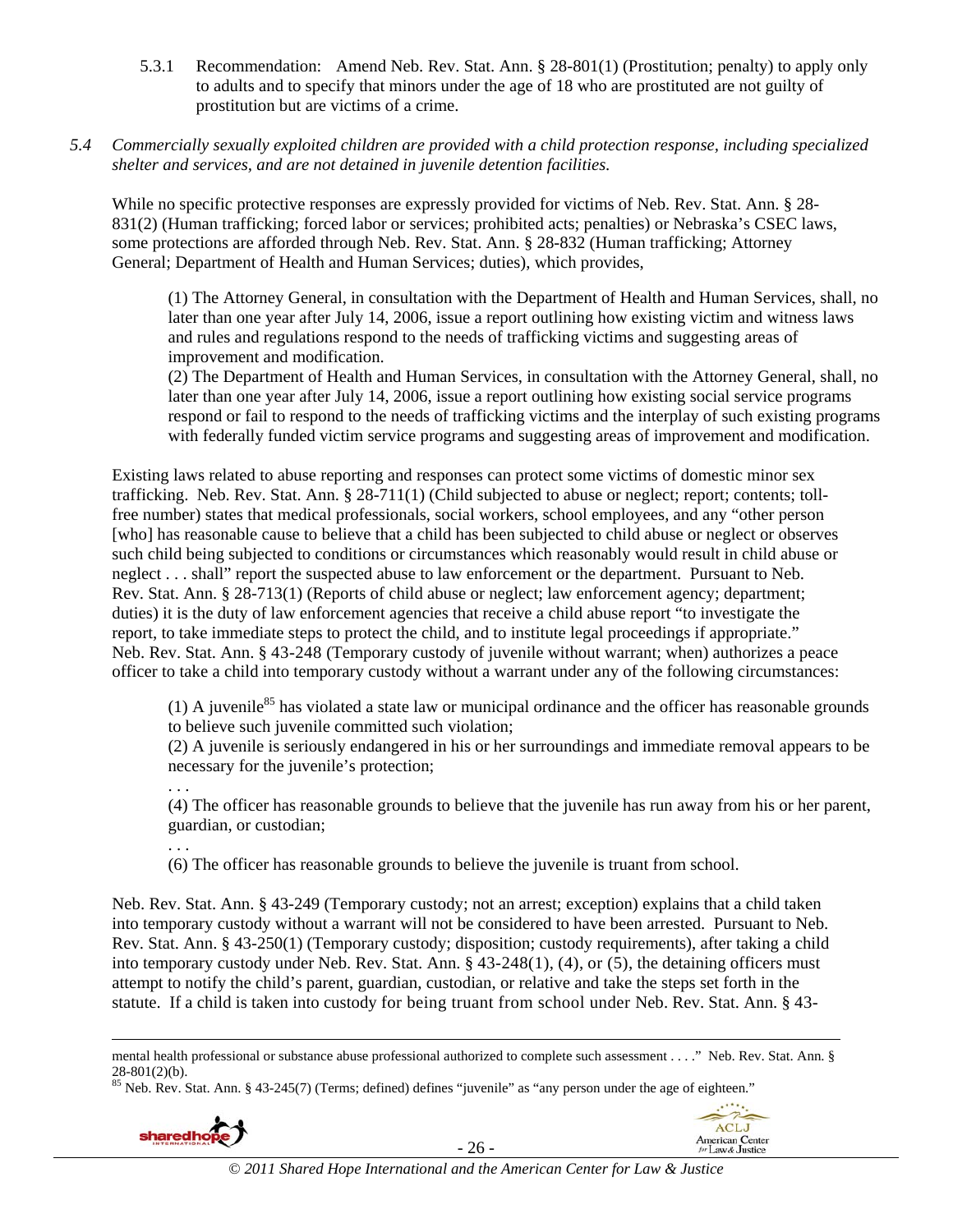248(6), the detaining officer must return the child to the child's school. Neb. Rev. Stat. Ann. § 43- 250(4). If a child is taken into temporary custody under Neb. Rev. Stat. Ann. § 43-248(2), Neb. Rev. Stat. Ann. § 43-250(2) provides,

[T]he peace officer shall deliver the custody of such juvenile to the Department of Health and Human Services which shall make a temporary placement of the juvenile in the least restrictive environment consistent with the best interests of the juvenile as determined by the department. The department shall supervise such placement and, if necessary, consent to any necessary emergency medical, psychological, or psychiatric treatment for such juvenile. The department shall have no other authority with regard to such temporary custody until or unless there is an order by the court placing the juvenile in the custody of the department. If the peace officer delivers temporary custody of the juvenile pursuant to this subsection, the peace officer shall make a full written report to the county attorney within twenty-four hours of taking such juvenile into temporary custody. If a court order of temporary custody is not issued within forty-eight hours of taking the juvenile into custody, the temporary custody by the department shall terminate and the juvenile shall be returned to the custody of his or her parent, guardian, custodian, or relative.

Pursuant to Neb. Rev. Stat. Ann. § 43-253(1), "Upon delivery to the probation officer of a juvenile who has been taken into temporary custody . . . the probation officer shall immediately investigate the situation of the juvenile and the nature and circumstances of the events surrounding his or her being taken into custody." If the officer "deems it to be in the best interests of the juvenile, the probation officer shall immediately release such juvenile to the custody of his or her parent," except that "[i]n no case shall the court or probation officer release such juvenile if it appears that further detention or placement of such juvenile is a matter of immediate and urgent necessity for the protection of such juvenile." Neb. Rev. Stat. Ann. § 43-253(4), (5). Neb. Rev. Stat. Ann. § 43-253(3) (Temporary custody; investigation; release; when) also prohibits a juvenile detained in custody pursuant to Neb. Rev. Stat. Ann.  $\S$  43-250(1)(c) to be held in secure detention for more than 24-hours "unless such juvenile has appeared personally before a court of competent jurisdiction for a hearing to determine if continued detention is necessary. If continued secure detention is ordered, such detention shall be in a juvenile detention facility . . . ."

With regard to a child taken into temporary custody pursuant to Neb. Rev. Stat. Ann. § 43-248(1), Neb. Rev. Stat. Ann. § 43-254 (Placement or detention pending adjudication; restrictions; assessment of costs) states,

If a juvenile has been removed from his or her parent, guardian, or custodian pursuant to subdivision (2) of section 43-248, the court may enter an order continuing detention or placement upon a written determination that continuation of the juvenile in his or her home would be contrary to the health, safety, or welfare of such juvenile and that reasonable efforts were made to preserve and reunify the family if required under subsections (1) through (4) of section 43-283.01 [Preserve and reunify the family; reasonable efforts; requirements].

In contrast, a child taken into temporary custody pursuant to Neb. Rev. Stat. Ann. § 43-248(1), (4) may be released or the child may be delivered to a probation officer who will "determine the need for detention of the juvenile as provided in section 43-260.01 [Detention; factors]." Neb. Rev. Stat. Ann. § 43-250(1)(c). Neb. Rev. Stat. Ann. § 43-260.01 (Detention; factors) states,

The need for preadjudication placement or supervision and the need for detention of a juvenile and whether secure or nonsecure detention is indicated may be determined as follows:

(1) The standardized juvenile detention screening instrument shall be used to evaluate the juvenile;

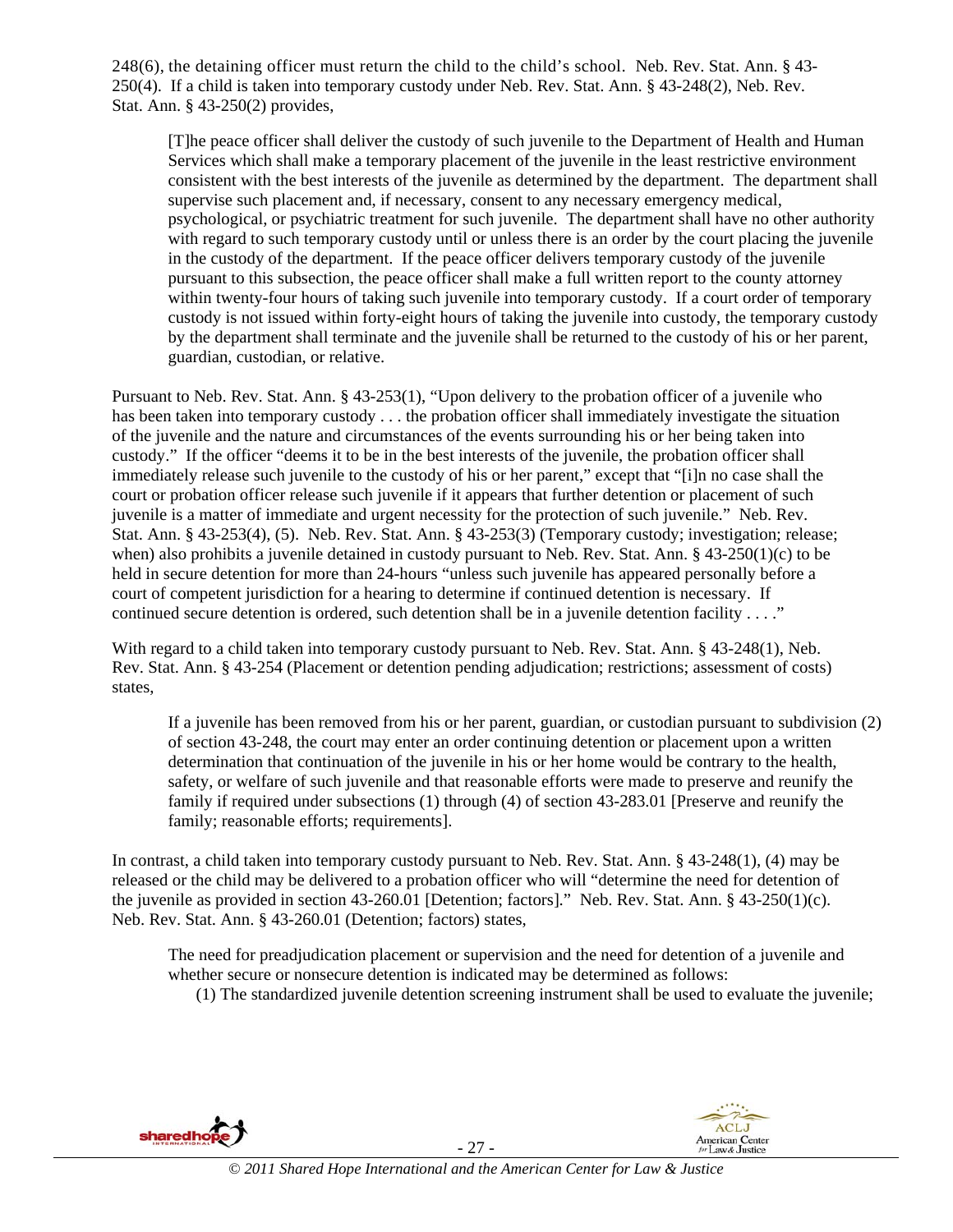(2) If the results indicate that secure detention<sup>86</sup> is not required, nonsecure detention<sup>87</sup> placement or supervision options shall be pursued; and

(3) If the results indicate that secure detention is required, detention at the secure level as indicated by the instrument shall be pursued.

If the probation officer determines that secure detention is necessary pursuant to Neb. Rev. Stat. Ann. § 43-260.01, Neb. Rev. Stat. Ann. § 43-250(1)(c)(i)–(iii) provides,

(i) When a juvenile described in subdivision (1) or (2) of section 43-247 [Juvenile court; jurisdiction],  $88$ except for a status offender, is taken into temporary custody within a metropolitan statistical area and where no juvenile detention facility is reasonably available, the juvenile may be delivered, for temporary custody not to exceed six hours, to a secure area of a jail or other facility intended or used for the detention of adults solely for the purposes of identifying the juvenile and ascertaining his or her health and well-being and for safekeeping while awaiting transport to an appropriate juvenile placement or release to a responsible party;

(ii) When a juvenile described in subdivision (1) or (2) of section 43-247 [Juvenile court; jurisdiction], except for a status offender, is taken into temporary custody outside of a metropolitan statistical area and where no juvenile detention facility is reasonably available, the juvenile may be delivered, for temporary custody not to exceed twenty-four hours excluding nonjudicial days and while awaiting an initial court appearance, to a secure area of a jail or other facility intended or used for the detention of adults solely for the purposes of identifying the juvenile and ascertaining his or her health and wellbeing and for safekeeping while awaiting transport to an appropriate juvenile placement or release to a responsible party;

(iii) Whenever a juvenile is held in a secure area of any jail or other facility intended or used for the detention of adults, there shall be no verbal, visual, or physical contact between the juvenile and any incarcerated adult and there shall be adequate staff to supervise and monitor the juvenile's activities at all times. This subdivision shall not apply to a juvenile charged with a felony as an adult in county or district court if he or she is sixteen years of age or older.

Under Neb. Rev. Stat. Ann. § 43-250(1)(c)(iv), (1)(c)(vi), certain juveniles, including those under the age of 16, status offenders, and nonoffenders, "shall not be placed [or held] within a secure area of a jail or other facility intended or used for the detention of adults."

Additionally, Neb. Rev. Stat. Ann. § 43-251.01 (Juveniles; placements and commitments; restrictions) states,

All placements and commitments of juveniles for evaluations or as temporary or final dispositions are subject to the following:

(1) No juvenile shall be confined in an adult correctional facility as a disposition of the court;

(2) A juvenile who is found to be a juvenile as described in subdivision (3) of section 43-247 [Juvenile court; jurisdiction] shall not be placed in an adult correctional facility, the secure youth confinement facility operated by the Department of Correctional Services, or a youth rehabilitation and treatment center or committed to the Office of Juvenile Services;

offense which would constitute a misdemeanor or an infraction under the laws of this state, or violation of a city or village ordinance," which would include a violation of Neb. Rev. Stat. Ann. § 28-801(1) (Prostitution; penalty).





 $86$  Neb. Rev. Stat. Ann. § 43-245(18) defines "secure detention" as "detention in a highly structured, residential, hardwaresecured facility designed to restrict a juvenile's movement."<br><sup>87</sup> Neb. Rev. Stat. Ann. § 43-245(13) defines "nonsecure detention" as "detention characterized by the absence of restrictive

hardware, construction, and procedure. Nonsecure detention services may include a range of placement and supervision options, such as home detention, electronic monitoring, day reporting, drug court, tracking and monitoring supervision, staff secure and temporary holdover facilities, and group homes."<br><sup>88</sup> Neb. Rev. Stat. Ann. § 43-247(1) gives the court jurisdiction over "[a]ny juvenile who has committed an act other than a traffic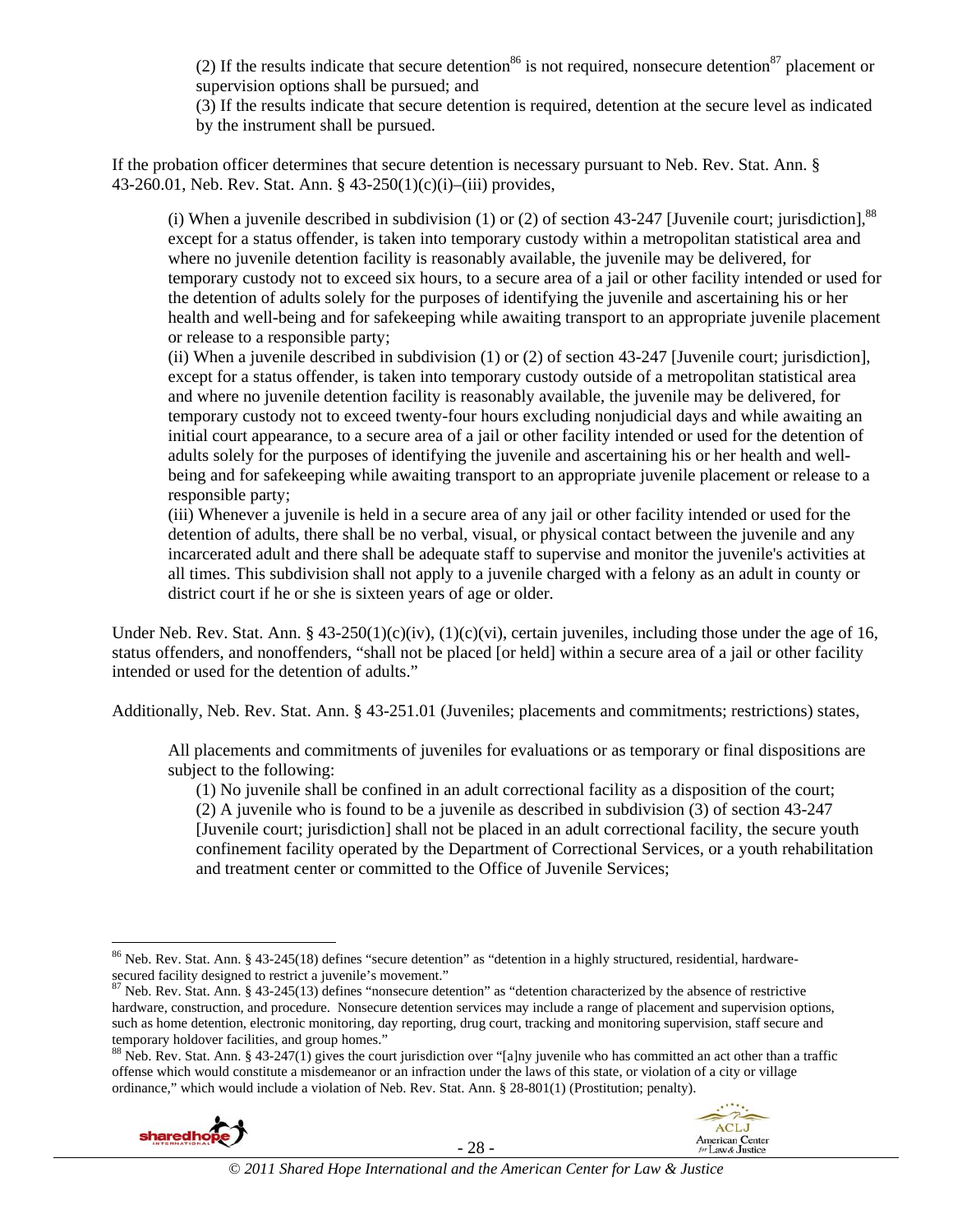(3) A juvenile who is found to be a juvenile as described in subdivision (1), (2), or (4) of section 43- 247 [Juvenile court; jurisdiction] shall not be assigned or transferred to an adult correctional facility or the secure youth confinement facility operated by the Department of Correctional Services; and (4) A juvenile under the age of twelve years shall not be placed with or committed to a youth rehabilitation and treatment center except as provided in section 43-286 [Juvenile violator or juvenile in need of special supervision; disposition; violation of probation; procedure].

Pursuant to Neb. Rev. Stat. Ann. § 43-255 (Detention or placement; release required; exceptions), any juvenile placed in custody under Neb. Rev. Stat. Ann. § 43-250 (Temporary custody; disposition; custody requirements) must be released within 48 hours of the detention or placement "unless within such period of time . . . . (2) a petition has been filed pursuant to section 43-274 [County attorney; preadjudication powers and duties; juvenile court petition, pretrial diversion, or mediation; procedures], or (3) a criminal complaint has been filed in a court of competent jurisdiction."

A pretrial diversion program may be available to a juvenile taken into custody for having violated a criminal law if established under Neb. Rev. Stat. Ann. § 43-260.02 (Juvenile pretrial diversion program; authorized). Neb. Rev. Stat. Ann. § 43-260.04(1) (Juvenile pretrial diversion program; requirements) sets out the requirements for the program and notes that the juvenile's successful completion of the program will "[r]esult in dismissal of the juvenile petition or criminal charge." Neb. Rev. Stat. Ann. § 43-260.04(5). Neb. Rev. Stat. Ann. § 43-260.06 (Juvenile diversion agreement; contents) provides,

A juvenile diversion agreement shall include, but not be limited to, one or more of the following:

(1) A letter of apology;

(2) Community service, not to be performed during school hours if the juvenile offender is attending school;

(3) Restitution;

(4) Attendance at educational or informational sessions at a community agency;

(5) Requirements to remain during specified hours at home, school, and work and restrictions on leaving or entering specified geographical areas; and

(6) Upon agreement of the victim, participation in juvenile offender and victim mediation.

Pursuant to Neb. Rev. Stat. Ann. § 43-279.01 (Juveniles in need of assistance; placement with association or institution; agreements; effect), for the court to determine whether the allegations in a petition alleging a juvenile to be within the provisions of Neb. Rev. Stat. Ann. §  $43-247(3)(a)^{89}$  are true, the court must first allow the parent or guardian to admit or deny the allegations, or plead no contest. Neb. Rev. Stat. Ann. § 43-  $279.01(1)$ ,  $(2)$ . If the parent or guardian denies the allegations, the court will "proceed to determine the question of whether the juvenile falls under the provisions of section 43-247 [Juvenile court; jurisdiction] as alleged. . . . [and] shall make a finding and adjudication to be entered on the records of the court as to whether the allegations in the petition have been proven by a preponderance of the evidence." Neb. Rev. Stat. Ann. § 43- 279.01(3).

Similarly, under Neb. Rev. Stat. Ann. § 43-279(1), (2) (Juvenile violator or juvenile in need of special supervision; rights of parties; proceedings) if a petition alleges that a juvenile falls under the provisions of

Any juvenile . . . who is homeless or destitute, or without proper support through no fault of his or her parent, guardian, or custodian; who is abandoned by his or her parent, guardian, or custodian; who lacks proper parental care by reason of the fault or habits of his or her parent, guardian, or custodian; whose parent, guardian, or custodian neglects or refuses to provide proper or necessary subsistence, education, or other care necessary for the health, morals, or wellbeing of such juvenile; whose parent, guardian, or custodian is unable to provide or neglects or refuses to provide special care made necessary by the mental condition of the juvenile; or who is in a situation or engages in an occupation dangerous to life or limb or injurious to the health or morals of such juvenile . . . .



  $89$  Neb. Rev. Stat. Ann. § 43-247(3)(a) includes,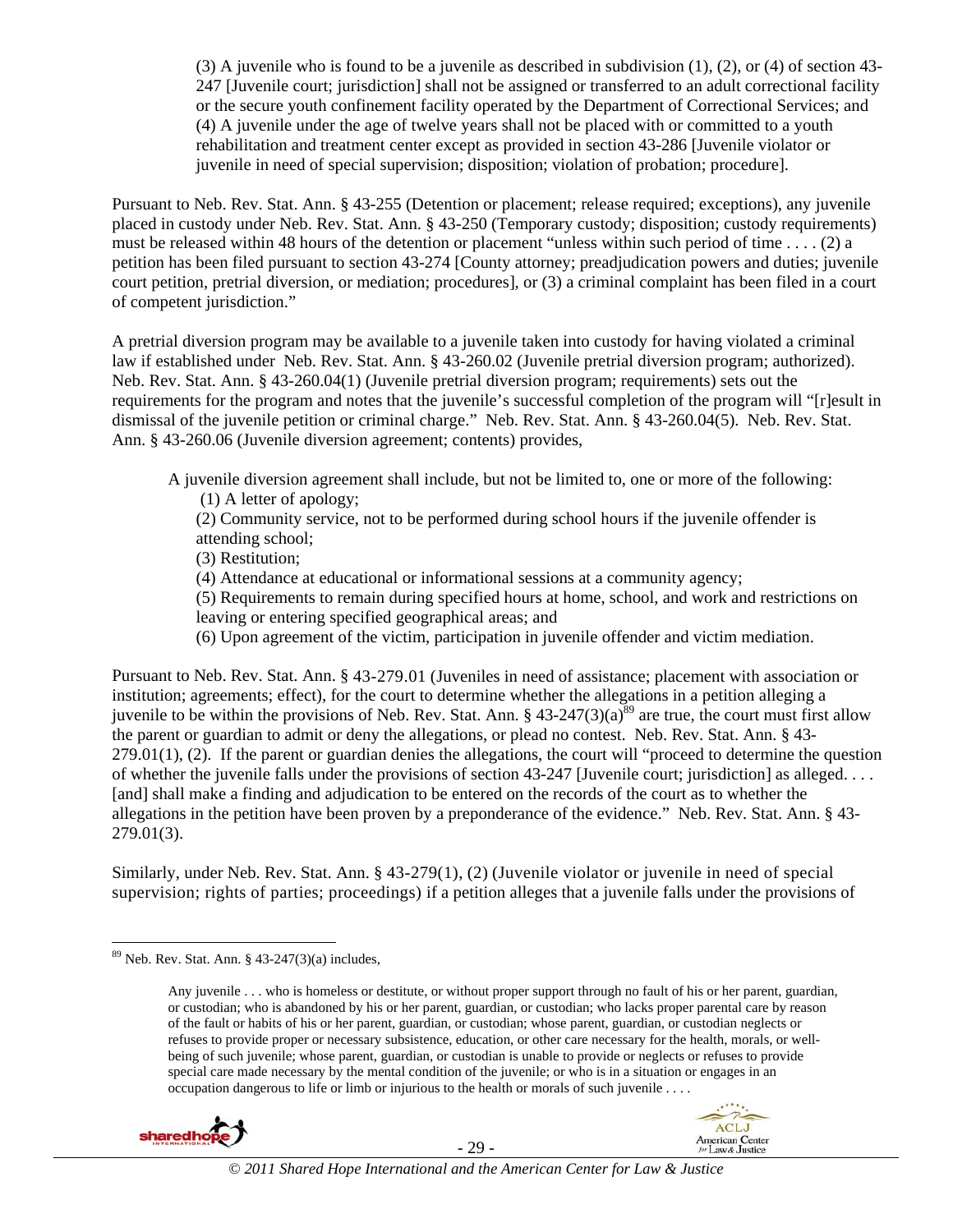Neb. Rev. Stat. Ann. § 43-247(1) or (3)(b) [Juvenile court; jurisdiction],<sup>90</sup> "the court shall make a finding and adjudication, to be entered on the records of the court, whether or not the juvenile is a person described by" Neb. Rev. Stat. Ann. § 43-247(1) or (3)(b). Such finding and adjudication must be "based upon proof beyond a reasonable doubt." Neb. Rev. Stat. Ann. § 43-279(2).

Pursuant to Neb. Rev. Stat. Ann. § 43-284 (Juvenile in need of assistance or special supervision; care and custody; payments for support; removal from home; restrictions),

When any juvenile is adjudged to be under . . . [Neb. Rev. Stat. Ann. §  $43-247(3)^{91}$ ], the court mav permit such juvenile to remain in his or her own home subject to supervision or may make an order committing the juvenile to  $(1)$  the care of some suitable institution,  $(2)$  inpatient or outpatient treatment at a mental health facility or mental health program, (3) the care of some reputable citizen of good moral character, (4) the care of some association willing to receive the juvenile embracing in its objects the purpose of caring for or obtaining homes for such juveniles, . . . (5) the care of a suitable family, or (6) the care and custody of the Department of Health and Human Services.

. . . .

The court may enter a dispositional order removing a juvenile from his or her home upon a written determination that continuation in the home would be contrary to the health, safety, or welfare of such juvenile and that reasonable efforts to preserve and reunify the family have been made if required under section 43-283.01 [Preserve and reunify the family; reasonable efforts; requirements].

For a juvenile adjudicated under Neb. Rev. Stat. Ann. §  $43-247(1)$ ,<sup>92</sup> Neb. Rev. Stat. Ann. §  $43-286(1)$ (Juvenile violator or juvenile in need of special supervision; disposition; violation of probation, supervision, or court order; procedure) provides several dispositional alternatives including a continuing disposition "upon such terms and conditions as the court may prescribe, including an order of restitution of any property stolen or damaged or an order requiring the juvenile to participate in community service programs." Other dispositional alternatives which are "subject to the supervision of a probation officer" include placing the child on probation, permitting the child to remain in his or her home or "a suitable family home," or placing the child in a suitable institution. Neb. Rev. Stat. Ann.  $\S$  43-286(1)(a)(i)–(iii).

Alternatively, pursuant to Neb. Rev. Stat. Ann. § 43-286(1)(b), "The court may commit such juvenile to the Office of Juvenile Services, but a juvenile under the age of twelve years shall not be placed at the Youth Rehabilitation and Treatment Center-Geneva or the Youth Rehabilitation and Treatment Center-Kearney unless he or she has violated the terms of probation or has committed an additional offense and the court finds that the interests of the juvenile and the welfare of the community demand his or her commitment. . . ."

"When any juvenile is found by the court to be a juvenile described in subdivision (3)(b) of section 43- 247 [Juvenile court; jurisdiction],  $93$  the court may enter such order as it is empowered to enter under subdivision (1)(a) of this section or enter an order committing or placing the juvenile to the care and custody of the Department of Health and Human Services . . . [and] [w]hen any juvenile is adjudicated to

<sup>&</sup>lt;sup>93</sup> See supra note 90.



- 30 -



  $90$  Neb. Rev. Stat. Ann. § 43-247(1), (3)(b) includes,

<sup>(1)</sup> Any juvenile who has committed an act other than a traffic offense which would constitute a misdemeanor or an infraction under the laws of this state, or violation of a city or village ordinance; . . . .

<sup>(3)</sup> Any juvenile . . . (b) who, by reason of being wayward or habitually disobedient, is uncontrolled by his or her parent, guardian, or custodian; who deports himself or herself so as to injure or endanger seriously the morals or health

of himself, herself, or others; or who is habitually truant from home or school ....<br><sup>91</sup> See supra note 89 for relevant sections of Neb. Rev. Stat. Ann. § 43-247(3)(a) and *supra* note 90 for relevant sections of § 43- $247(3)(b)$ .<br><sup>92</sup> See supra note 90.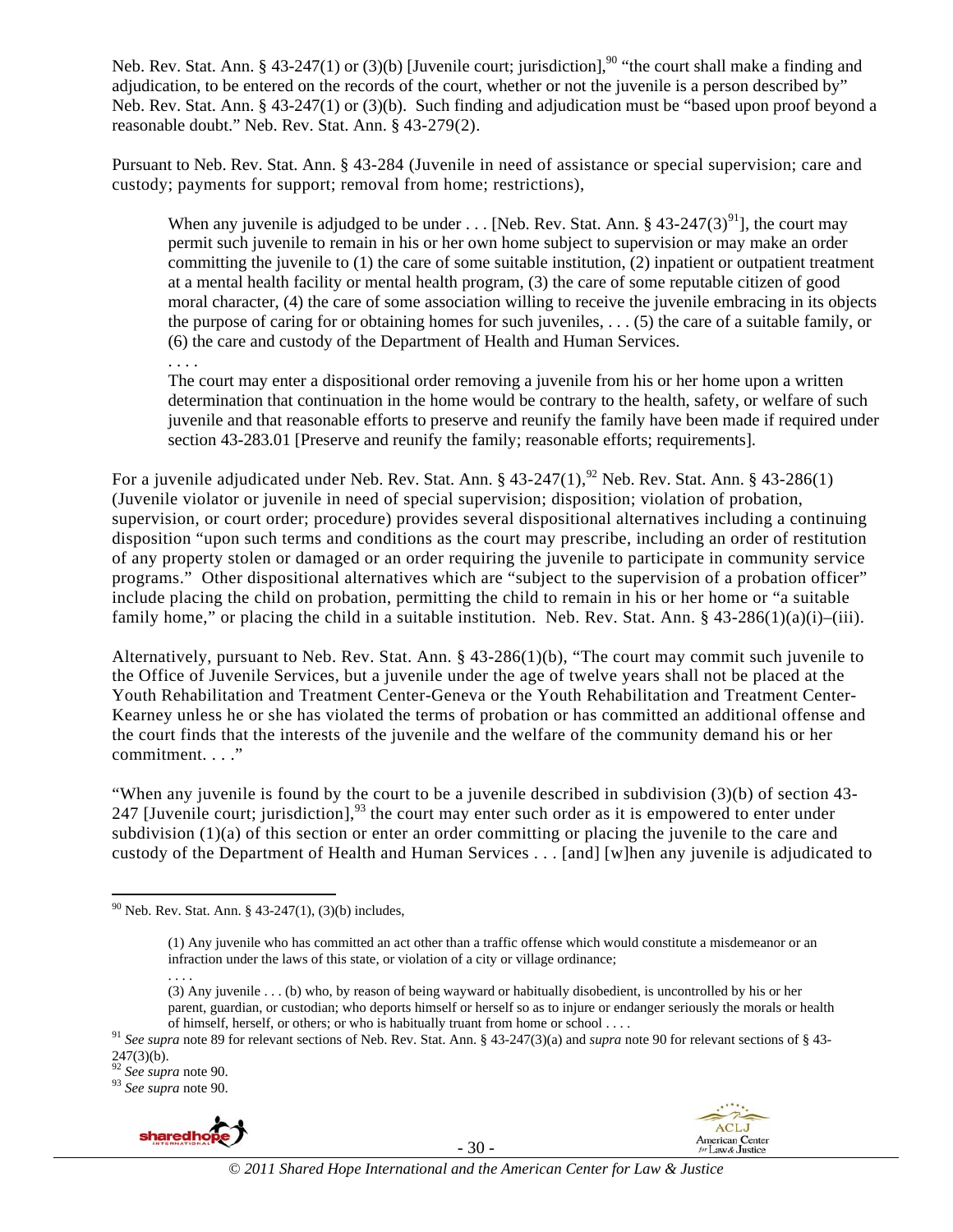be a juvenile described in subdivision (1), (2), (3)(b), or (4) of section 43-247 [Juvenile court; jurisdiction] because of a nonviolent act or acts and the juvenile has not previously been adjudicated to be such a juvenile because of a violent act or acts, the court may, with the agreement of the victim, order the juvenile to attend juvenile offender and victim mediation with a mediator or at an approved center . . . ." Neb. Rev. Stat. Ann. § 43-286(2), (3).

- 5.4.1 Recommendation: Enact a law to route commercially sexually exploited children directly into a child protective response system designed to meet the needs of commercially sexually exploited youth.
- *5.5 Commercial sexual exploitation or sex trafficking is identified as a type of abuse and neglect within child protection statutes.*

Commercial sexual exploitation is expressly identified as a type of abuse or neglect within Nebraska's Child Protection Act.<sup>94</sup> Specifically, Neb. Rev. Stat. Ann. § 28-710(2)(a)(vi) defines "child abuse or neglect" to include,

[K]nowingly, intentionally, or negligently causing or permitting a minor child to be:

. . . (vi) Sexually exploited by allowing, encouraging, or forcing such person to solicit for or engage in prostitution, debauchery, public indecency, or obscene or pornographic photography, films, or depictions.

*5.6 The definition of "caregiver" (or similar term) in the child welfare statutes is broad enough to include a trafficker who has custody or control of a child in order to bring a trafficked child into the protection of child protective services.* 

Nebraska's child welfare statutes do not define the term "caregiver" or "custodian." Nebraska's Child Protection Act,<sup>95</sup> however, does refer to the "subject of the investigation or report of child abuse or neglect" and defines "subject of the report of child abuse or neglect" as "the person or persons identified in the report as responsible for the child abuse or neglect." Neb. Rev. Stat. Ann. § 28-710(2)(e). It is feasible, therefore, that this definition could include a trafficker.

*5.7 Crime victims' compensation is specifically available to a child victim of sex trafficking or CSEC without regard to ineligibility factors.* 

A commercially sexually exploited child may be eligible to receive compensation under Nebraska's Crime Victim's Reparation Act.<sup>96</sup> Specifically, Neb. Rev. Stat. Ann. § 81-1801(7) defines a "victim" as "a person who is injured or killed as a result of conduct specified in section 81-1818 [Personal injury or death; situations for which compensation is permitted]." Neb. Rev. Stat. Ann. § 81-1818 (Personal injury or death; situations for which compensation is permitted) states,

The committee or hearing officer may order the payment of compensation from the Victim's Compensation Fund for personal injury or death which resulted from:

. . . (2) The commission or attempt on the part of one other than the applicant of an unlawful criminal act committed or attempted in the State of Nebraska.

<sup>96</sup> Neb. Rev. Stat. Ann. §§ 81-1801 to 81-1842.



- 31 -



<sup>&</sup>lt;sup>94</sup> *See supra* note 95.<br><sup>95</sup> Neb. Rev. Stat. Ann. §§ 28-710 to 28-727.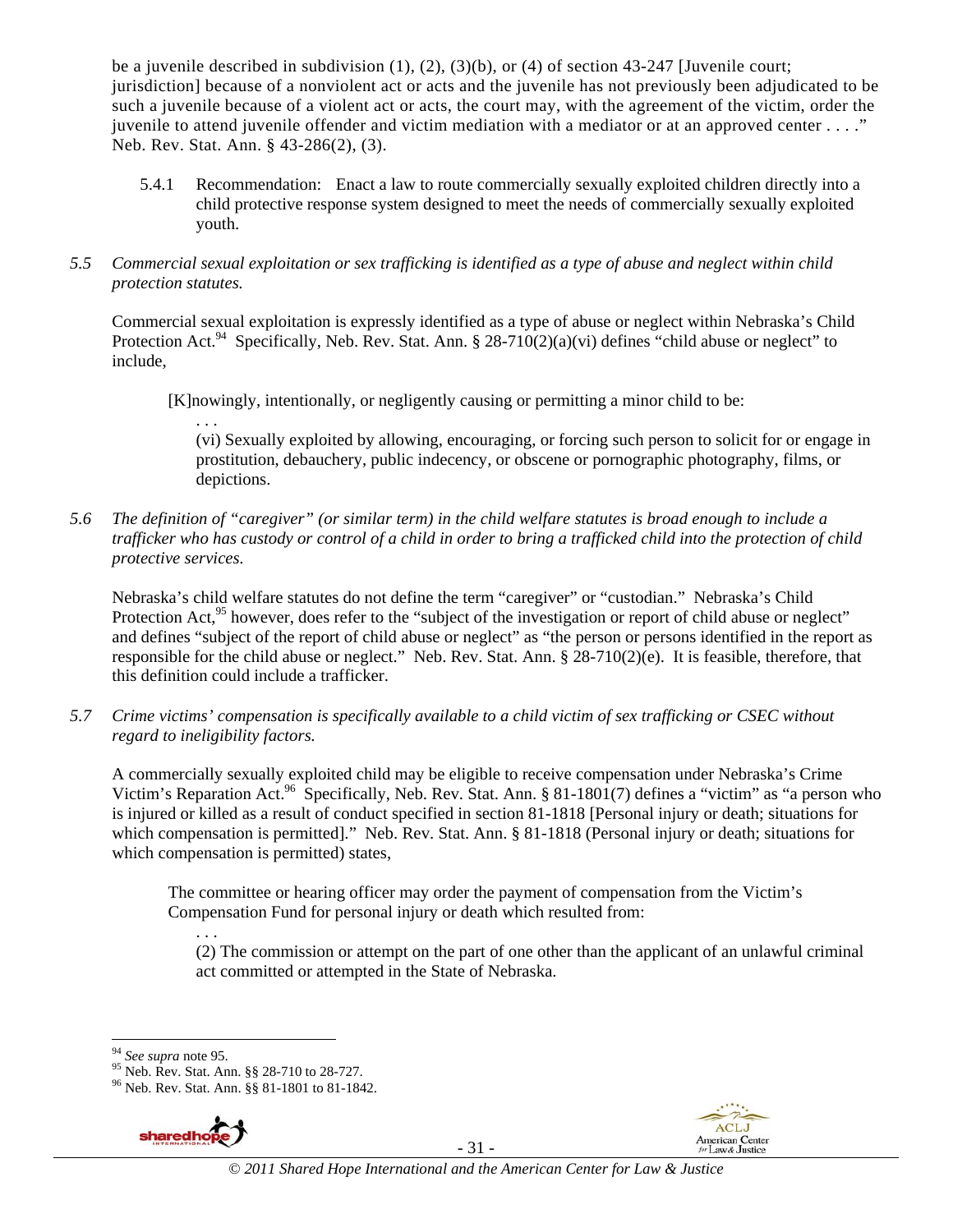Neb. Rev. Stat. Ann. § 81-1807 (Victim; compensation; application) provides that "[a]ny person who may be eligible for compensation under the Nebraska Crime Victim's Reparations Act may make application to the committee on forms provided by the committee."

Neb. Rev. Stat. Ann. § 81-1819 (Payment of compensation; order; losses covered) provides that a victim may receive compensation for

(1) Expenses actually and reasonably incurred as a result of the personal injury or death of the victim, including expenses for mental health counseling and care;

(2) Loss of wages and future earning capacity as a result of total or partial incapacity of the victim and reasonable expenses of job retraining or similar employment-oriented rehabilitative services for the victim;

(3) Pecuniary loss to the dependents of the deceased victim;

(4) Funeral and burial expenses actually and reasonably incurred as a result of the death of the victim; and

(5) Any other loss resulting from the personal injury or death of the victim which the committee determines to be reasonable.

Even if a commercially sexually exploited child suffers compensable losses, certain other eligibility requirements may make it difficult for a domestic minor sex trafficking victim to receive compensation. For example, Neb. Rev. Stat. Ann. § 81-1821 (Application; statute of limitations) requires both that the crime be reported to law enforcement and a claim for compensation be filed within specified time limits. Specifically, Neb. Rev. Stat. Ann. § 81-1821 states,

No order for the payment of compensation shall be entered under the Nebraska Crime Victim's Reparations Act unless the application has been submitted to the committee within two years after the date of the personal injury or death and the personal injury or death was the result of an incident or offense which had been reported to the police within three days of its occurrence or, if the incident or offense could not reasonably have been reported within that period, within three days of the time when a report could reasonably have been made.

Additionally, Neb. Rev. Stat. Ann. § 81-1822 (Compensation; situations when not awarded) provides,

No compensation shall be awarded from the Victim's Compensation Fund:

(1) If the victim aided or abetted the offender in the commission of the unlawful act;

. . .

. . .

. . . .

(3) If the victim violated a criminal law of the state, which violation caused or contributed to his or her injuries or death;

(5) If the victim incurs an economic loss which does not exceed ten percent of his or her net financial resources;

. . . .

5.7.1 Recommendation: Amend Neb. Rev. Stat. Ann. § 81-1821 (Application; statute of limitations) and Neb. Rev. Stat. Ann. § 81-1822 (Compensation; situations when not awarded) to create exceptions from ineligibility factors for commercially sexually exploited minors under the age of 18.



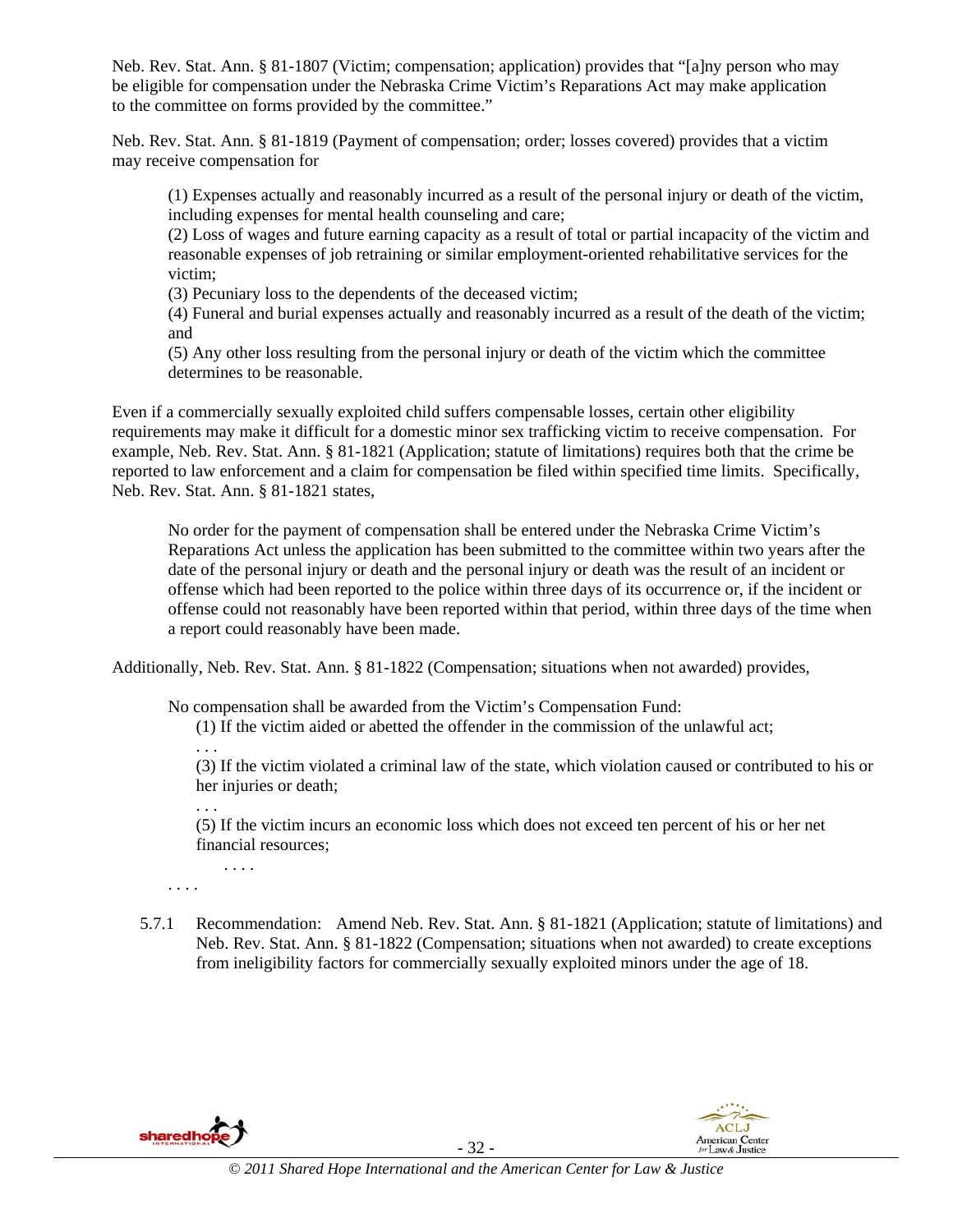#### *5.8 Victim-friendly procedures and protections are provided in the trial process for minors under 18.*

Children 11 years of age or younger, who are the victims of any crime under Nebraska's laws are afforded limited trial protections under Nebraska law.<sup>97</sup> The testimony of a child who is 11 years of age or younger may be admitted through a videotaped deposition. Neb. Rev. Stat. Ann. § 29-1926(1)(a) (Child victim or child witness; videotape deposition and in camera testimony; conditions; use; findings by court; release; violation; penalty) provides in part, "(1)(a) Upon request of the prosecuting or defense attorney and upon a showing of compelling need,<sup>98</sup> the court shall order the taking of a videotape deposition of a child victim of or child witness to any offense punishable as a felony. The deposition ordinarily shall be in lieu of courtroom or in camera testimony by the child." Under the procedures set out for this type of testimony, only specified persons, including the defendant and a person who is familiar to the child, are permitted to be present during the child's testimony.

Neb. Rev. Stat. Ann. § 81-1848 (Victims and witnesses of crimes; rights; enumerated) enumerates rights afforded to "[v]ictims as defined in section 29-119"<sup>99</sup> related to sexual assault offenses, which do not include victims of human trafficking. These rights include the right to receive information regarding the case, a schedule of hearings, protection from threats, and to be provided a secure waiting area. Neb. Rev. Stat. Ann. §  $81-1848(1)(b),(2)(c))$ , (2)(f).

While victims of sexual assault are eligible for additional protections, they do not apply specifically to domestic minor sex trafficking victims unless they are also victims of sexual assault.<sup>100</sup> Sexual assault victims may

(ii) The significance of the child's testimony to the case;

(iii) The likelihood of obtaining the child's testimony without modification of trial procedure or with a different modification involving less substantial digression from trial procedure than the modification under consideration; (iv) The child's age;

- (v) The child's psychological maturity and understanding; and
- (vi) The nature, degree, and duration of potential injury to the child from testifying.<br><sup>99</sup> Pursuant to Neb. Rev. Stat. Ann. § 29-119(2) (Plea agreement; terms, defined),

 $(2)(a)$ Victim means a person who, as a result of . . . a sexual assault of a child in the second or third degree under section 28-320.01, a sexual assault of a child in the first degree under section 28-319.01 . . . has had a personal confrontation with the offender . . .

. . . .

(c) In the case of a violation of section 28-813.01 [Sexually explicit conduct; visual depiction; unlawful; penalty; affirmative defense], 28-1463.03 [Visual depiction of sexually explicit conduct; prohibited acts; affirmative defense], 28-1463.04 [Violation; penalty], or 28-1463.05 [Visual depiction of sexually explicit acts related to possession; violation; penalty], victim means a person who was a child as defined in section 28-1463.02 [Terms, defined] and a participant or portrayed observer in the visual depiction of sexually explicit conduct which is the subject of the violation and who has been identified and can be reasonably notified.

(d) In the case of a sexual assault of a child, a possession offense of a visual depiction of sexually explicit conduct, or a distribution offense of a visual depiction of sexually explicit conduct, victim means the child victim and the parents, guardians, or duly appointed legal representative of the child victim but does not include the alleged perpetrator of the

crime. 100 Neb. Rev. Stat. Ann. § 27-413 (Offense of sexual assault, defined) provides that sexual assault includes "sexual assault of a child under section 28-319.01 [Sexual assault of a child; first degree; penalty] or 28-320.01 [Sexual assault of a child; second or



- 33 -



 <sup>97</sup> Neb. Rev. Stat. Ann. § 29-1926(1)(g) (Child victim or child witness; videotape deposition and in camera testimony; conditions; use; findings by court; release; violation; penalty) provides that "[f]or purposes of this section, child shall mean a person eleven years of age or younger at the time the motion to take the deposition is made or at the time of the taking of in camera testimony at trial."

 $98$  Pursuant to Neb. Rev. Stat. Ann. § 29-1926(1)(h),

Nothing in this section shall restrict the court from conducting the pretrial deposition or in camera proceedings in any manner deemed likely to facilitate and preserve a child's testimony to the fullest extent possible, consistent with the right to confrontation guaranteed in the Sixth Amendment of the Constitution of the United States and Article I, section 11, of the Nebraska Constitution. In deciding whether there is a compelling need that child testimony accommodation is required by pretrial videotape deposition, in camera live testimony, in camera videotape testimony, or any other accommodation, the court shall make particularized findings on the record of:

<sup>(</sup>i) The nature of the offense;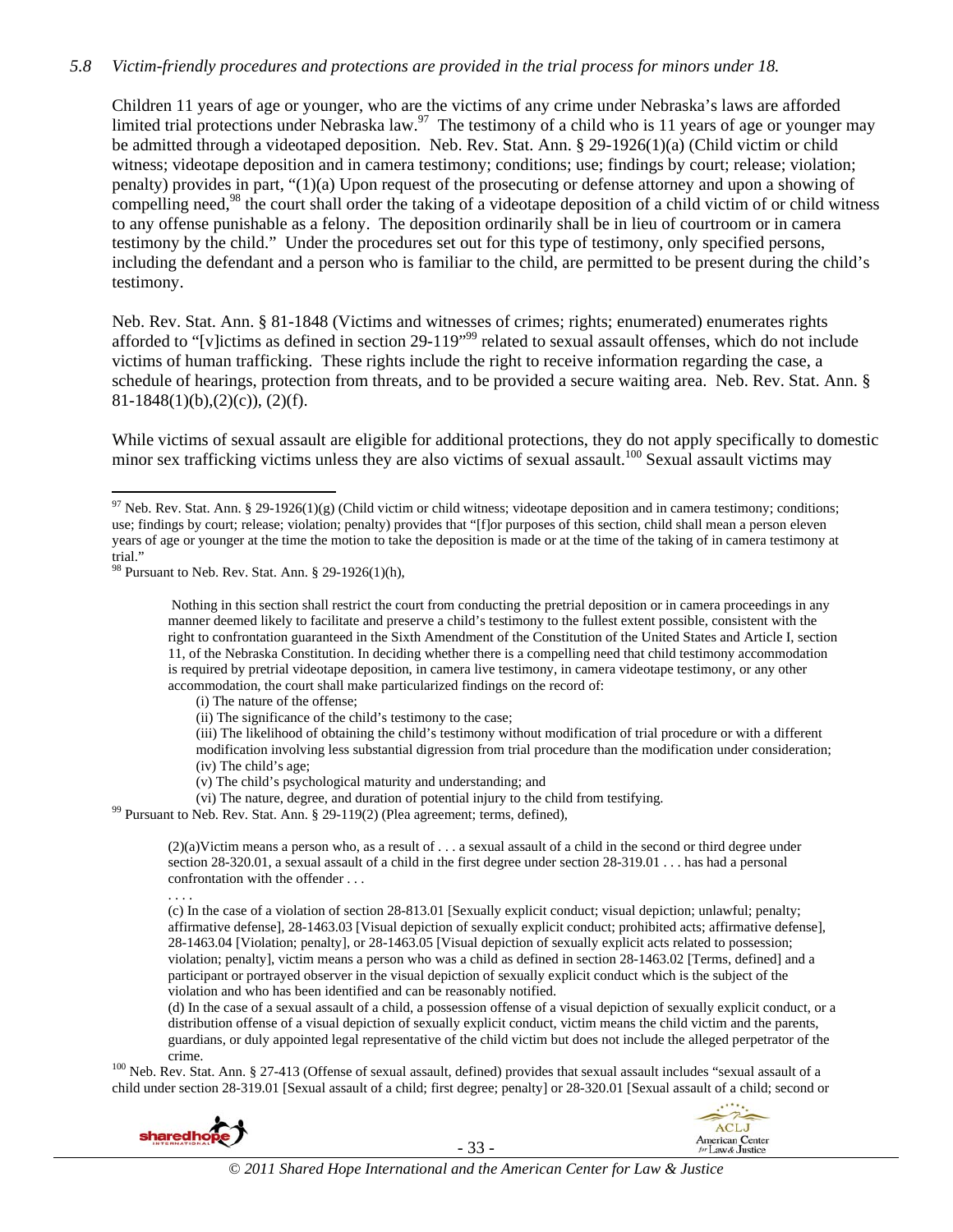receive certain additional protections. For example, in a criminal case, evidence of a sexual assault victim's past sexual behavior or sexual predisposition is inadmissible in sexual assault cases unless the information proves another source of semen or injury or other physical evidence, the victim consented, or the exclusion of such evidence would violate the constitutional rights of the accused. Neb. Rev. Stat. Ann. § 27-412(1), (2)(a). Additionally, pursuant to Neb. Rev. Stat. Ann. § 29-2028 (Sexual assault; testimony; corroboration not required), the testimony of victims of offenses under Neb. Rev. Stat. Ann. § 28-319.01 (Sexual assault of a child; first degree; penalty) to § 28-320.01 (Sexual assault of a child; second or third degree; penalties) does not require any corroborating evidence.

- 5.8.1 Recommendation: Expand Neb. Rev. Stat. Ann. § 29-1926 (Child victim or child witness; videotape deposition and in camera testimony; conditions; use; findings by court; release; violation; penalty) to allow all eligible minors under 18 to testify via a videotaped deposition.
- 5.8.2 Recommendation: Specify application of the "rape shield" law in prosecutions of sex trafficking or prostitution to reduce trauma in the cross-examination of testifying victims.
- *5.9 Expungement or sealing of juvenile arrest or criminal records resulting from arrests or adjudications for prostitution-related offenses committed as a result of, or in the course of, the commercial sexual exploitation of a minor is available within a reasonable time after turning 18.*

Domestic minor sex trafficking victims can have their certain juvenile criminal records sealed pursuant to Neb. Rev. Stat. Ann. § 43-2,108.01 (Sealing of records; juveniles eligible). Neb. Rev. Stat. Ann. § 43- 2,108.01 states,

Sections 43-2,108.01 to 43-2,108.05 apply only to persons who were under the age of eighteen years when the offense took place and, after being taken into custody, arrested, cited in lieu of arrest, or referred for prosecution without citation, the county attorney or city attorney (1) released the juvenile without filing a juvenile petition or criminal complaint, (2) offered juvenile pretrial diversion or mediation to the juvenile under the Nebraska Juvenile Code, (3) filed a juvenile court petition describing the juvenile as a juvenile described in subdivision (1), (2), (3)(b), or (4) of section 43-247 [Juvenile court; jurisdiction], (4) filed a criminal complaint in county court against the juvenile under state statute or city or village ordinance for misdemeanor or infraction possession of marijuana or misdemeanor or infraction possession of drug paraphernalia, or (5) filed a criminal complaint in county court against the juvenile for any other misdemeanor or infraction under state statute or city or village ordinance, other than for a traffic offense that may be waived.

Upon receiving notice pursuant to Neb. Rev. Stat. Ann. § 43-2,108.03(1)–(3) (Sealing of records; county attorney or city attorney; duties; motion to seal record authorized) that a juvenile arrested or brought into custody was not referred for prosecution, charges were dismissed, or the juvenile completed a diversion or mediation, Neb. Rev. Stat. Ann. § 43-2,108.03(4) states that "the government agency or court shall immediately seal all records housed at that government agency or court pertaining to the citation, arrest, record of custody, complaint, disposition, diversion, or mediation."

Neb. Rev. Stat. Ann. § 43-2,108.03(5) further provides,

If a juvenile described in section 43-2,108.01 has satisfactorily completed such juvenile's probation, supervision, or other treatment or rehabilitation program provided under the Nebraska Juvenile Code or has satisfactorily completed such juvenile's diversion or sentence in county court:

(a) The court may initiate proceedings pursuant to section 43-2,108.04 [Sealing of records; notification of proceedings; order of court; hearing; notice; findings; considerations] to seal the

third degree; penalties], [and] sexual assault by use of an electronic communication device under section 28-320.02 [Sexual assault; use of electronic communication device; prohibited acts; penalties] . . . ."



- 34 -

<u> Andrewski politika (za obrazu pod predsjednika u predsjednika u predsjednika u predsjednika (za obrazu pod p</u>

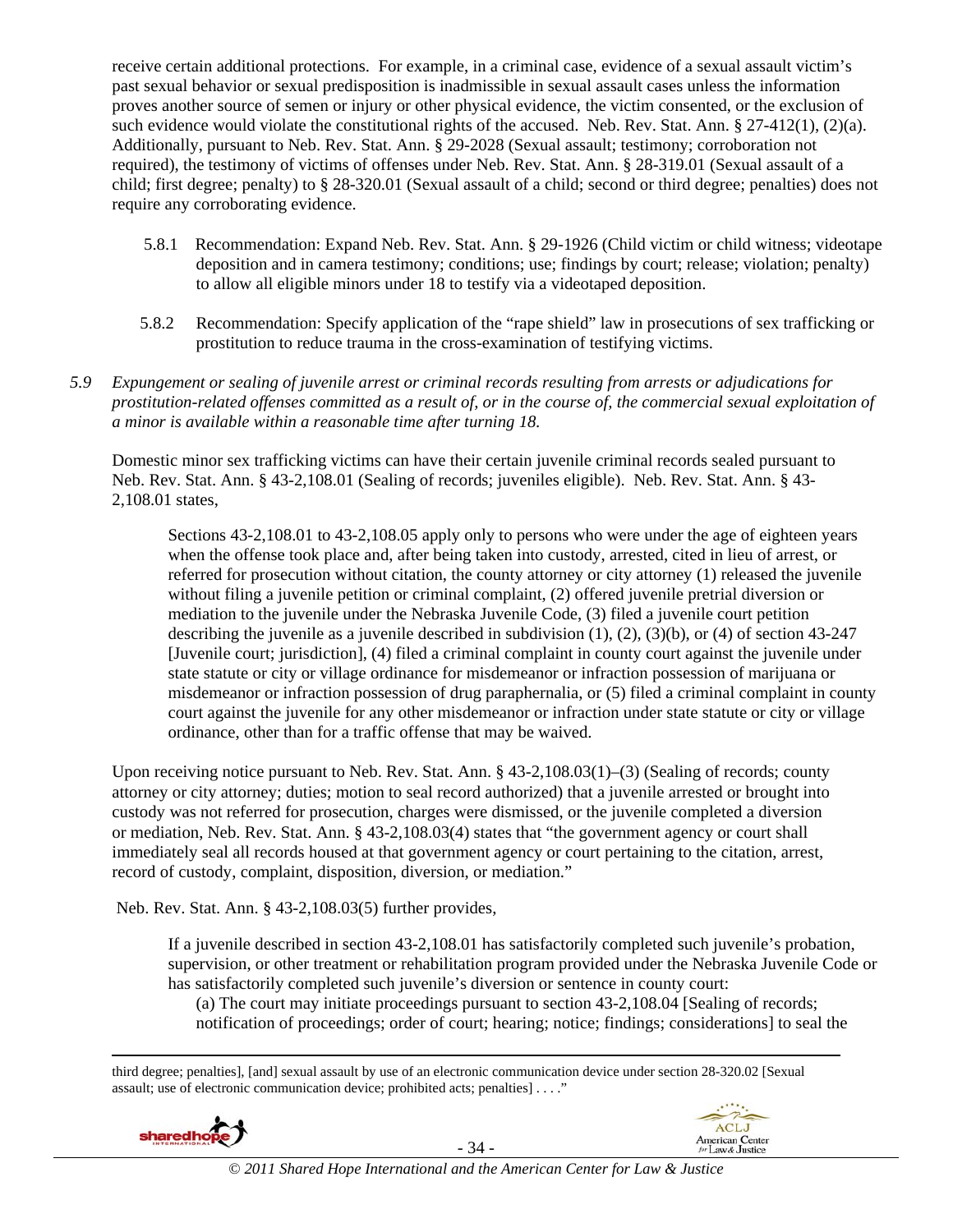record pertaining to such disposition or adjudication under the juvenile code or sentence of the county court; and

(b) If the juvenile has attained the age of seventeen years, the court shall initiate proceedings pursuant to section 43-2,108.04 to seal the record pertaining to such disposition or adjudication under the juvenile code or diversion or sentence of the county court, except that the court is not required to initiate proceedings to seal a record pertaining to a misdemeanor or infraction not described in subdivision (4) of section 43-2,108.01 under a city or village ordinance that has no possible jail sentence. Such a record may be sealed under subsection (6) of this section.

Neb. Rev. Stat. Ann. § 43-2,108.03(6) allows a juvenile's parent or guardian to petition the court to seal the juvenile's records where the juvenile "has satisfactorily completed diversion, mediation, probation, supervision, or other treatment or rehabilitation program provided under the Nebraska Juvenile Code or has satisfactorily completed the diversion or sentence ordered by a county court." Pursuant to Neb. Rev. Stat. Ann. § 43-2,108.04(5), (6), a court will seal a juvenile's records

(5) . . . if it finds that the juvenile has been rehabilitated to a satisfactory degree. In determining whether the juvenile has been rehabilitated to a satisfactory degree, the court may consider all of the following:

(a) The age of the juvenile;

(b) The nature of the offense and the role of the juvenile in the offense;

(c) The behavior of the juvenile after the disposition, adjudication, diversion, or sentence and the juvenile's response to diversion, mediation, probation, supervision, other treatment or rehabilitation program, or sentence;

(d) The education and employment history of the juvenile; and

(e) Any other circumstances that may relate to the rehabilitation of the juvenile.

(6) If, after conducting the hearing in accordance with this section, the juvenile is not found to be satisfactorily rehabilitated such that the record is not ordered to be sealed, a juvenile who is a person described in section 43-2,108.01 or such juvenile's parent or guardian may not move the court to seal the record for one year after the court's decision not to seal the record is made, unless such time restriction is waived by the court.

# *5.10 Victim restitution and civil remedies are authorized by law for minor victims of sex trafficking or CSEC.*

Although no civil remedies are statutorily authorized for victims of Neb. Rev. Stat. Ann. § 28-831(2) (Human trafficking; forced labor or services; prohibited acts; penalties) under the Exploited Children's Civil Remedy Act,<sup>101</sup> Nebraska does statutorily provide a civil cause of action for sex trafficked minors who were sexually exploited through child pornography. Neb. Rev. Stat. Ann. § 25-21,292 (Civil action authorized; recovery; attorney's fees and costs; injunctive relief) provides,

(1) Any participant<sup>102</sup> or portrayed observer<sup>103</sup> in a visual depiction of sexually explicit conduct<sup>104</sup> or his or her parent or legal guardian who suffered or continues to suffer personal or psychological injury as a result of such participation or portrayed observation may bring a civil action against any person who knowingly and willfully (a) created, distributed, or actively acquired such visual depiction while in this state or (b) aided or assisted with the creation, distribution, or active acquisition of such visual depiction while such person or the person aided or assisted was in this state.

 $104$  Pursuant to Neb. Rev. Stat. Ann. § 25-21,291(10), "Sexually explicit conduct has the same meaning as in section 28-1463.02." *See supra* note 9.



- 35 -



<sup>&</sup>lt;sup>101</sup> Neb. Rev. Stat. Ann. §§ 25-21,290 to 25-21,296.

 $102$  Neb. Rev. Stat. Ann. § 25-21,291(8) (Terms, defined) defines "participant" as "a child who appears in any visual depiction of sexually explicit conduct and is portrayed or actively engaged in acts of sexually explicit conduct appearing therein."<br><sup>103</sup> Neb. Rev. Stat. Ann. § 25-21,291(9) (Terms, defined) defines "portrayed observer" as "a child wh

depiction where sexually explicit conduct is likewise portrayed or occurring within the child's presence or in the child's proximity."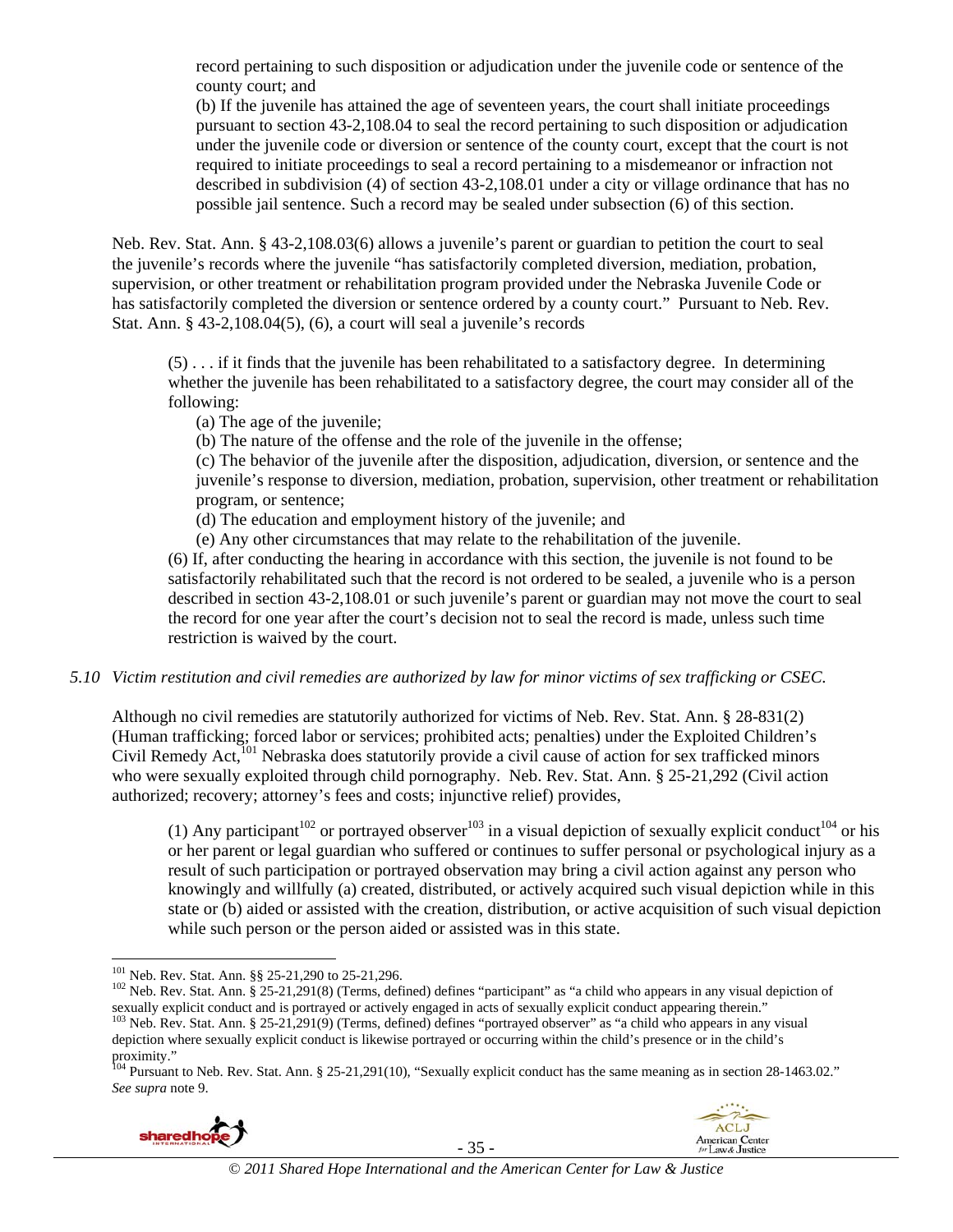(2) A plaintiff who prevails in a civil action brought pursuant to the Exploited Children's Civil Remedy Act may recover his or her actual damages, which are deemed to be a minimum of one hundred fifty thousand dollars, plus any and all attorney's fees and costs reasonably associated with the civil action. In addition to all other remedies available under the act, the court may also award temporary, preliminary, and permanent injunctive relief as the court deems necessary and appropriate. (3) This section does not create a cause of action if the participant was sixteen years of age or older at the time the visual depiction was created and the participant willfully and voluntarily participated in the creation of the visual depiction.

Restitution may also be available to a commercially sexually exploited child. Neb. Rev. Stat. Ann. § 29-2280 (Restitution; order; when) states,

A sentencing court may order the defendant to make restitution for the actual physical injury or property damage or loss sustained by the victim as a direct result of the offense for which the defendant has been convicted. With the consent of the parties, the court may order restitution for the actual physical injury or property damage or loss sustained by the victim of an uncharged offense or an offense dismissed pursuant to plea negotiations. . . .

The court determines the amount of restitution "based on the actual damages sustained by the victim." Neb. Rev. Stat. Ann. § 29-2281. Additionally, Neb. Rev. Stat. Ann. § 29-2282 (Property damage; bodily injury; death; relief authorized) states, "If the offense results in bodily injury, the court may require payment of necessary medical care, including, but not limited to, physical or psychological treatment and therapy, and payment for income lost due to such bodily injury."

5.10.1 Recommendation: Amend the Exploited Children's Civil Remedy Act to include victims of domestic minor sex trafficking.

# *5.11 Statutes of limitations for civil and criminal actions for child sex trafficking or CSEC offenses are eliminated or lengthened sufficiently to allow prosecutors and victims a realistic opportunity to pursue criminal action and legal remedies.*

While statutes of limitations are eliminated for some sexual offenses against children under 16 years of age,  $^{105}$ Neb. Rev. Stat. Ann. § 29-110(1) (Prosecutions; complaint, indictment, or information; filing; time limitations; exceptions) establishes a 3 year statute of limitations for prosecutions under Neb. Rev. Stat. Ann. § 28-831(2) (Human trafficking; forced labor or services; prohibited acts; penalties). Neb. Rev. Stat. Ann. § 29-110(3) states,

Except as otherwise provided by law, no person shall be prosecuted for kidnapping under section 28- 313, false imprisonment under section 28-314 or 28-315, child abuse under section 28-707, pandering under section 28-802, debauching a minor under section 28-805, or an offense under section 28-813, 28-813.01 [Sexually explicit conduct; visual depiction; unlawful; penalty; affirmative defenses], or 28- 1463.03 [Visual depiction of sexually explicit conduct; prohibited acts; affirmative defense] when the victim is under sixteen years of age at the time of the offense (a) unless the indictment for such offense is found by a grand jury within seven years next after the offense has been committed or within seven years next after the victim's sixteenth birthday, whichever is later, or (b) unless a complaint for such offense is filed before the magistrate within seven years next after the offense has been committed or

  $105$  Neb. Rev. Stat. Ann. § 29-110(7) (Prosecutions; complaint, indictment, or information; filing; time limitations; exceptions) provides, "There shall not be any time limitations for prosecution or punishment for . . . sexual assault of a child in the second or third degree under section 28-320.01 . . . or sexual assault of a child in the first degree under section 28-319.01; nor shall there be any time limitations for prosecution or punishment for sexual assault in the third degree under section 28-320 when the victim is under sixteen years of age at the time of the offense."



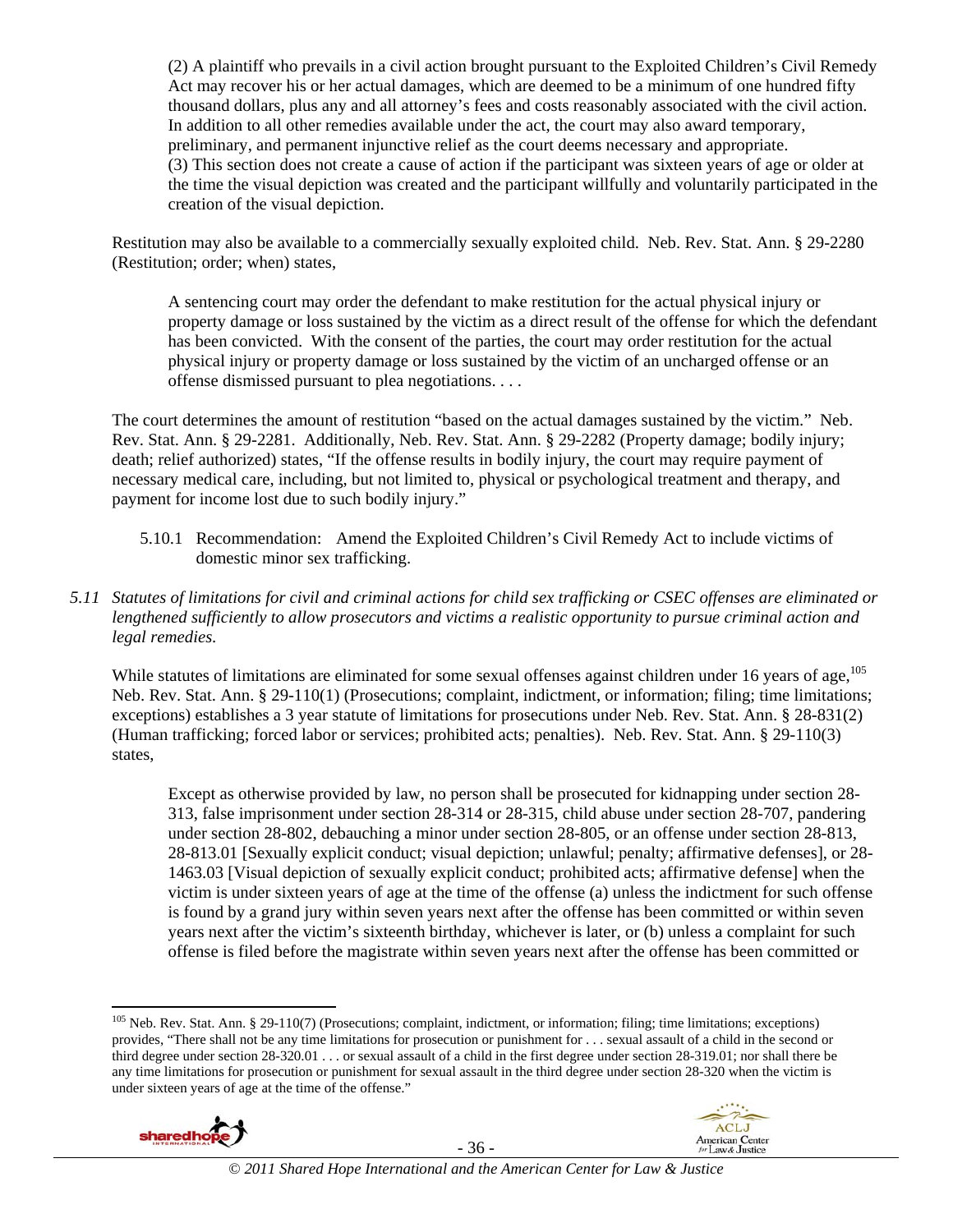within seven years next after the victim's sixteenth birthday, whichever is later, and a warrant for the arrest of the defendant has been issued.

To receive a civil remedy under the Exploited Children's Civil Remedy Act, Neb. Rev. Stat. Ann. § 25- 21,293 (Time for brining action; limitation) states that an action "shall be filed within three years of the later of" the conclusion of criminal prosecution of the offender, the date the victim is able to identify the offender, or the victim's 18 birthday.

5.11.1 Recommendation: Amend Neb. Rev. Stat. Ann. § 29-110 (Prosecutions; complaint, indictment, or information; filing; time limitations; exceptions) to eliminate or substantially extend statutes of limitations for prosecutions under Neb. Rev. Stat. Ann. § 28-831(2) (Human trafficking; forced labor or services; prohibited acts; penalties) and other Nebraska CSEC crimes.

# **Framework Issue 6: Criminal justice tools for investigation and prosecutions**

#### *Legal Components:*

- *6.1 Training on human trafficking and domestic minor sex trafficking for law enforcement is statutorily mandated.*
- *6.2 Single party consent to audiotaping is permitted in law enforcement investigations.*
- *6.3 Domestic minor sex trafficking investigations may use wiretapping to investigate the crime.*
- *6.4 Using a law enforcement decoy posing as a minor to investigate buying or selling of commercial sex acts is not a defense to soliciting, purchasing, or selling sex with a minor.*
- *6.5 Using the Internet to investigate buyers and traffickers is a permissible investigative technique.*
- *6.6 Law enforcement and child welfare agencies are mandated to promptly report missing and recovered children. \_\_\_\_\_\_\_\_\_\_\_\_\_\_\_\_\_\_\_\_\_\_\_\_\_\_\_\_\_\_\_\_\_\_\_\_\_\_\_\_\_\_\_\_\_\_\_\_\_\_\_\_\_\_\_\_\_\_\_\_\_\_\_\_\_\_\_\_\_\_\_\_\_\_\_\_\_\_\_\_\_\_\_\_\_\_\_\_\_\_\_\_\_\_*

#### *Legal Analysis:*

*6.1 Training on human trafficking and domestic minor sex trafficking for law enforcement is statutorily mandated.* 

Although law enforcement in Nebraska are statutorily required to meet training requirements,<sup>106</sup> none specifically mandate that law enforcement receive training on human trafficking or domestic minor sex trafficking.

- 6.1.1 Recommendation: Mandate training on domestic minor sex trafficking for law enforcement.
- *6.2 Single party consent to audiotaping is permitted in law enforcement investigations.*

Neb. Rev. Stat. Ann. § 86-290(2)(b), (c) (Unlawful acts; penalty) permits single party consent to audiotaping by stating,

(b) It is not unlawful under sections 86-271to 86-295 for a person acting under color of law to intercept a wire, electronic, or oral communication when such person is a party to the communication or one of the parties to the communication has given prior consent to such interception.

(c) It is not unlawful under sections 86-271 to 86-295 for a person not acting under color of law to intercept a wire, electronic, or oral communication when such person is a party to the communication or when one of the parties to the communication has given prior consent to such interception unless such communication is intercepted for the purpose of committing any criminal or tortious act in violation of the Constitution or laws of the United States or of any state.

<sup>106</sup> See Neb. Rev. Stat. Ann. § 81-1402 (Nebraska law enforcement training center; created; purposes), Neb. Rev. Stat. Ann. § 81- 1403 (Council; duties; administrative fine), Neb. Rev. Stat. Ann. § 81-1439 (Law enforcement reserve force; commission; duties; delegation of responsibilities; reserve force manual; contents).



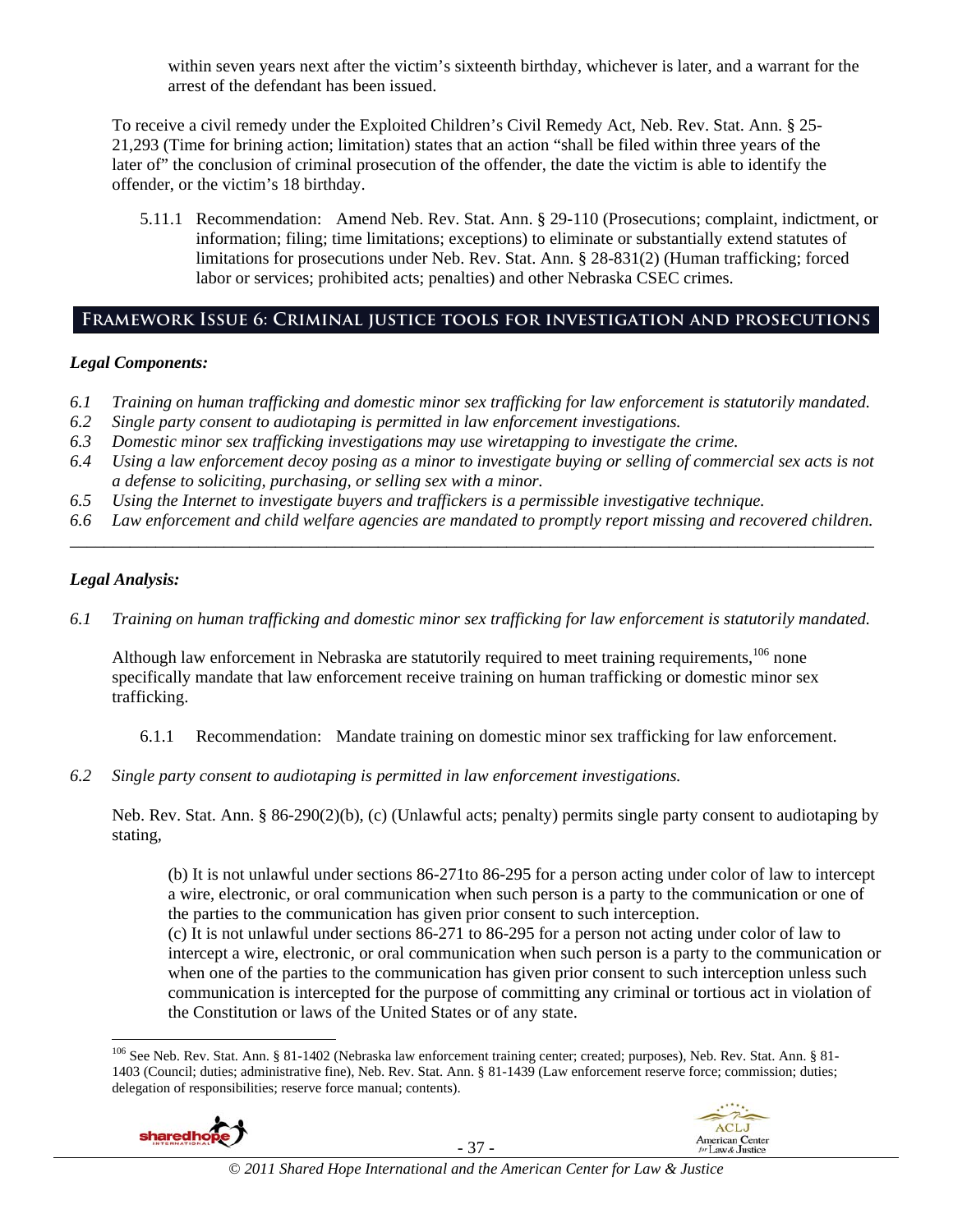# *6.3 Domestic minor sex trafficking investigations may use wiretapping to investigate the crime.*

An order authorizing wiretapping may be issued for investigations related to the sex trafficking of minors, including investigations related to child pornography, the sexual assault of a child, and the enticement of a child through the use of the Internet. Nebraska law, however, does not expressly authorize law enforcement to receive an order authorizing wiretapping in an investigation under Neb. Rev. Stat. Ann. § 28-831(2) (Human trafficking; forced labor or services; prohibited acts; penalties). Neb. Rev. Stat. Ann. § 86-291 (Interception; court order) specifically provides,

The Attorney General or any county attorney may make application to any district court of this state for an order authorizing or approving the interception of wire, electronic, or oral communications, and such court may grant, subject to sections 86-271 to 86-295, an order authorizing or approving the interception of wire, electronic, or oral communications by law enforcement officers having responsibility for the investigation of the offense as to which application is made, when such interception may provide or has provided evidence of the commission of the offense of murder, kidnapping, . . . sexual assault of a child or a vulnerable adult, visual depiction or possessing a visual depiction of sexually explicit conduct of a child, or child enticement by means of a computer, or any conspiracy to commit any such offense.

At the same time a county attorney first makes application to the district court for an initial order authorizing or approving the interception of wire, electronic, or oral communications, the county attorney shall submit the application to the Attorney General or his or her designated deputy or assistant. Within twenty-four hours of receipt by the office of the Attorney General of the application from the county attorney, the Attorney General or his or her designated deputy or assistant, as the case may be, shall state to the district court where the order is sought his or her recommendation as to whether the order should be granted. The court shall not issue the order until it has received the recommendation or until seventy-two hours after receipt of the application from the county attorney, whichever is sooner, unless the court finds exigent circumstances existing which necessitate the immediate issuance of the order. The court may issue the order and disregard the recommendation of the Attorney General or his or her designated deputy or assistant.

- 6.3.1 Recommendation: Amend Neb. Rev. Stat. Ann. § 86-291 (Interception; court order) to include Neb. Rev. Stat. Ann. § 28-831(2) (Human trafficking; forced labor or services; prohibited acts; penalties) and all other Nebraska CSEC laws.
- *6.4 Using a law enforcement decoy posing as a minor to investigate buying or selling of commercial sex acts is not a defense to soliciting, purchasing, or selling sex with a minor.*

Nebraska's laws do not specifically permit or forbid the use of a law enforcement decoy during investigations under Neb. Rev. Stat. Ann. § 28-831(2) (Human trafficking; forced labor or services; prohibited acts; penalties) or CSEC laws.

- 6.4.1 Recommendation: Enact a law expressly permitting the use of a law enforcement decoy during the investigation or prohibiting a defense to prosecution based on the "minor" being in fact a person posing as a minor for purposes of the investigation of a violation under Neb. Rev. Stat. Ann. § 28- 831(2) (Human trafficking; forced labor or services; prohibited acts; penalties) and CSEC laws.
- *6.5 Using the Internet to investigate buyers and traffickers is a permissible investigative technique.*

While neither is expressly commercial in nature, two of Nebraska's laws appear to authorize law enforcement to use the Internet in investigating buyers and traffickers. Neb. Rev. Stat. Ann. § 28-833(1) (Enticement by electronic communication device; penalty) makes it illegal for a person to knowingly and intentionally use "an

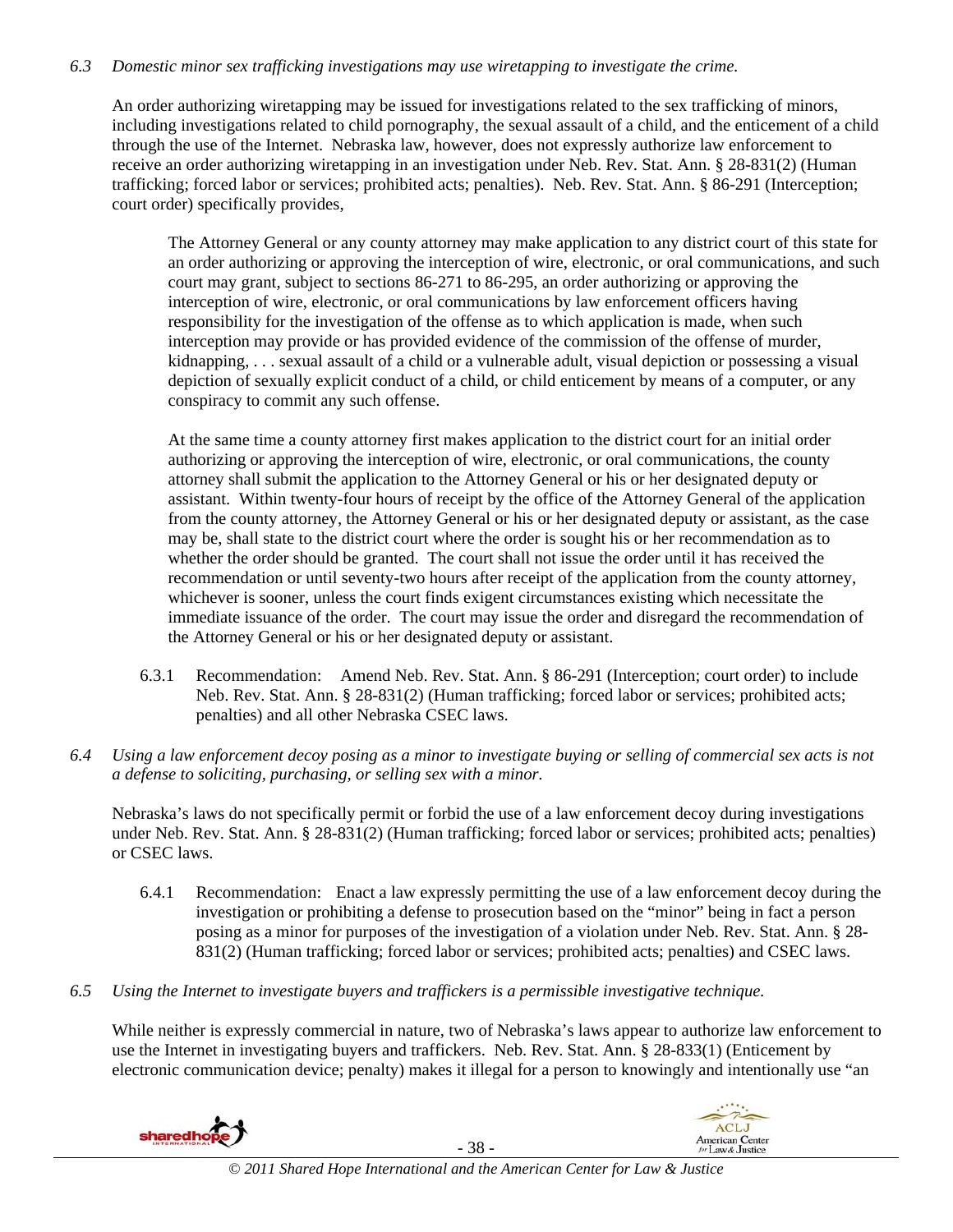electronic communication device to contact a child under sixteen years of age or a peace officer who is believed by such person to be a child under sixteen years of age and in so doing . . . [o]ffers or solicits any indecent, lewd, or lascivious act." Similarly, Neb. Rev. Stat. Ann. § 28-320.02(1) (Sexual assault; use of electronic communication device; prohibited acts; penalties) makes it illegal for a person to

solicit, coax, entice, or lure (a) a child sixteen years of age or younger or (b) a peace officer who is believed by such person to be a child sixteen years of age or younger, by means of an electronic communication device<sup>107</sup> . . . to engage in an act which would be in violation of section 28-319 [Sexual assault; first degree; penalty], 28-319.01 [Sexual assault of a child; first degree; penalty], or 28-320.01 [Sexual assault of a child; second or third degree; penalties] or subsection (1) or (2) of section 28-320 [Sexual assault; second or third degree; penalty]. . . .

The inclusion of the language "or a peace officer who is believed by such person to be a child" under 16 suggests that law enforcement may pose as a child on the Internet while investigating violations of Neb. Rev. Stat. Ann. § 28-833(1) and § 28-320.02(1).

#### *6.6 Law enforcement and child welfare agencies are mandated to promptly report missing and recovered children.*

Neb. Rev. Stat. Ann. § 29-214.01(1), (4) (Missing Persons Information Clearinghouse; Nebraska State Patrol; powers and duties) establishes a Missing Persons Information Clearinghouse (Clearinghouse) to serve as a central repository for information and investigation of missing persons. Neb. Rev. Stat. Ann. § 29-214.01(2) states that the Nebraska State Patrol shall,

(a) Collect, process, maintain, and disseminate information about missing persons in Nebraska through hard copy or electronic means;

(c) Cooperate with other states and the National Crime Information Center in the exchange of information on missing persons;

(d) Maintain a statewide, toll-free telephone line, twenty-four hours a day, to receive and disseminate information related to missing persons;

(e) Maintain an Internet web site accessible to law enforcement agencies and to the public with information on missing persons and with information about the resources available through the clearinghouse. . .

. . . .

. . . .

(h) Distribute through hard copy or electronic means monthly missing persons bulletins to local law enforcement agencies and to other interested individuals, agencies, and media outlets which request such information. The bulletins shall contain information on missing persons in Nebraska, including names, photographs or other images, if available, descriptions of missing persons, the law enforcement agencies or persons to contact with information regarding missing persons, and the names of persons reported missing whose locations have been determined and confirmed;

. . . .

Neb. Rev. Stat. Ann. § 29-213 (Missing persons information clearinghouse; missing person report; law enforcement agency; duties) states that a law enforcement agency that receive a missing person report shall notify other law enforcement agencies and the Clearinghouse, and if the report "involves an unemancipated minor," Neb. Rev. Stat. Ann. § 29-214 (Missing persons information clearinghouse; missing person report; unemancipated minor; law enforcement agencies; duties), states that the law enforcement agency that receives the report shall "immediately transmit the proper information for inclusion in the National Crime Information Center computer and the Missing Persons Information Clearinghouse." When a missing person has been found, Neb. Rev. Stat. Ann. § 29-214.01(5) provides

 <sup>107</sup> *See supra* note 12.



- 39 -